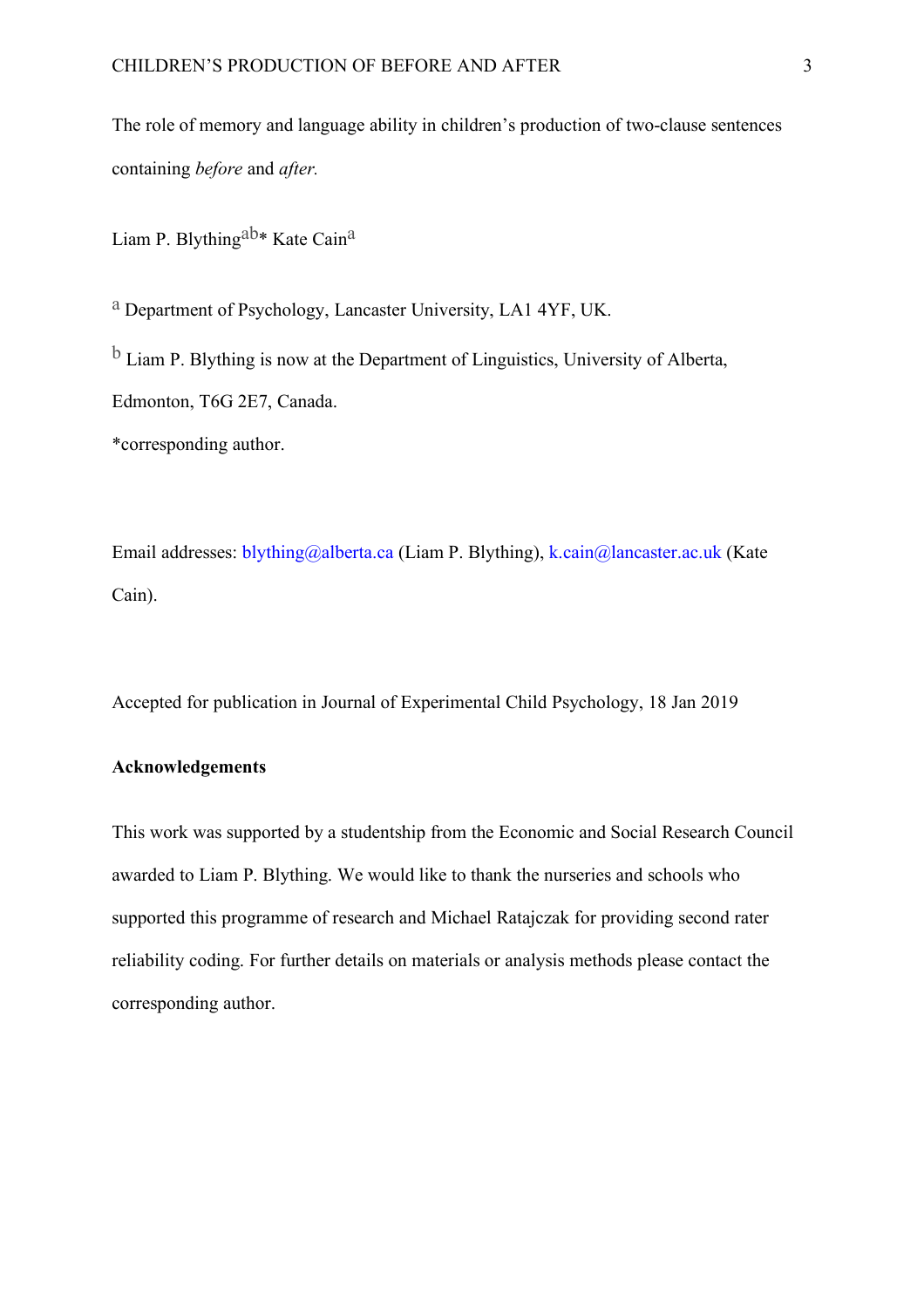#### Abstract

We assessed 3- to 6-year-olds' production of two-clause sentences linked by *before* or *after*. In two experiments, children viewed an animated sequence of two actions, and were asked to describe the order of events in specific target sentence structures. We manipulated whether the target sentence structure matched the chronological order of events, for example: '*He finished his homework, before he played in the garden*' (chronological order) or not, for example: '*Before he played in the garden, he finished his homework*' (reverse order). Children produced fewer accurate target sentences when the presentation order of the two clauses did not match the chronological order of events, specifically for target sentences linked by *after*. Independent measures of vocabulary and memory were both related to performance, but vocabulary was the stronger predictor. We conclude that developmental improvements in children's ability to produce two-clause sentences linked by a sequential temporal connective is driven primarily by language ability, rather than memory capacity per se. The work also highlights the advantages of using both sentence repetition (Experiment 1) and blocked elicited production (Experiment 2) paradigms to elicit sentence production in young children.

*Keywords:* temporal connectives, language production, sentence repetition, memory, language acquisition.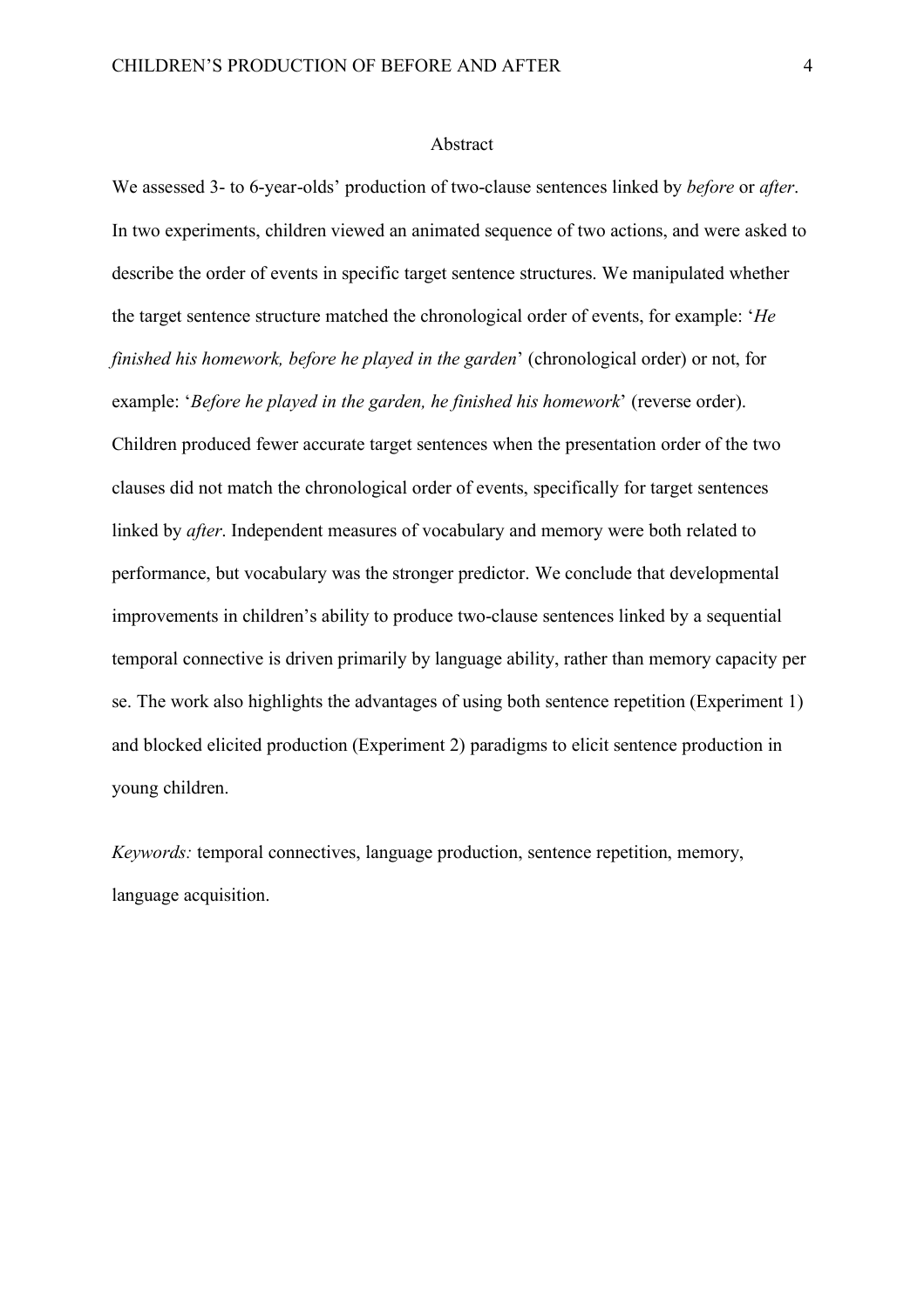# The role of memory and language ability in children's production of two-clause sentences

## containing *before* and *after.*

We experience events in the world around us in real time as they occur. In the production of speech and text, however, the speaker or writer does not have to relate events in the order in which they occur. Instead, linguistic devices such as the temporal connectives *before* and *after* may be used to refer to events in reverse order, for example, '*Before he ate the cookies, he put on his jumper.'* Although children produce sentences containing *before* and *after* from around 3 years of age (Diessel, 2004), they have difficulties with correct usage up to at least 9 years (Peterson & McCabe, 1987; Winskel, 2003). That is, children's production of sentences that include these expressions may belie their full competence, as they may have a better knowledge of one construction over the other. In this study, we focus on 3- to 6-yearolds' production of two-clause sentences containing the connectives *before* vs. *after*. We demonstrate that language ability has a stronger influence on performance than working memory capacity per se.

Successful production of language draws on an integrated and coherent mental representation of the state of affairs being described, also known as a pre-linguistic message (Bock, 1987; Levelt, 1989). When a speaker narrates events in reverse order, as in *She put on her gloves, after she had combed her hair,* the language used deviates from the speaker's mental representation of the actual sequence of events. When adult speakers choose to do this, they draw on greater processing resources than when planning and producing chronological order sentences (Habets, Jansma, & Münte, 2008; Ye, Habets, Jansma, & Münte, 2011). As noted above, children's understanding and production of *before* and *after* continues to develop for several years after these temporal expressions first appear in their speech. What is not known is whether or not other linguistic and structural features of sentences with temporal connectives, such as reverse order narration, contribute to these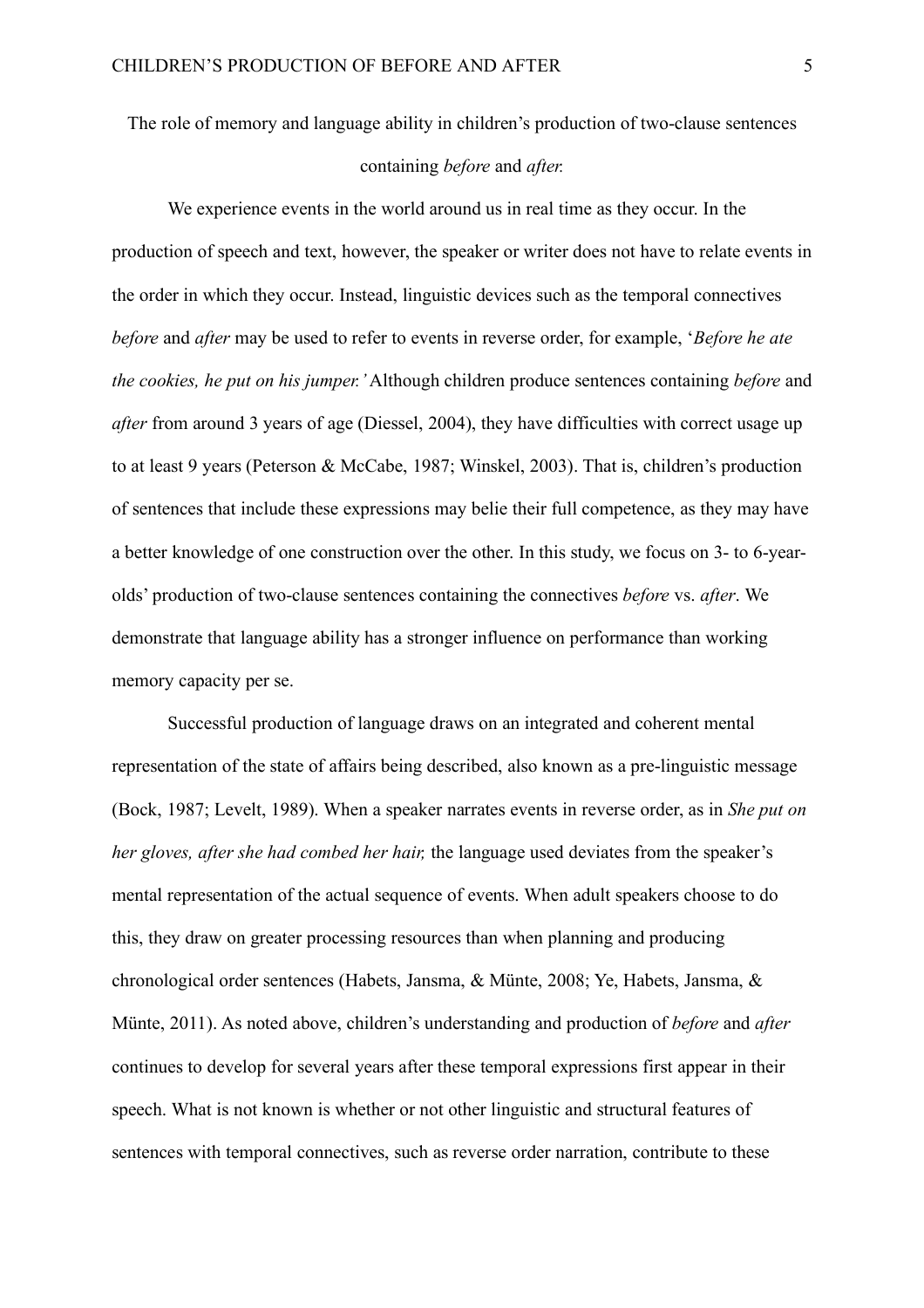developmental differences. We present the first systematic study of how sentences expressing different temporal orders of events affect children's sentence production accuracy.

A speaker's choice to narrate events in their chronological order using either *before* or *after* influences whether the temporal connective occurs in the initial position of the sentence (e.g., *After she combed her hair, she put on her gloves*) or in the medial position (e.g., *She combed her hair, before she put on her gloves*). Our first research question is how do these features – order of events, connective, position of connective – individually or in combination influence young native speakers' production of sentences containing temporal connectives? Studies of children's production and comprehension of temporal connectives show that *before*  is acquired earlier than *after* (Blything & Cain, 2016; Clark, 1971; Pyykkönen & Järvikivi, 2012). Clark (1971) attributed the difference in age of acquisition for *before* and *after* to the semantic features of each term: *before* indicates the prior event, whereas *after* does not, making the latter more semantically complex. In addition, b*efore* is used more consistently as a temporal connective than *after*, which is commonly used also as a preposition as in *Watch out, he is only after your money* (see The British National Corpus: Leech, Rayson, & Wilson, 2001). Thus, *after* has a less consistent form-meaning relationship and is theoretically more complex than *before.* This literature suggests the use of *after* may involve greater planning and processing effort than the use of *before*, which may influence the accuracy of sentence production.

Another feature that might influence children's sentence production accuracy is the position of the connective. Corpus studies of spoken language have reported that children and adults use connectives in an initial position infrequently (Diessel, 2004; 2008). This finding has been related to the memory load involved in maintaining the information signalled by the connective from the beginning of the sentence while processing the meaning of the first clause (Diessel, 2004; 2008). Conversely, the preference to use a medially placed connective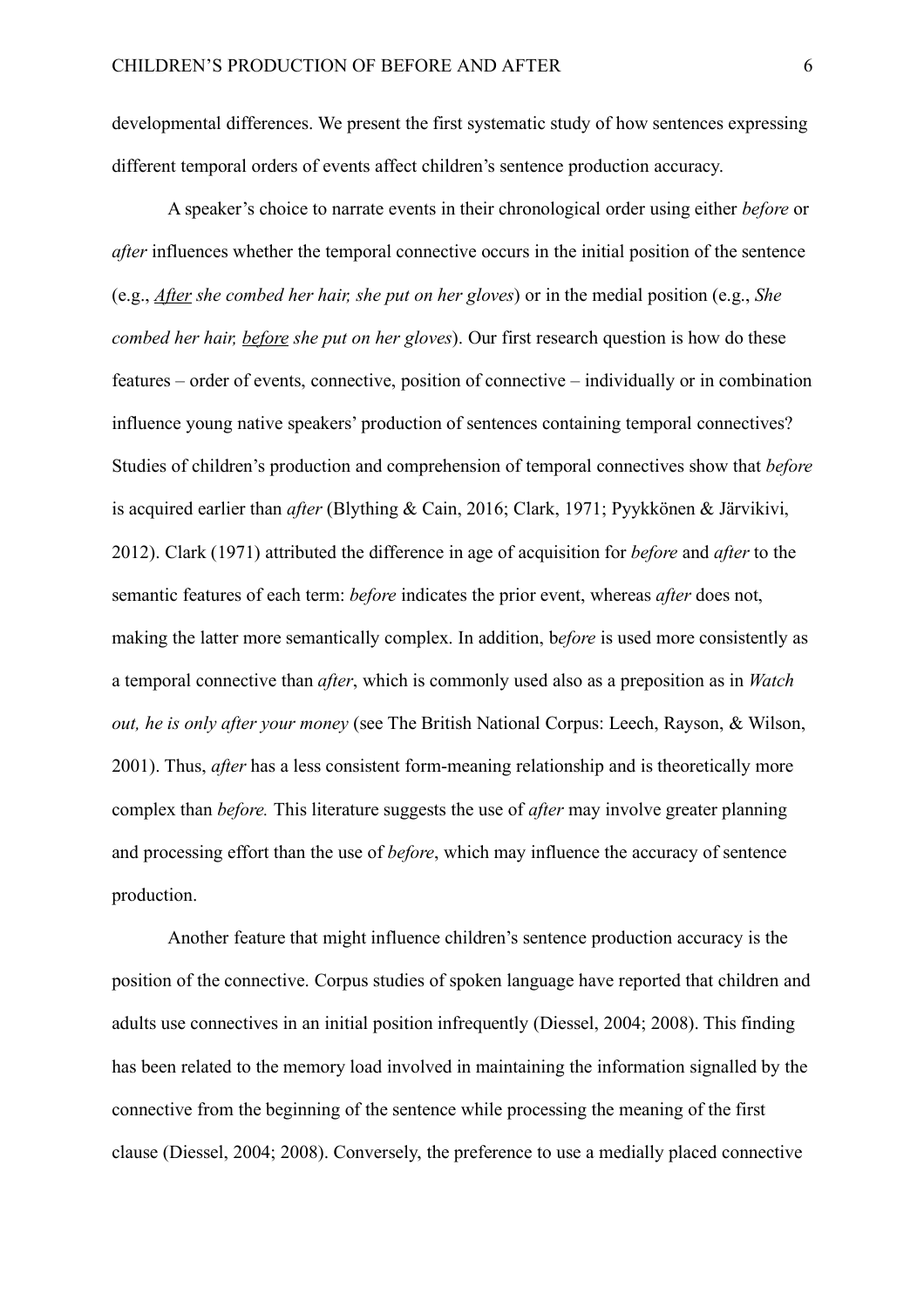is associated with processing ease because it provides the linguistic information about temporal order at a point close to when the events can be integrated during the incremental processing of language.

Our second research question is to identify which framework best explains variation in performance between different sentence structures and across development. A traditional memory capacity-constrained account attributes performance on language processing tasks to the availability of resources within an independent system of working memory, which limits the amount of information that can be maintained during planning and production (e.g., Carpenter, Miyake, & Just, 1994). A more nuanced language-based perspective of working memory shifts emphasis from the 'quantity' of information that can be represented to the 'quality' (i.e., the content) of the representation of that information in long term memory (McElree, 2006), which in turn frees up shared processing resources so that they are allocated to the representation of information in active working memory (e.g., MacDonald, 2016). We examined both of these accounts in our study.

A classic theory concerning the role of working memory in sentence processing is the memory capacity-constrained account (e.g., Carpenter et al., 1994). According to this viewpoint, an effect or interacting effect of the aforementioned features - order of events, connective, position of connective - is driven by working memory capacity alone. The primary emphasis is that some sentence structures are more difficult to process than others, because they require more information to be held within the limited-capacity working memory system. The account builds on a framework that assumes that working memory is a separate system from long term memory (Baddeley, 2003; Baddeley & Hitch, 1974), to argue that the accurate representation of information is driven by the availability of processing resources specific to the working memory system. The availability of processing resources determines how many individual language units can be accurately represented (but note that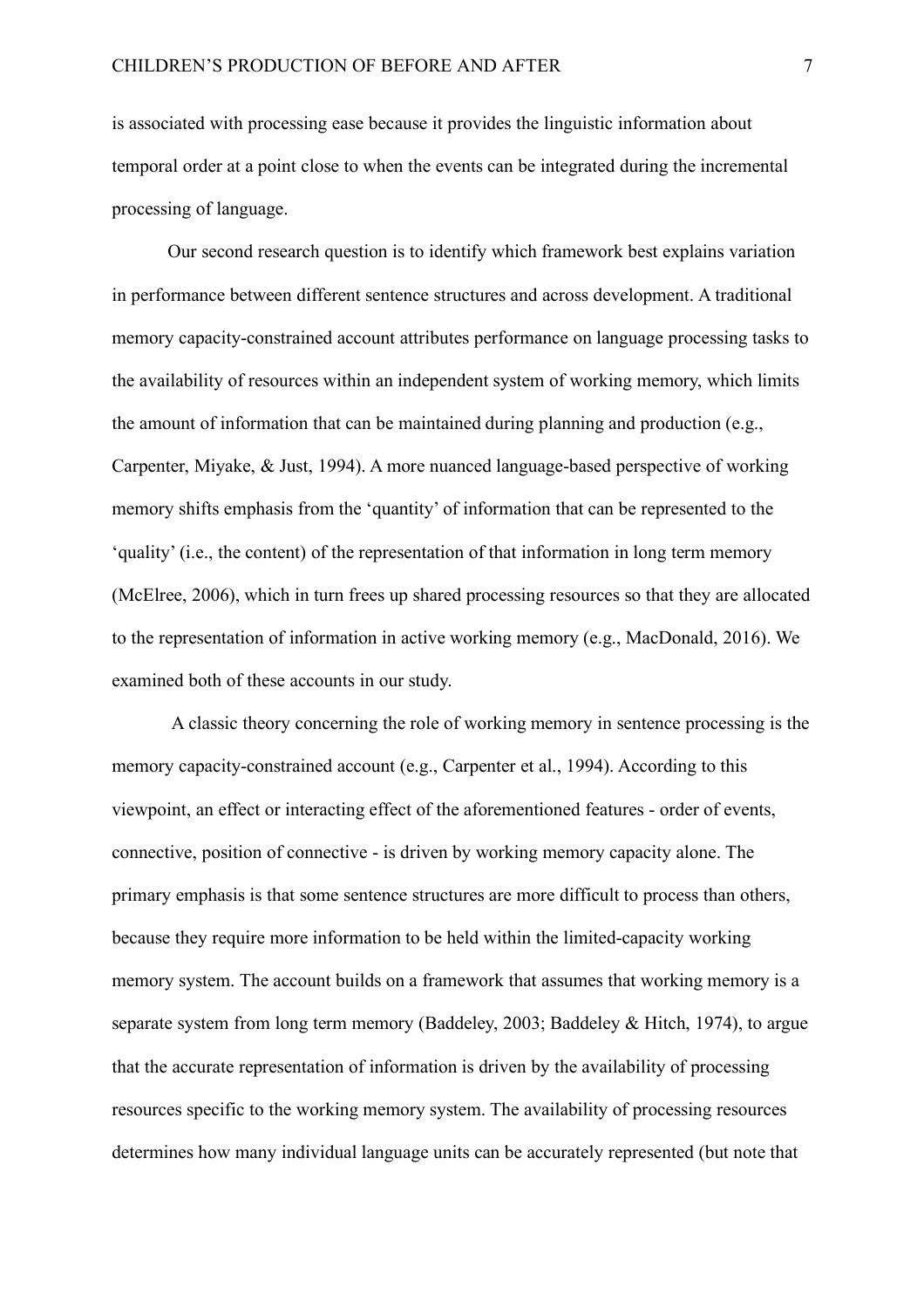the constitution of a 'unit' is undefined; see McElree, 2006, for a full review of limitations). It follows that production accuracy is expected to be weaker in individuals with a low working memory capacity because they have fewer resources available for maintaining information in working memory. Under such circumstances, the representation of the language form and structure may decay and be forgotten.

There is empirical support for the memory capacity-constrained account of sentence processing from a variety of studies. First, there are studies suggesting that difficulties in the production of more complex utterances can be attributed to the availability of resources within an independent working memory system. Patients with working memory capacity deficits display a substantially longer speech onset than controls when producing various utterances, and this difference is more pronounced for utterances with more complex structures (e.g., Martin, Miller, & Vu, 2004; Martin & Freedman, 2001). In addition, healthy speakers produce an increased proportion of double object datives (a more complex dative structure: e.g., *the pirate is giving the monk the book*) relative to prepositional datives (a simpler dative structure: e.g., *the pirate is giving a book to the monk*) when they are *not* required to maintain a verbal memory load (Slevc, 2011). Specifically in relation to the production of two clause sentences containing temporal connectives, fMRI and EEG studies with adults have attributed the extra processing effort for reverse order sentences to the maintenance of additional concepts within working memory (Habets et al., 2008; Ye et al., 2011). However, these latter studies did not include an independent measure of working memory. Complementary work from studies of sentence comprehension, show that both adults' (Münte, Schiltz, & Kutas, 1998) and children's (Blything, Davies & Cain, 2015; Blything & Cain, 2016) weaker performance for reverse order sentences is related to an independent measure of working memory (but see de Ruiter, Theakston, Brandt, & Lieven,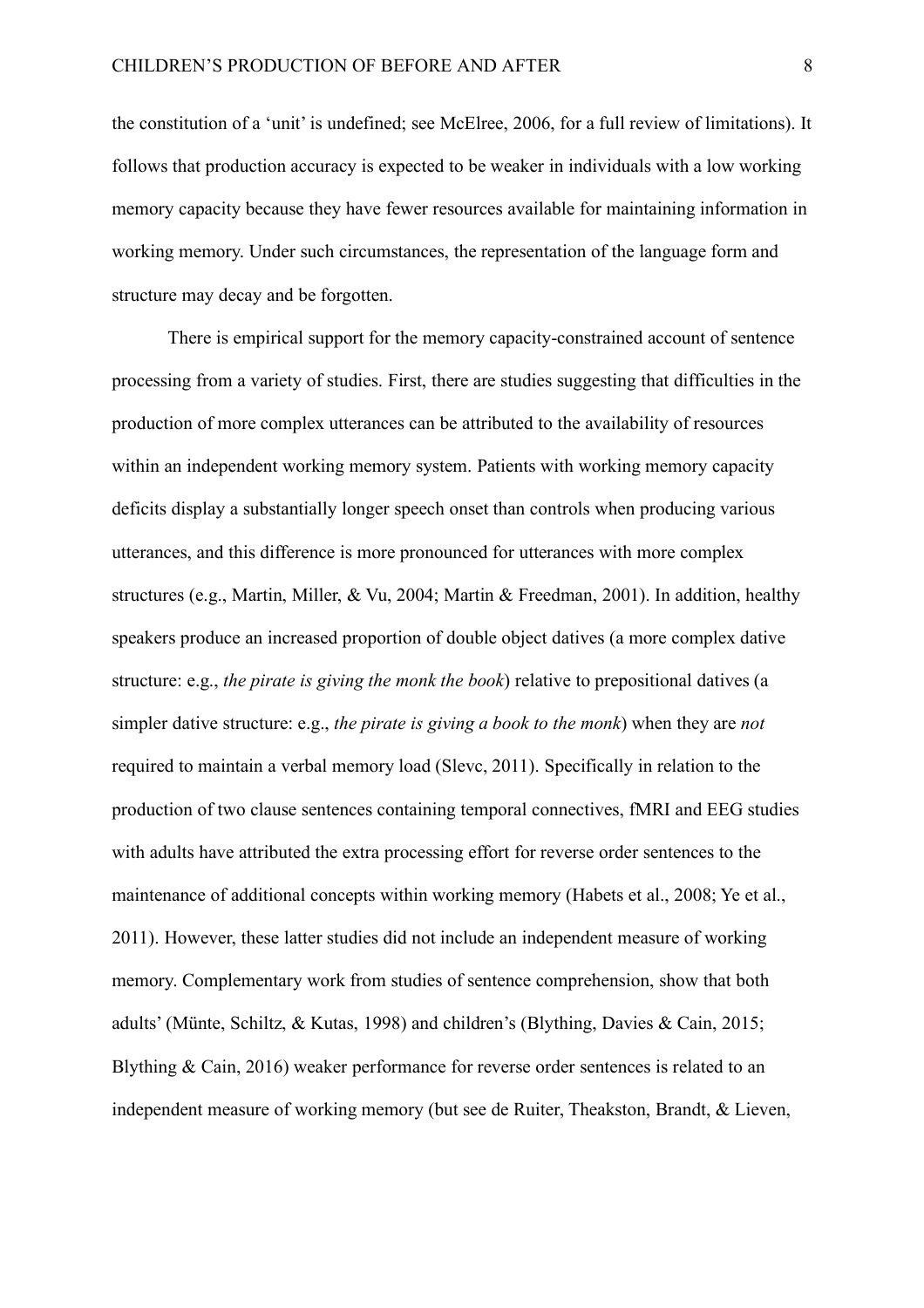2018, for a study with children that did not demonstrate a relationship between memory and sentence comprehension).

Alternatively, given that the amount of information that can be held in working memory is often far less than the length of a complex sentence, it has been argued that memory capacity alone cannot be an adequate explanation of the pattern of performance seen by children or adults in sentence processing tasks (MacDonald, 2016; McElree, 2006). A language-based account of sentence processing proposes that the effects of working memory are indirect via language knowledge (e.g., MacDonald, 2016). This argument draws on the framework that, rather than being separate systems, working memory and long term memory are part of a unitary architecture in which working memory is a temporarily active portion of long term memory (Ericsson & Kintsch, 1995; McElree, 2006). From this viewpoint, language knowledge influences sentence processing because good language skills free up shared resources within the proposed unitary architecture to support the accurate representation of information in active working memory.

There is empirical support for this position. The specificity or distinctness of words in the target utterance has been shown to influence adults' sentence production (Gennari, Mirković & MacDonald, 2012; Montag & MacDonald, 2014, 2015; Smith & Wheeldon, 2004). In these studies, speakers are less accurate when a task involves the activation of competitors that carry a similar meaning to target items. In a picture description task, Gennari et al. (2012) contrasted conditions in which the pictured agent and patient were highly similar (e.g., *builder*, *miner*) or not (e.g., *builder, astronaut*). Speakers were more likely to avoid more complex structures and omit optional words in the highly similar condition that permitted potential competition between the agent and patient meanings (e.g., producing *The builder who's being slapped*, rather than *The builder who's being slapped by the miner*). It follows that robust language knowledge will ease the accessibility and retrieval of target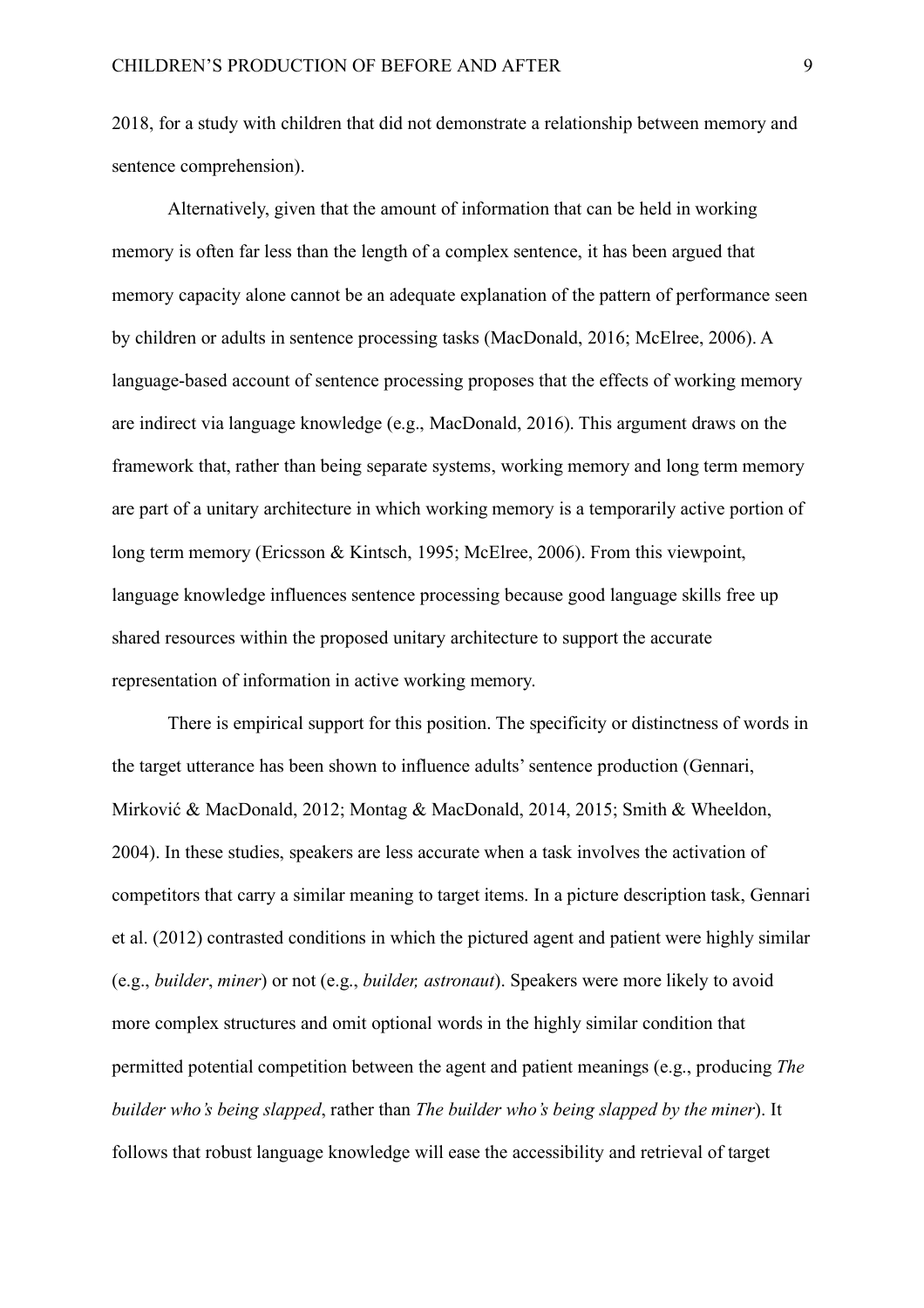items over competitors that are also partially activated in memory. In relation to the production of reverse order sentences containing temporal connectives, this account would posit that an accurate transformation of the mental representation of the order of events is determined by the availability of processing resources that are shared with language retrieval operations. Crucially, a weak lexical representation of a target connective, or other words in the sentence, will lead to less differentiation in activation compared to competitors with similar meaning (i.e., different temporal connectives to the target). This would disrupt sentence planning and production. On this basis, young language users may experience difficulties with complex sentences (i.e., reverse order) because the quality of their lexical representations (i.e., connectives or other words in the sentence) is weaker.

We do not yet know precisely how children's sentence production differs for sentences expressing different temporal orders of events. As noted, studies of adult's sentence production have reported processing difficulties for reverse order sentences (Habets et al., 2008; Ye et al., 2011). However, these studies have used stimuli in which the connective was presented only in the sentence initial position. As a result, the effects of connective (*before, after*) and event order (chronological, reverse) cannot be disentangled. From a developmental perspective, a fully factorial design that includes all permutations of these factors (beforechronological, before-reverse, after-chronological, after-reverse) is essential because children display developmental differences in their understanding of *before* and *after* (Clark, 1971).

#### **Overview of study aims, methods, and hypotheses**

We conducted two experiments designed to determine whether a memory capacityconstrained account (e.g., Carpenter et al., 1994) or a language-based account (e.g., MacDonald, 2016) of sentence processing best explains young children's production of twoclause sentences containing *before* and *after*. Each clause related a single event. We manipulated the connective (*before, after*), and whether the order of mention of events was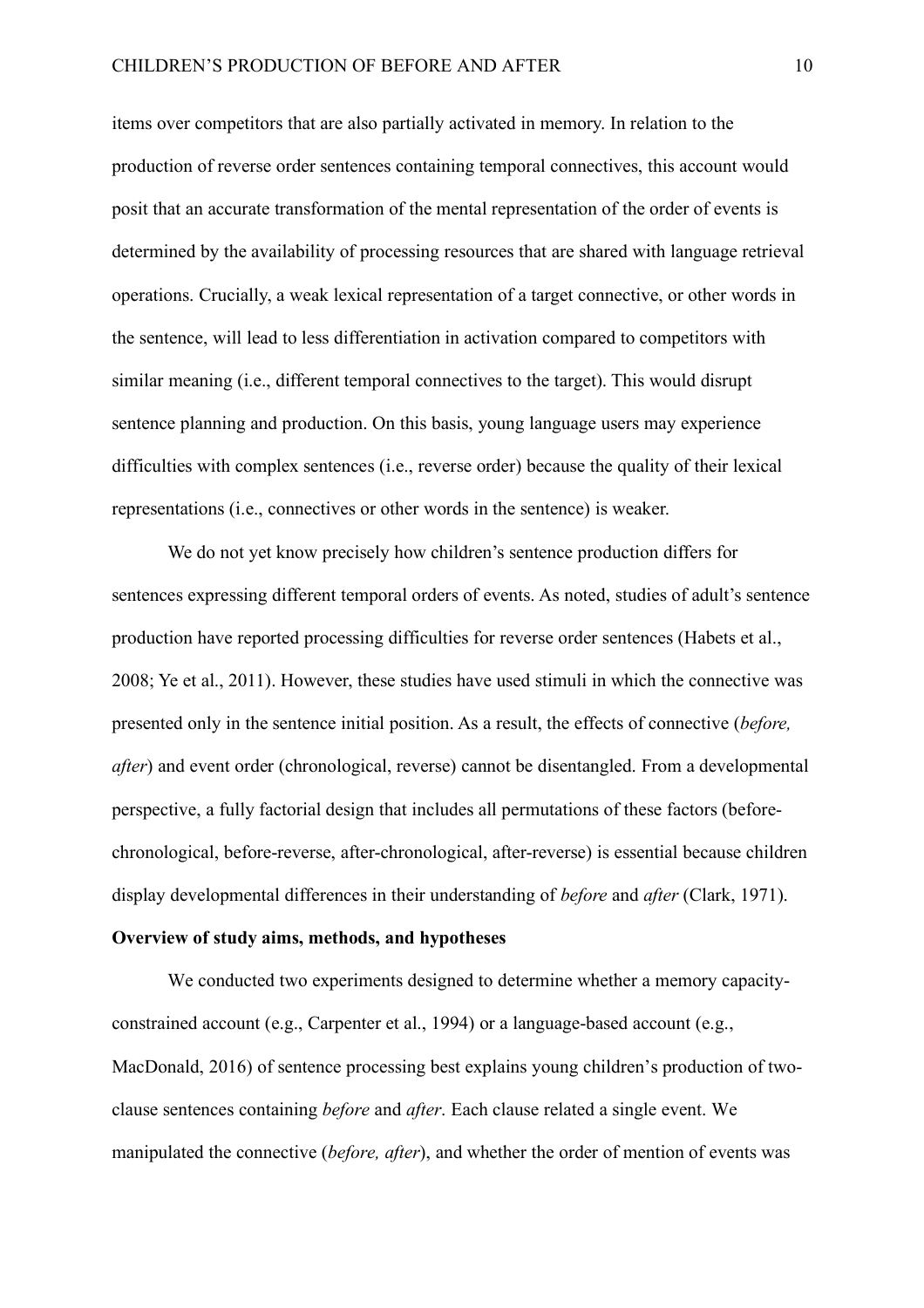chronological or reverse. As a result, the position of the connective was manipulated (medial or initial). Note that a reverse order sentence with *after* places the connective in the medial position, whereas a reverse order sentence with *before* places the connective in the initial position. Thus we manipulated connective and event order in our materials. We also examined the extent to which independent measures of language (receptive vocabulary) and working memory explained variance in performance.

If memory capacity is a critical influence on children's production of complex sentences, we would expect sentences that relate events in reverse order to be produced less accurately than those that relate events in chronological order. Specifically, beforechronological sentences should be produced most accurately because they contain features that would not be expected to increase the amount of information that must be held in working memory (chronological order, medial position, less complex connective). In contrast, the other structures each have two factors that increase the amount of information maintained in working memory: before-reverse (reverse order, initial position), afterchronological (initial position, more complex connective), and after-reverse (reverse order, more complex connective). Further, if memory capacity is the critical influence on accurate production, our independent measure of memory should predict the effect or interacting effect of these features, and also serve as a proxy for age, when both age and memory are included in the model.

A language-based account predicts that the influence of working memory is indirect and modulated by language knowledge (MacDonald, 2016). As a result, any difficulties with the production of reverse order sentences should be more pronounced when they are linked by the connective *after*, because the planning of a reverse order sentence should be disrupted more easily when it contains *after* than *before*. Also, the independent measure of vocabulary should modulate performance because it indicates the quality of an individual's language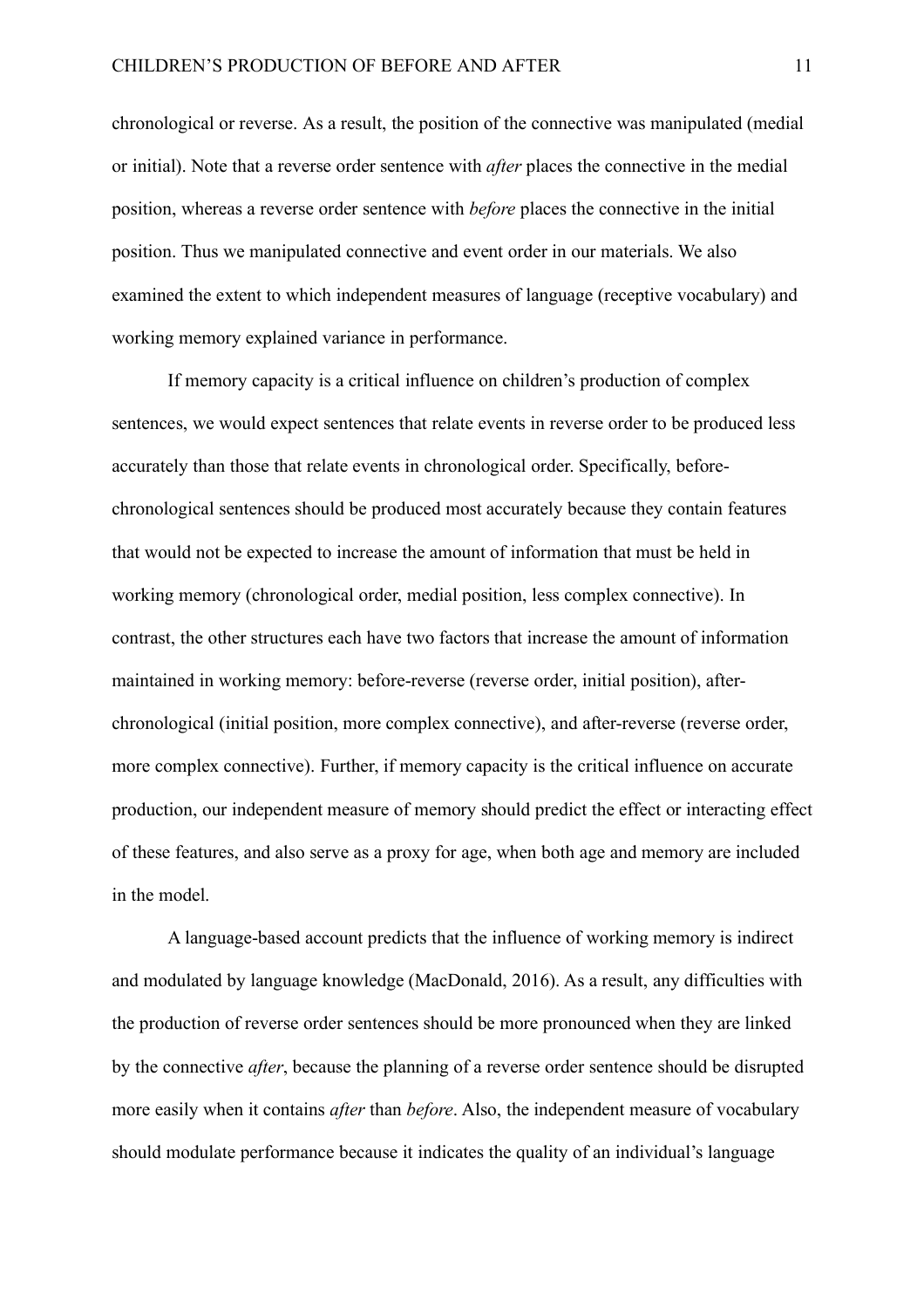knowledge. According to this account, the inclusion of an independent measure of vocabulary should improve model fit over and above the inclusion of an independent measure of memory. Furthermore, because vocabulary knowledge grows with age, vocabulary effects should supersede any age effects, once included in the model.

In summary, there were three aims. First, to establish which features – order of events, connective, position of connective – influence the accuracy of children's production of twoclause sentences containing the temporal connectives *before* and *after.* Second, we examine which account best explains the pattern of performance: a traditional memory capacityconstrained account or a more nuanced perspective of working memory which argues that language knowledge influences memory processing and storage. Third, we ask whether the same pattern of performance is reproduced across our two paradigms designed to elicit sentence production.

### **Experiment 1**

We assessed sentence production using a sentence repetition task, in which participants heard a target sentence and were asked to repeat it back to the experimenter. Sentence repetition is a sensitive measure of processing ease because the participant is required to process the syntactic and the semantic information, and then formulate the sentence themselves using the same sentence production mechanisms as in spontaneous speech (see Boyle, Lindell, & Kidd, 2013; Lust, Lynn, & Foley, 1995). In general, children are less accurate when repeating sentences with more difficult structures. Previous studies of children's production of sentences containing temporal connectives using sentence repetition have contrasted sequential (e.g., *then, before*) and simultaneous (e.g., *whilst, when*) connectives (Keller-Cohen, 1981; Winskel, 2003), so these do not speak to the issues addressed in this paper.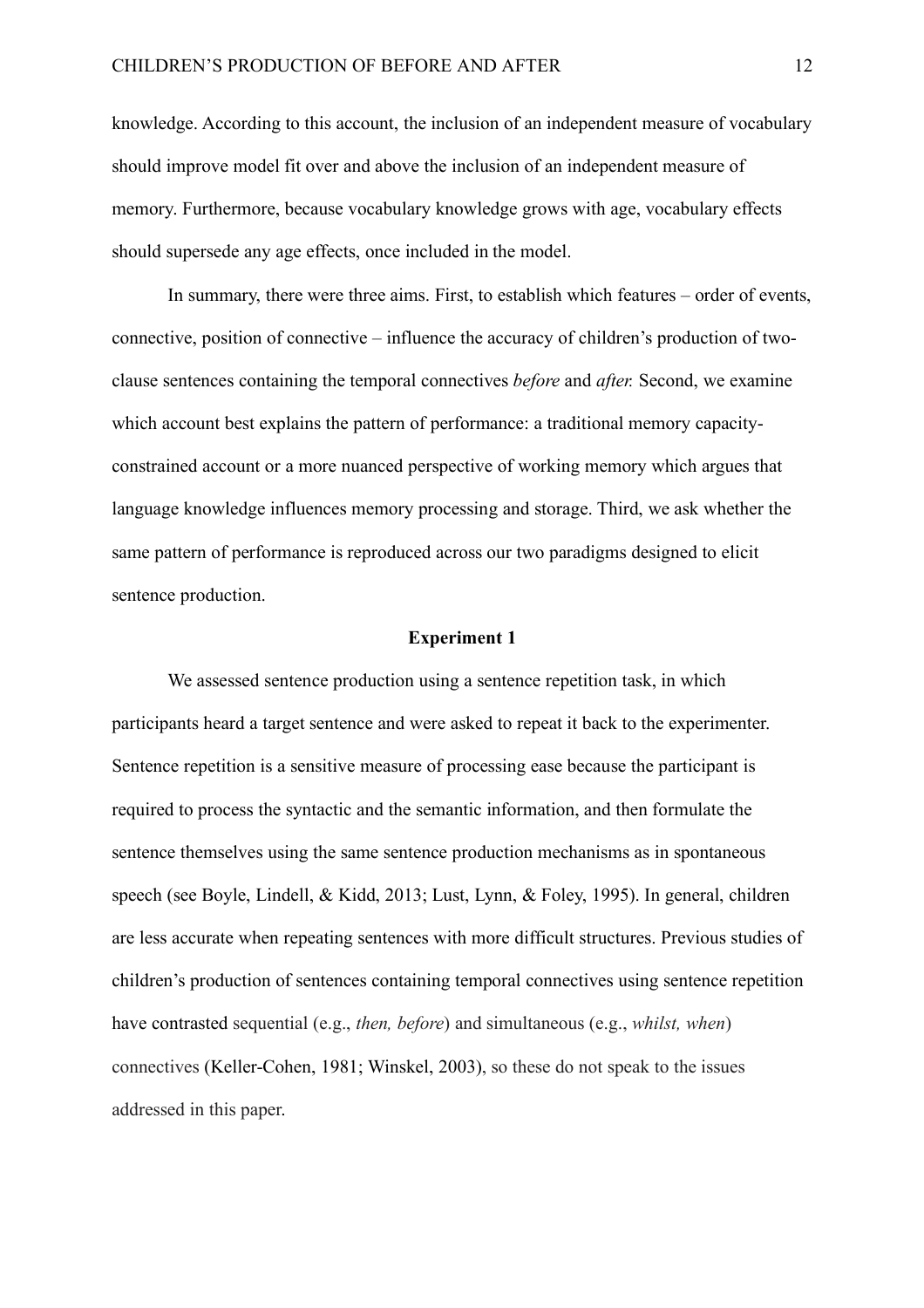#### **Method**

## **Participants**

Sixty-seven monolingual, typically developing 3- to- 6-year-old children were recruited from schools of mixed socio-economic status in the North West region of England. Children were in three different school year groups: 20 3- to 4-year-olds (aged 3;5 to 4;7, 13 boys), 23 4- to 5-year-olds (aged 4;9 to 5;9, 12 boys), and 24 5- to 6-year-olds (aged 5;9 to 6;8, 11 boys). Written parental consent was obtained, and children provided oral assent before each session.

## **Materials and Procedure**

All children completed a sentence repetition task split between two sessions. In addition, one session included an assessment of receptive vocabulary; the other, an assessment of memory. Each session lasted no longer than twenty minutes.

**Sentence repetition.** Thirty-two two-clause sequences containing *before* and *after*  were constructed. Each of the 32 items conveyed the temporal order of two events that were arbitrarily related (e.g., *He put on the socks, before he ate the burger.*). These items were counterbalanced across four lists so that they each represented one of four sentence constructions (shown in Table 1). The four constructions were the product of manipulations of the order of mention of events (chronological or reverse) and the connective (*before, after*).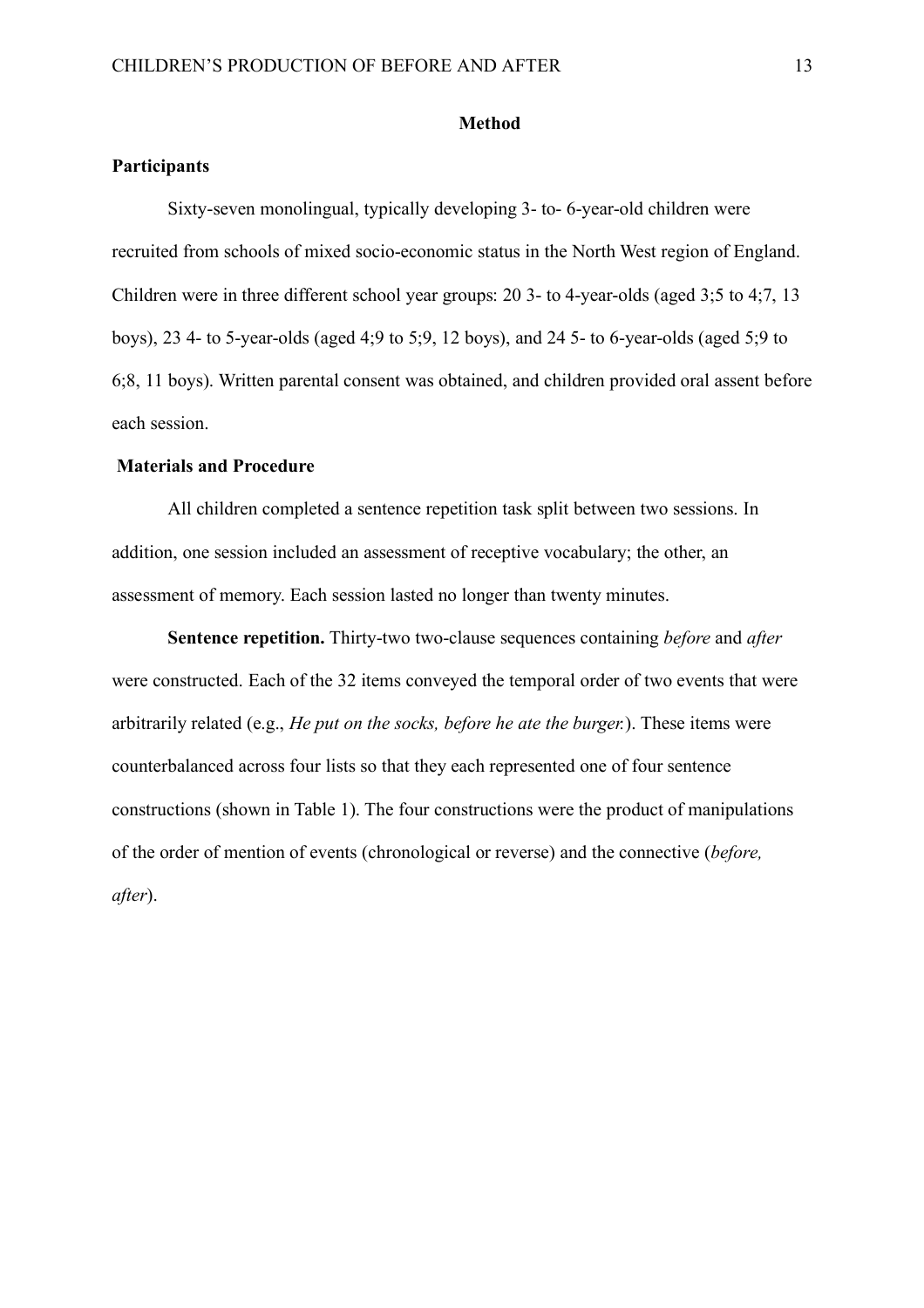We also created 32 filler sentences, in which the sequence of events in a sentence was typical and supported by world knowledge*,* rather than arbitrary (e.g., *He put on the socks, before he put on the shoes.*). Sentences that relate typical sequences (world knowledge present) may reduce the working memory demands of the task by scaffolding the structure of the sentence (Zwaan & Radvansky, 1998). We included these sentences to enhance the likelihood that children would produce full sentences in the task and to maintain their confidence (proportion accuracy reported in Appendix: Table A.1).

Each sentence was visually represented by cartoon animations, one for each clause and each lasting three seconds. These were created using Anime Studio Pro 9.1 (Smith Micro Software, 2012). Animations make children more likely to use the actor, action and object of the target sentence, thus increasing accuracy (Ambridge  $\&$  Lieven, 2011). Each animation segment explicitly showed an object (e.g., shoes) from one of the clauses; the object (e.g., burger) from the other clause was not present. Each animation segment was followed by a freeze-frame judged by the researchers to best represent the action of that clause. Each segment (e.g., Tom eating a hotdog) was 486 pixels in height and did not exceed the left or right half of the presentation (486 x 872 pixels). The experiment was run using the PsyScript 3.2.1 (Slavin, 2013) scripting environment on a Macintosh laptop connected to a monitor. Presentation of items was fully randomised.

Table 1

*Sentence conditions*

|               | <b>Before</b>                    | After                               |
|---------------|----------------------------------|-------------------------------------|
| Chronological | He put on the sandals,           | <i>After</i> he put on the sandals, |
|               | <i>before</i> he ate the burger. | he ate the burger.                  |
| Reverse       | <i>Before</i> he ate the burger, | He ate the burger,                  |
|               | he put on the sandals.           | <i>after</i> he put on the sandals. |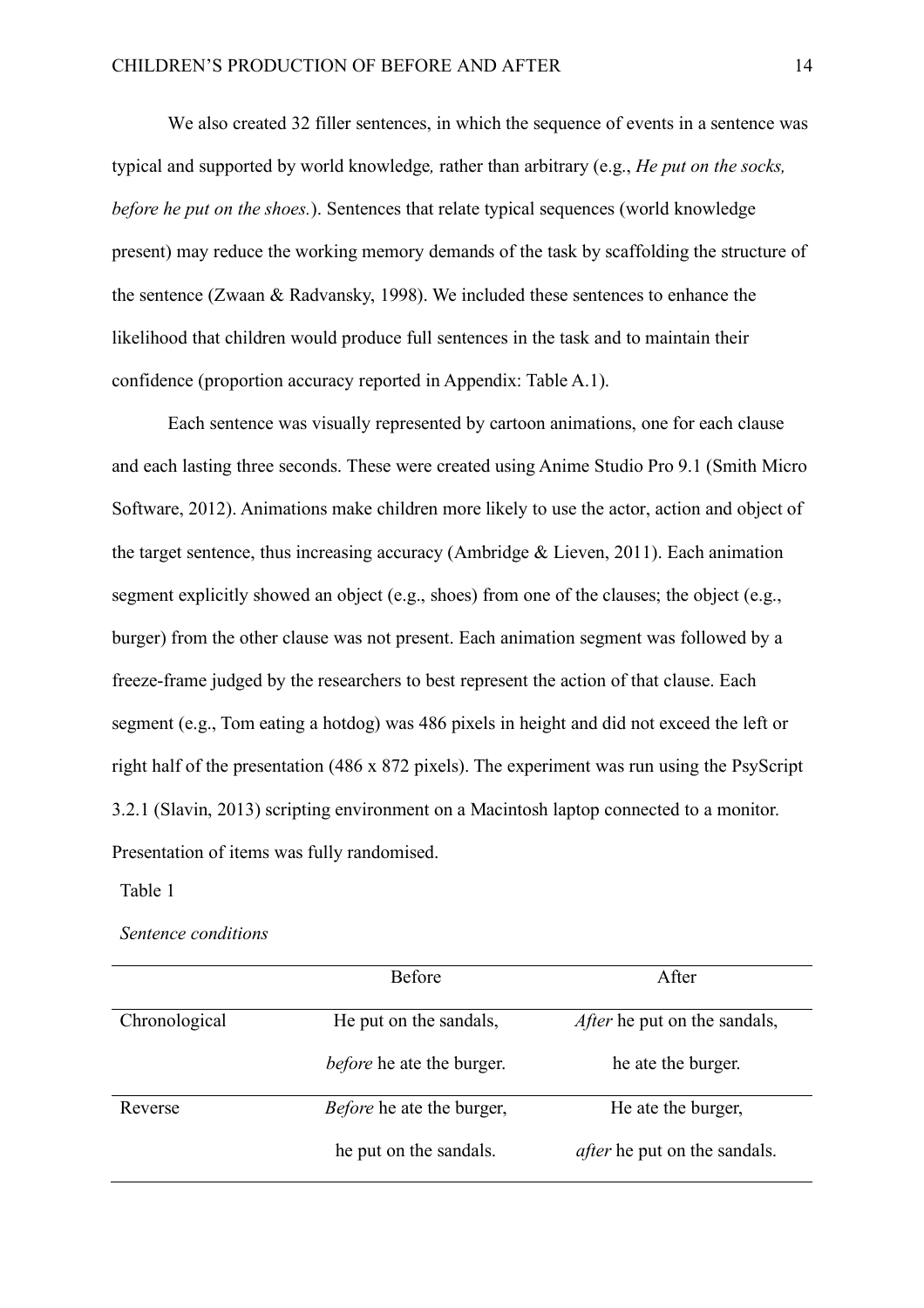Practice trials emphasised the importance of producing an exact copy of the narrated sentence. Children practiced each of the four sentence constructions used in the experimental items (i.e., two clause sentences linked by *before* and *after*) (see Table 1 for examples). The animation on the left hand side of the screen was shown first, followed by the animation on the right hand side of the screen. The instruction to prompt production began with: '*Can you say…*', and was followed immediately by the narration of the target sentence. A response window was signalled by a short beep. The presentation order of the animation segments corresponded to the actual order of events, rather than the narrated order. Responses were recorded using a digital voice recorder (Olympus VN-5500), and later transcribed and scored. Children who were not able to repeat a sentence after four practice trials completed another set of four practice trials. With this level of practice, each child was able to copy at least one sentence.

For each experimental trial, an exact repetition was scored as a target response. Based on recommendations by Lust, Lynn and Foley (1995), a response was also marked as a target response if a change was only minor such as a change to the label for a subject (e.g., Sue, she), verb (e.g., put on, putted on), and/or object (e.g., ketchup, tomato sauce). This lenient criterion was used because marking such changes as non-target responses would create unnecessary noise when the main point of interest was to evaluate the variance that was caused by the factors we had hypothesised to affect children's ability to accurately communicate the order of events using a temporal connective. The time taken between the beep and the start of a child's response was extracted using Audacity (Mazzoni, 2014). There were no significant differences in response times between age groups or sentence constructions for target responses, so response time data are not reported.

Non-target responses were first categorised into three broad types: *sense maintained, sense changed*, and *incomplete*. We categorised responses as a *sense maintained* response if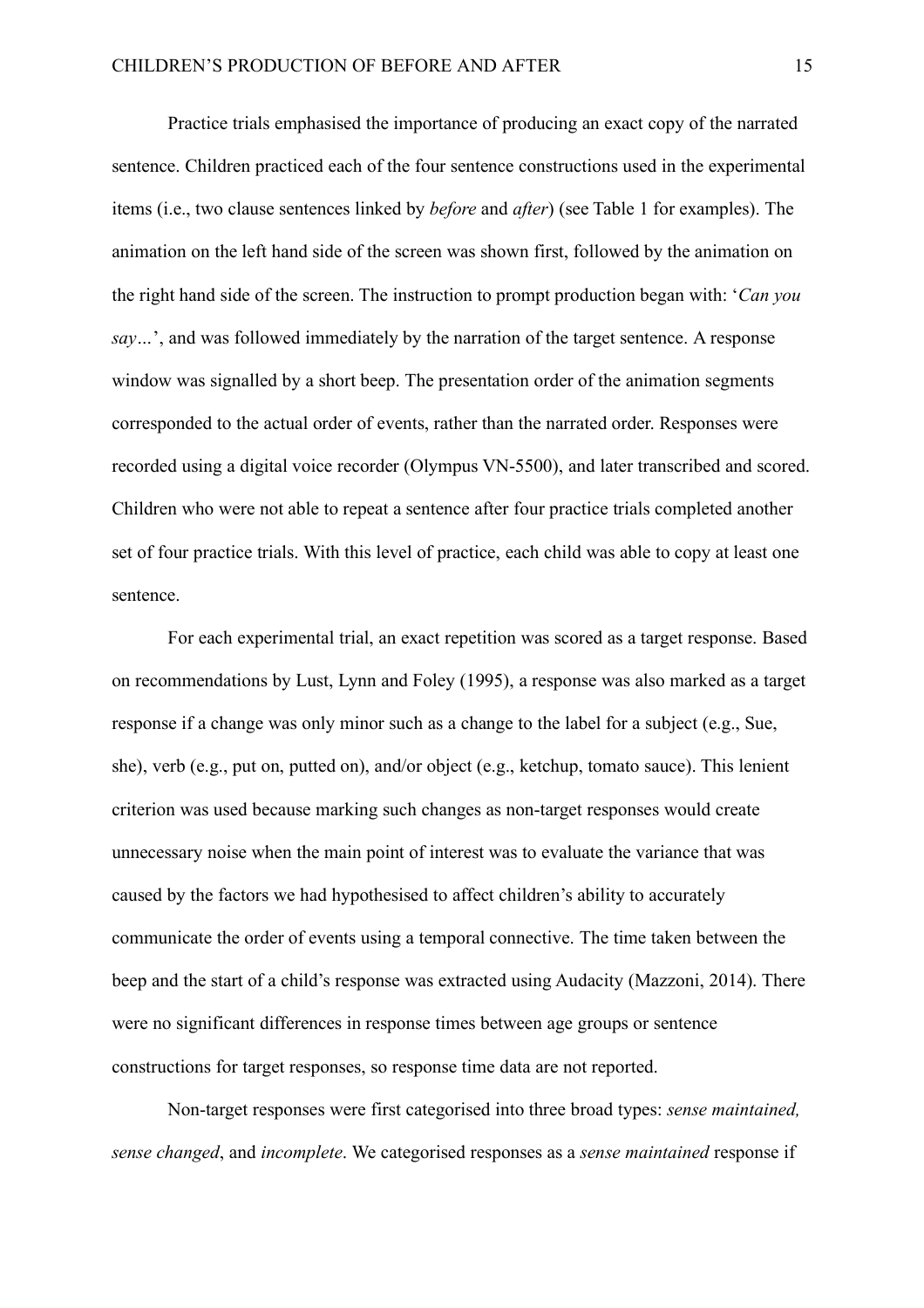the child inaccurately repeated the target sentence, but successfully communicated the order of events by using a temporal connective. The sense maintained responses were counted as non-target responses because at least one critical feature of the target sentence was missing (connective, order of mention, or position, see Table A.2 in Appendix). Responses were categorised as *sense changed* when a non-target order of events was communicated. Responses were categorised as *incomplete* when the child failed to respond, omitted a clause, failed to use a connective, or used the connective '*and*.' Responses which used the connective *and* (42) were categorised as incomplete because *and* does not explicitly specify order (Peterson & McCabe, 1987), so we were unable to categorise whether the response maintained or changed the sense or order. Within each of the three broad non-target response categories, we coded the specific change or combination of changes that the child had made. Our Appendix materials include examples and frequency counts of each specific non-target response type (see Table A.2).

A second coder blind to the hypotheses coded at least 10% of the data (randomly selected) from each year group. Agreement between coders was good for both accuracy (target vs non-target responses, agreement =  $99\%$ ; Cohen's  $\kappa$  = .96) and also for the categories of non-target responses (Agreement =  $96\%$ ; Cohen's  $\kappa$  = .80).

**Memory***.* Working memory was assessed using the digit span task from the Working Memory Battery for Children (Pickering & Gathercole, 2001). In this task, children are required to recall the order of a string of digits read aloud by the assessor. The number of digits in a string increases until the child cannot successfully recall strings of that length on three separate trials. This assessment of memory was selected because it is most appropriate for our youngest children, who have been reported to perform at floor on more complex measures of working memory (Gathercole, Pickering, Ambridge, & Wearing, 2004). By using this measure, we could capture variance in memory performance across the entire age range.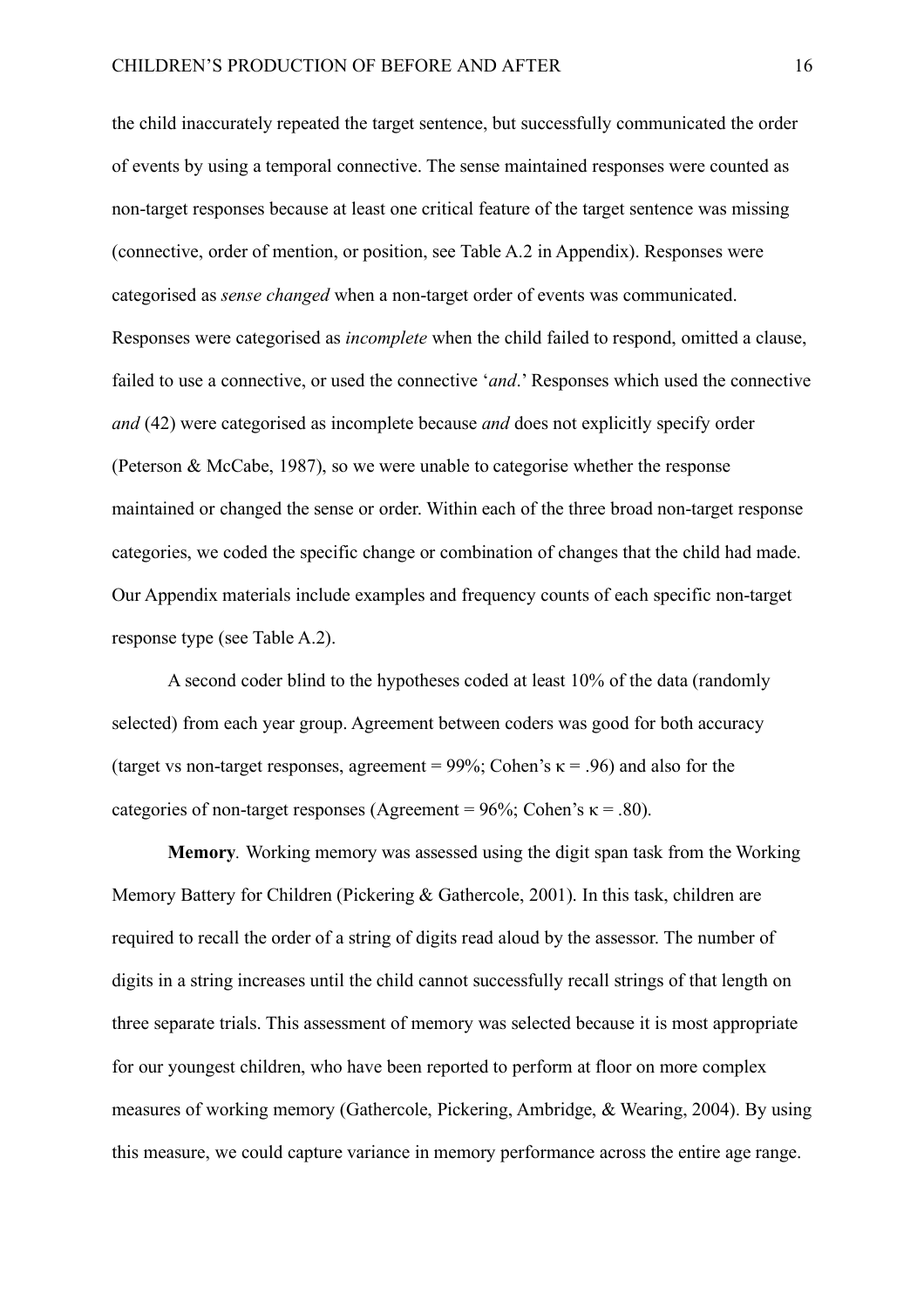Raw scores were used in the analysis. The test-retest reliability reported in the manual for children aged 5 to 7 years is high,  $r = .81$ .

**Vocabulary***.* Each child completed the British Picture Vocabulary Scale – III (Dunn, Dunn, Styles, & Sewell, 2009). In this task, children hear a word and are asked to point to one of four pictures that best illustrates the meaning. Testing is discontinued when a specified number of errors has been made. Raw scores were used in the analysis.

### **Design**

 A 3 x 2 x 2 mixed design was used. The between-subjects independent variable was year group (3-4, 4-5, and 5-6 years) and the within-subjects variables were connective (*before*, *after*) and order (chronological, reverse). The position of the connective was manipulated as a function of the manipulations of connective and order. Two analyses were conducted: one with number of target responses as the dependent variable; the other with non-target response types as the dependent variable.

## **Results**

#### **Method of analysis**

The main analysis of the number of target responses was completed using Generalised Linear Mixed-effects Models (GLMMs) (Baayen, Davidson, & Bates, 2008; Barr, Levy, Scheepers & Tilly, 2013). Significant interactions were explored by additional analyses to identify the source of the interaction, and are reported below. These were conducted using the lme4 package from the R statistics environment (R Core Team, 2014) (Bates, Maechler & Bolker, 2014). A binomial link function was specified because the outcome variable was binary (i.e., target/non-target). We followed the recommendations of Barr et al. (2013) for obtaining an optimal model. Our maximum random effects models did not converge, so the decision to incorporate random intercepts and slopes for participants and items was determined by the result of incremental likelihood ratio tests that demonstrated whether each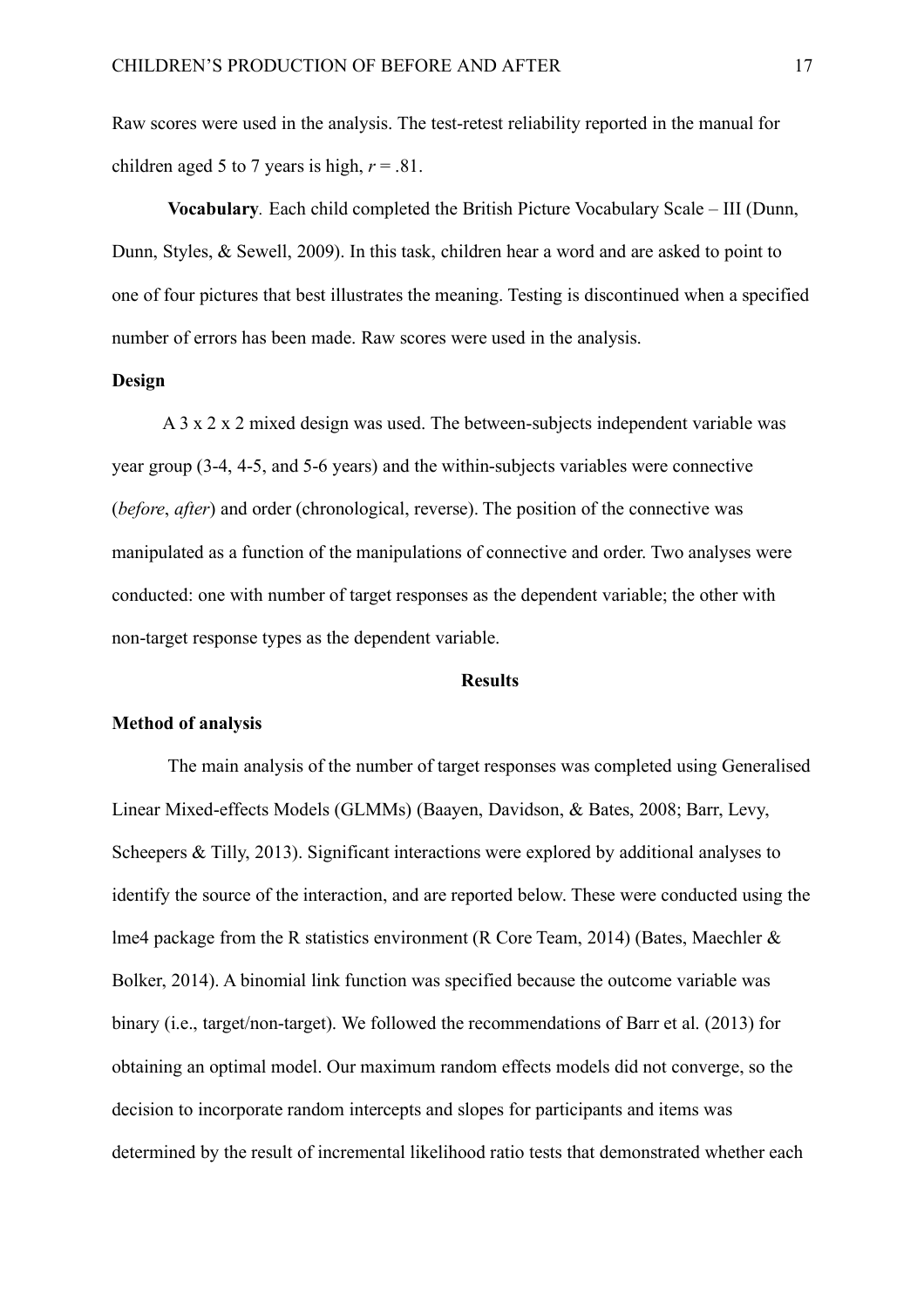specific random effect significantly improved model fit (Barr et al., 2013). We describe the optimum models for each respective dataset in Tables 2 and 3, in which the first column provides the coefficient estimates of effects (*b*) due to experimental conditions, the change in the log odds accuracy of responses associated with each fixed effect. A positive coefficient indicates that the effect of a factor is to increase the odds of a target response whilst a negative coefficient indicates that the factor decreases the odds of a target response. Age in months (continuous), order (chronological, reverse), and connective (*before*, *after*) were entered as fixed effects. We used the scale function to scale and centre the age, memory, and vocabulary predictors.

### **Memory**

The raw memory scores [mean (SD)] demonstrated age-related improvements: 3- to 4-year-olds = 21.65 (5.66); 4- to 5-year-olds = 22.65 (3.7); and 5- to 6-year-olds = 25.42 (3.45). In addition, the standardised scores of memory were within the normal range of 85- 115 for each age group: 4- to 5-year-olds = 101.39 (12.43); and 5- to 6-year-olds = 105.96 (12.19). Standardised scores are not available for 3- to 4-year-olds.

### **Vocabulary**

The raw vocabulary scores [mean (SD)] demonstrated age-related improvements: 3 to 4-year-olds = 72.65 (26.16); 4- to 5-year-olds = 78.26 (9.76); and 5- to 6-year-olds = 102.30 (8.59). All children had a standardised score above 85 and the mean scores indicated that each age group was performing at an age-appropriate level: 3- to 4-year-olds  $= 111.35$  $(13.08)$ ; 4- to 5-year-olds = 101.22 (9.14); and 5- to 6-year-olds = 101.54 (9.10).

### **Analysis of accuracy data**

A total of 2144 responses were recorded. Figure 1 shows the means for each sentence structure by age in years for ease of comparison (note that the analyses were conducted using age in months as a continuous variable). For the two younger groups, 19 responses were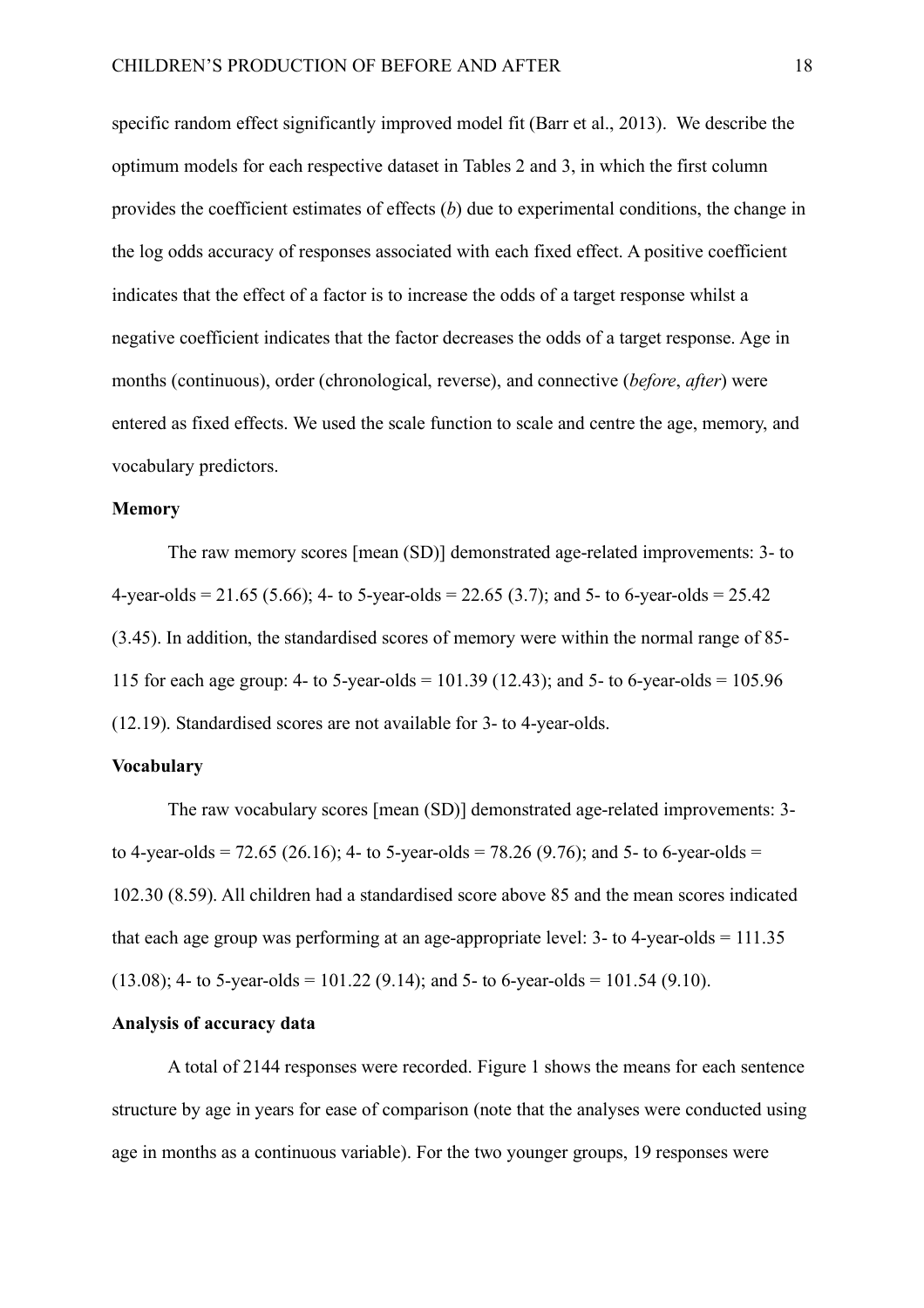removed because they were inaudible, leaving 1357 responses for analysis. Only 13 responses were judged to be inappropriate (nonsense or no response), indicating that children understood the purpose of the task.

*Figure 1.* Mean percentage of target responses (with standard error bars) for each experimental condition in the sentence repetition task by age group.



The initial model included the main predictors of age, order and connective. The inferential statistics, main effects and interactions are summarised in Table A.3 (see Appendix). Response accuracy was significantly affected by age, indicating that performance improved between 3 and 6 years. There was also a significant effect of order, such that children were more likely to repeat chronological sentences accurately than reverse sentences. A significant effect of connective was also found: children were more likely to repeat sentences containing *before* accurately than those containing *after*. Order and connective were involved in a significant two-way interaction, which was examined by conducting simple interaction analyses of the effects of order for each connective separately.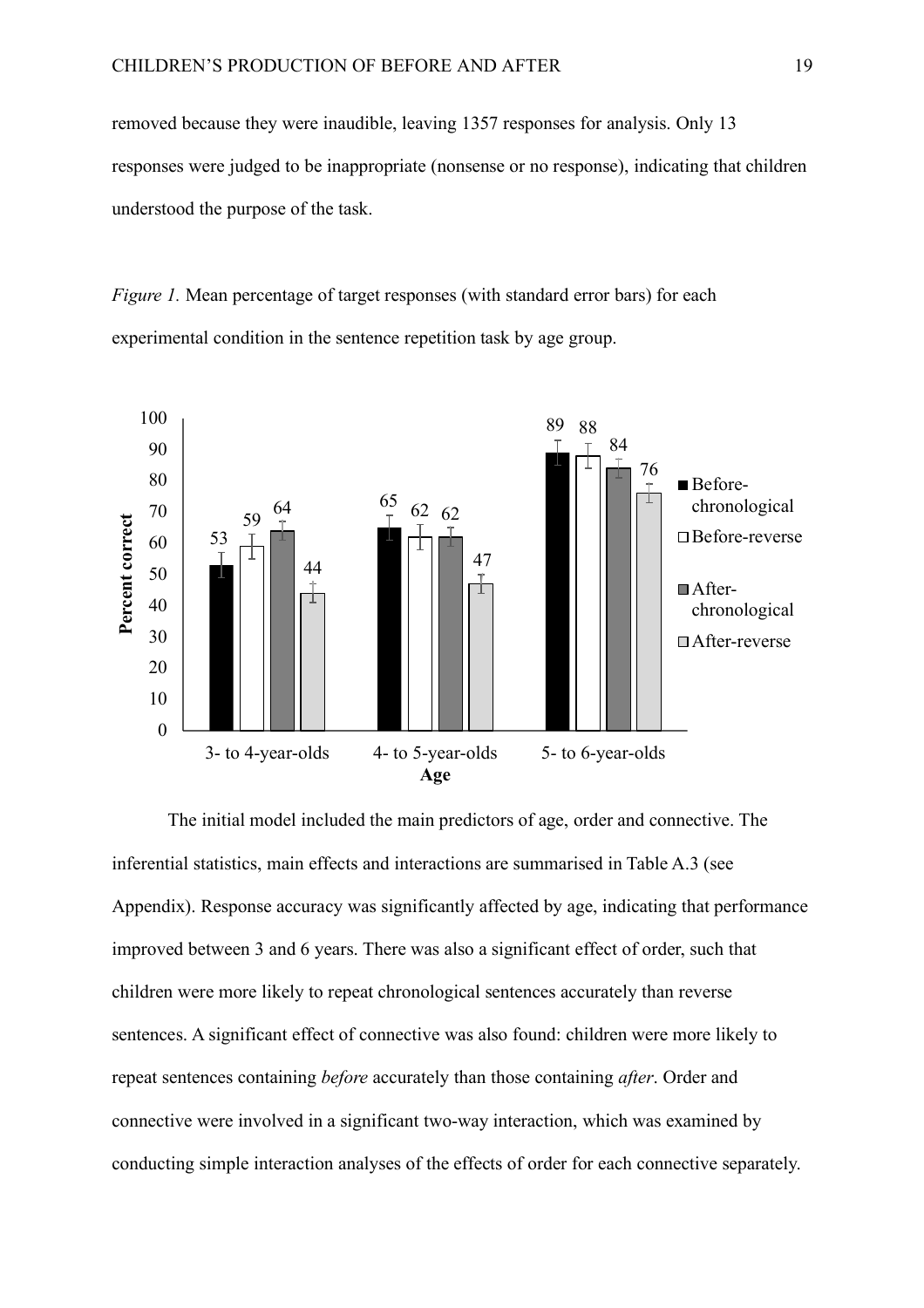A main effect of order was evident for *after* sentences, but not for *before* sentences. Children found it more difficult to accurately repeat after-reverse sentences compared to afterchronological sentences, whereas accuracy was equivalent for before-chronological and before-reverse sentences.

The final model incorporated memory and vocabulary as additional factors to age, order and connective (see Table 2). In comparison to the initial model, log-likelihood tests indicated that the fit of the data was significantly improved when we incorporated memory alone  $[\gamma 2(4) = 20.01, p < .01]$ , vocabulary alone  $[\gamma 2(4) = 12.67, p = .01]$ , and when memory and vocabulary were incorporated together  $[\gamma 2(8) = 29.21, p < .01]$ . Memory and vocabulary both significantly influenced performance, such that stronger sets of skills in both domains improved performance. The main effects of order and connective remained significant and were again involved in a significant two-way interaction. There was no three-way interaction with either memory or with vocabulary.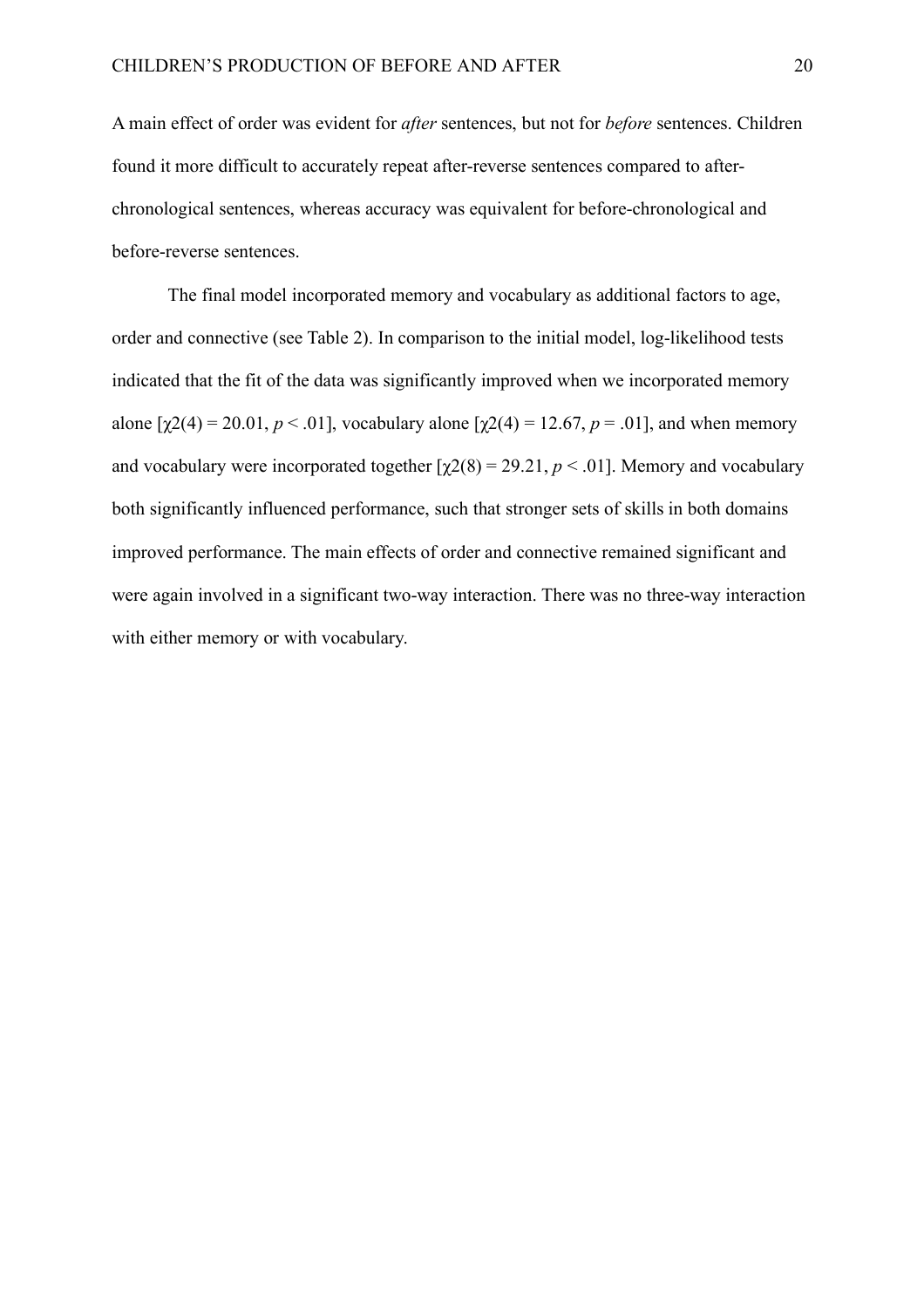## Table 2

*Summary of GLMM: Main effect and interactions of age, memory, vocabulary, order and connective on accuracy responses by 3- to 6- year-olds in the sentence repetition task.*

| Main model                  | M(b)    | SE  | $\boldsymbol{t}$ | <b>CI</b> |          | $\boldsymbol{p}$ |
|-----------------------------|---------|-----|------------------|-----------|----------|------------------|
|                             |         |     |                  | 2.5%      | 97.5%    |                  |
| (Intercept)                 | .35     | .22 | 1.56             | $-.09$    | .79      | .12              |
| Age                         | .07     | .31 | .24              | $-.54$    | .68      | .81              |
| <b>Memory</b>               | 1.07    | .28 | 3.82             | .52       | 1.62     | $\leq 01$        |
| <b>Vocabulary</b>           | .64     | .31 | 2.10             | .04       | 1.25     | .04              |
| Order                       | 1.19    | .23 | 5.28             | .75       | 1.63     | $\leq 01$        |
| Connective                  | .79     | .24 | 3.30             | .32       | 1.26     | $\leq 01$        |
| <b>Order:Connective</b>     | $-1.04$ | .26 | $-3.93$          | $-1.55$   | $-.52$   | $\leq 01$        |
| Age:Order                   | .15     | .30 | .49              | $-44$     | .73      | .63              |
| Age:Connective              | $-14$   | .33 | $-.42$           | $-.78$    | .51      | .67              |
| Memory: Order               | $-16$   | .28 | $-.56$           | $-.71$    | .39      | .58              |
| Memory:Connective           | $-.51$  | .30 | $-1.71$          | $-1.09$   | .07      | .09              |
| Vocabulary:Order            | $-.20$  | .29 | $-.69$           | $-.77$    | .37      | .49              |
| Vocabulary:Connective       | .18     | .32 | .54              | $-46$     | .81      | .59              |
| Age:Order:Connective        | .33     | .35 | .93              | $-.37$    | 1.02     | .35              |
| Memory:Order:Connective     | .33     | .33 | 1.01             | $-.31$    | .97      | .31              |
| Vocabulary:Order:Connective | .01     | .35 | .04              | $-.66$    | .69      | .97              |
| Random Effects              |         |     |                  |           | Variance | SD               |
| Subject: (intercept)        |         |     |                  |           | 1.14     | 1.07             |
| Subject: (slope) connective |         |     |                  |           | .71      | .84              |
| Subject: (slope) order      |         |     |                  |           | .74      | .86              |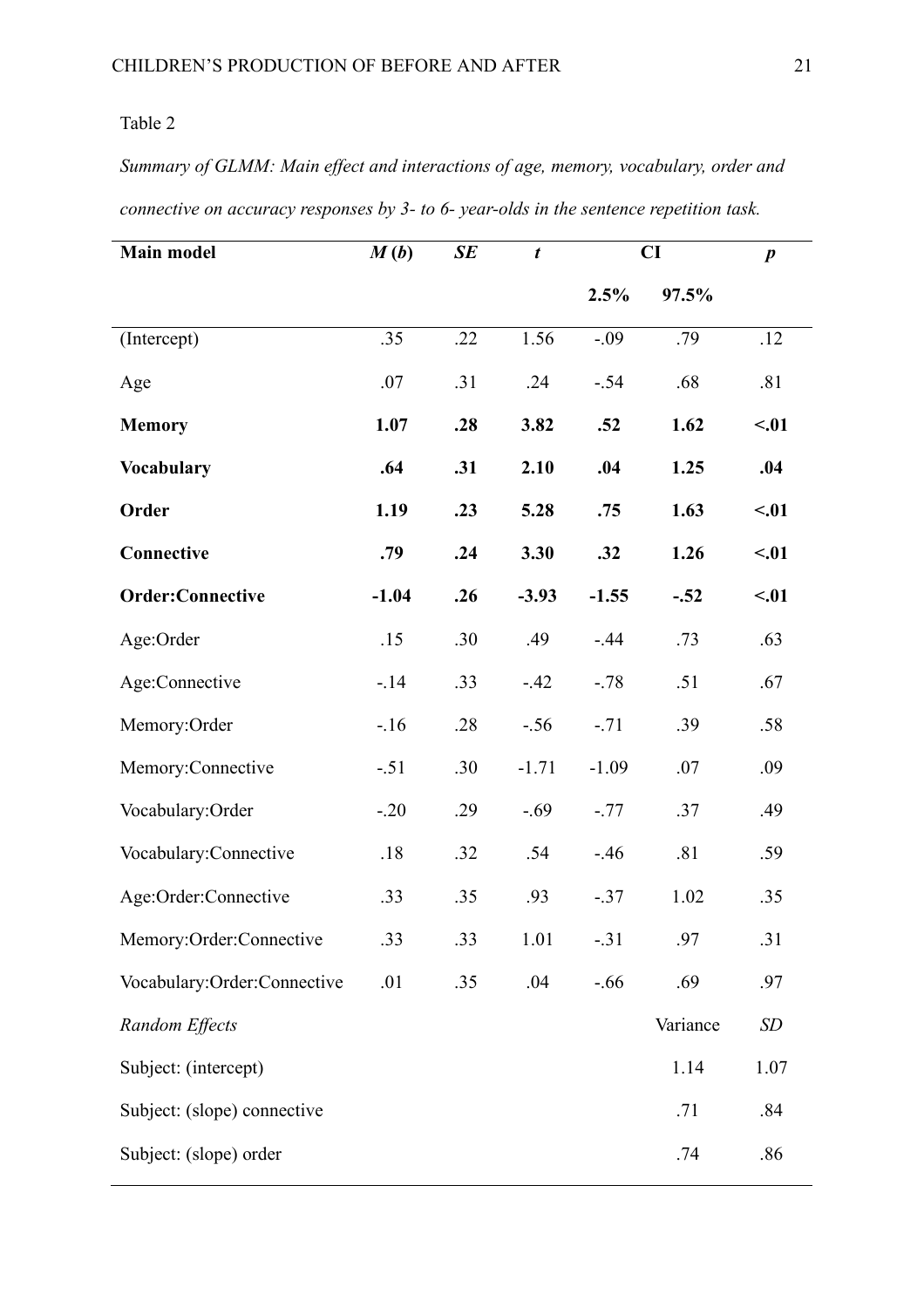Note: 1. Bold = predictor is significant at  $p$ <.05 or lower.2. Number of observations =  $2124$ ; groups = 67 participants.

#### **Analysis of non-target responses**

The frequency of different types of non-target responses was investigated to determine whether particular types were associated with specific experimental conditions (sentence constructions) and/or age group. This provided an opportunity to examine additional support for either the memory or language accounts, outlined in the Introduction. We excluded responses from the oldest age group, because their high accuracy scores left too few non-target responses for meaningful analysis (120 out of all 702 non-target responses, 17%). The two youngest age groups made 582 non-target responses. The majority of nontarget responses involved a change of sense to the meaning of the target sentence (*sense changed* = 358: 61% of all non-target responses analysed). Fewer non-target responses maintained the sentence meaning (*sense maintained* = 131: 23%) or were incomplete (*incomplete responses* = 93: 16%). These three categories of non-target responses did not vary substantially by experimental condition, although it is worth noting that sense changed errors made up a higher proportion of 3- to 4-year-olds' (66%) non-target responses compared with those of 4- to 5-year-olds (57%).

To further examine non-target responses, we calculated the percentage of *sense changed* responses that involved a change of connective, order, or position. A change of connective was the most common (252; 70% of all 358 *sense-changed* responses); there were far fewer position (109; 30%) and order (78; 22%) changes. These values add up to more than 100% because the non-target response types are not mutually exclusive; children could include more than one of these changes in their response. We conducted a further analysis to examine the most common type of *sense changed* response: those involving a change to the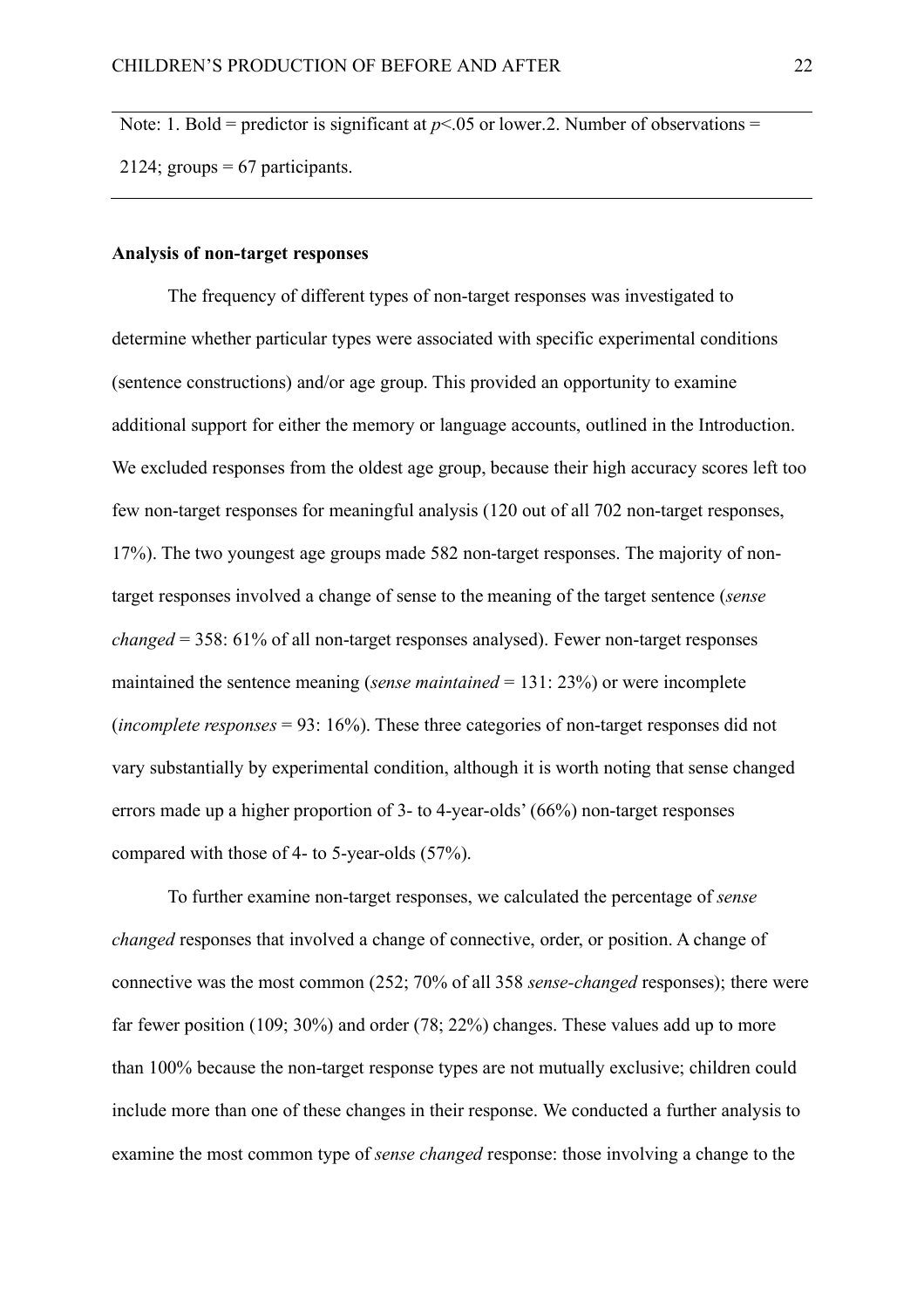target connective (252). Of these, we excluded 34 responses involving a change to the target connective other than *before* and *after* (e.g., *then, and then, when*). This was because children's use of other connectives to communicate a non-target order of events was not a clear indicator for a weak representation of *before* or *after*. The 218 remaining changes to the connective were explicit demonstrations of producing *before* or *after* to communicate a nontarget event order: *before* instead of *after* (e.g., *He put on the socks, before he ate the burger* instead of the target *He put on the socks, after he ate the burger*), or *after* instead of *before* (e.g., *He put on the socks, after he ate the burger* instead of the target *He put on the socks, before he ate the burger*). The most obvious reason for why children make these changes is that they have a weak representation of the precise meaning of *before* or *after*.

We examined the percentage of the total non-target responses (582) in each experimental condition (i.e., age, order, connective) that was caused by a *sense changed* response involving a change of *before* instead of *after* or *after* instead of *before* (218: 37% of all non-target responses). The Appendix materials provide descriptive statistics (Table A.4) and a summary of the GLMM (Baayen et al., 2008) for this analysis (Table A.5). The changes were involved in a significantly larger percentage of the non-target responses for reverse order sentences (44%) compared to chronological sentences (30%). The changes were more frequent for the younger than older age group (3- to 4-year-olds  $= 40\%$ ; 4- to 5-year-olds  $=$ 35%), but the difference was not significant. Similarly, although these changes were less common for *before* than for *after* sentences (*before* = 33%; *after* = 41%), the difference was not significant. Finally, although these changes were most common for after-reverse sentences, the interaction between connective and order was not significant (beforechronological =  $29\%$ ; after-chronological =  $31\%$ ; before-reverse =  $37\%$ ; after-reverse = 48%). Note that Table A.4 also provides descriptive statistics to show that a similar pattern is present for the percentage of the total non-target responses (582) in each experimental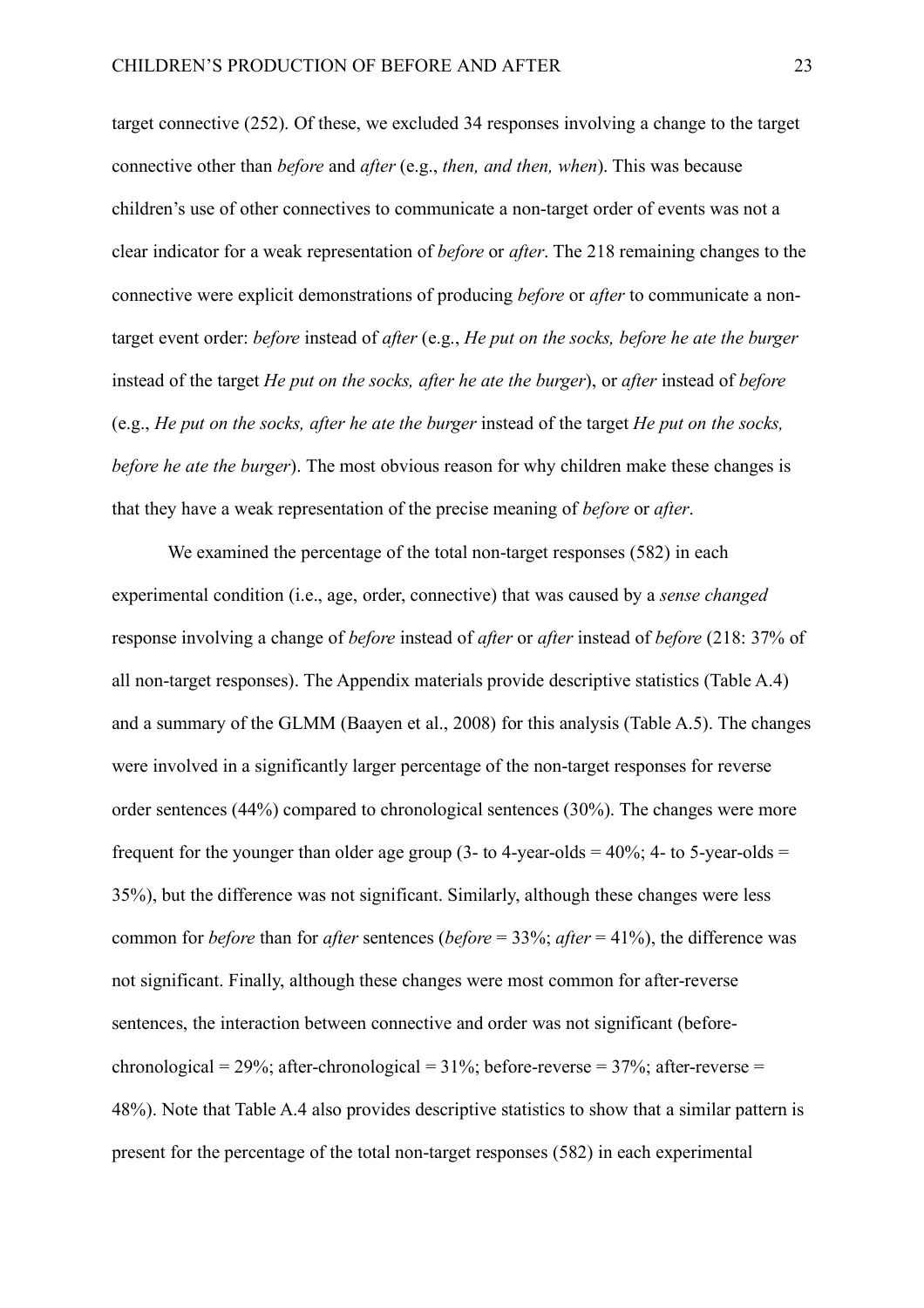condition that was caused by *all* changes of connective (i.e., *sense maintained* and *sense changed* responses, and also inclusive of changes to *then, and then, when*). This pattern (described above) was not evident for non-target responses that involved a change to order, or a change to position.

#### **Discussion**

The sentence repetition task was successful at eliciting production of complete twoclause sentences linked by an appropriate temporal connective, yielding very few incomplete responses (no more than 8% of all responses in any age group). Our experimental manipulations demonstrated an influence of event order and connective on production accuracy. In addition, performance on independent measures of memory and vocabulary improved the overall fit of the model. These results do not provide unequivocal support for either the memory capacity-constrained account (Carpenter et al., 1994) or the languagebased account (e.g., MacDonald, 2016) of sentence processing. When considered together with the analysis of the non-target responses, the results lend greater support for the language-based account, for the reasons discussed below.

Reverse order sentences are proposed to incur a greater memory load than chronological order sentences, because the speaker must produce the first occurring event as the second clause, which requires this information to be maintained in working memory during planning and production (Habets et al., 2008). Our participants were less accurate in producing reverse order sentences linked by *after* than those linked by *before*, demonstrating that this effect was specific to the connective. Independent measures of both memory and vocabulary improved the fit of the model. These findings lend greater support for the language-based account of sentence processing, namely that there is an indirect relation between memory and sentence processing which is modulated by language. The explanation for this is that young children's lexical representations for *after* are less precise and secure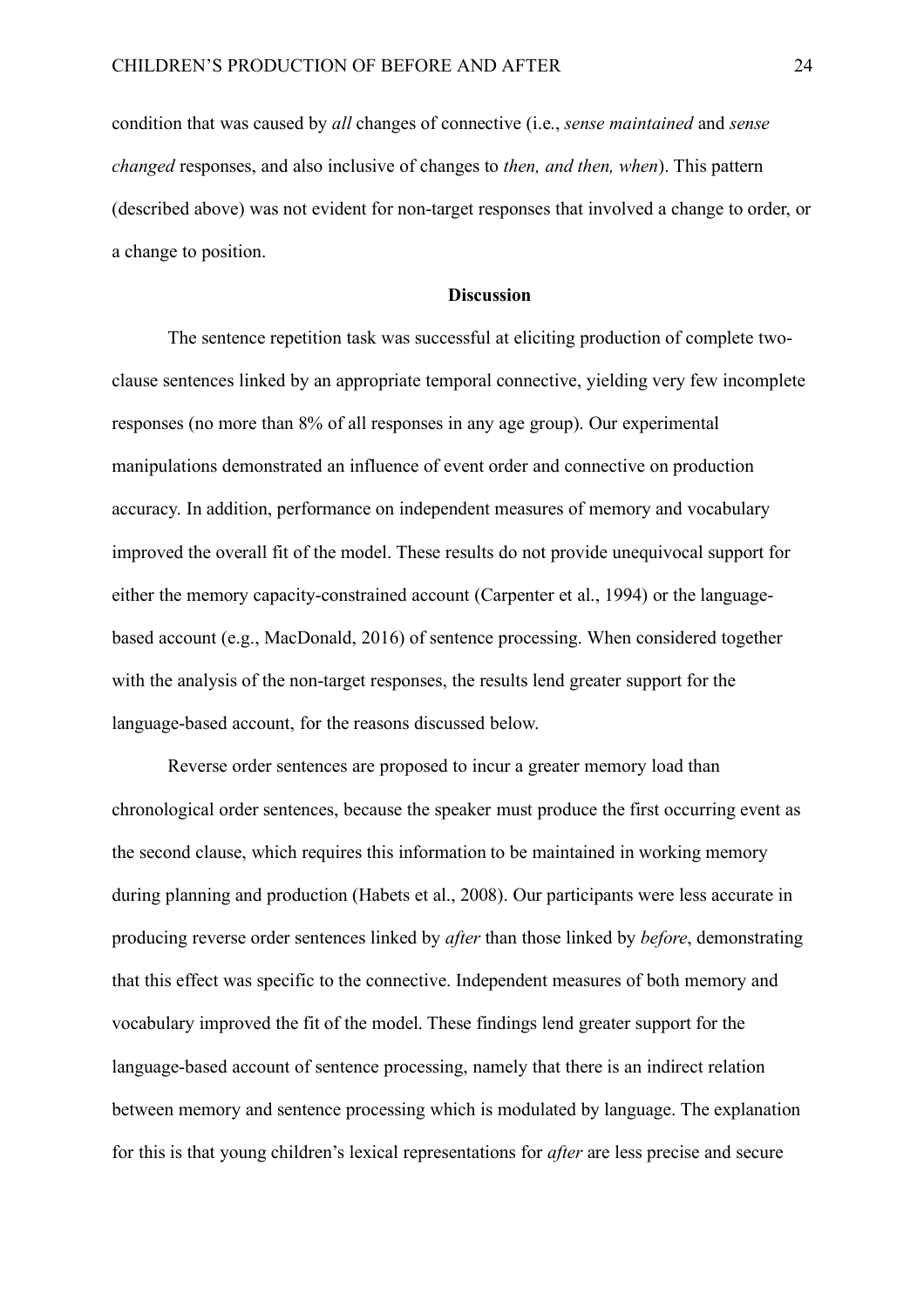than those for *before,* because *after* is acquired later and used less consistently as a temporal connective. For that reason, it may be more difficult to accurately plan and maintain in memory multi-clause sentences linked by *after* during language production, particularly when the event order is reversed. In that way, variation in language knowledge may lead to difficulties with sentence production, particularly for sentence structures that have a high processing load, such as those relating events in reverse chronological order.

Our findings do not rule out the alternative memory capacity-constrained account, because the independent measure of memory made a significant and independent contribution to the fit of our statistical model. However, our analysis of non-target response types provides additional support for the language-based account. Changes to the target connective that used *before* and *after* to communicate a non-target event order (*sense changed* responses) were more likely for reverse order than for chronological order sentences. These made up the majority of sense changed responses that involved a connective change (218 out of 252, 87%). The most obvious reason for why children make these changes is that they have a weak representation of the connective itself. This is supported by the main effect of connective type in our main analysis: children were less accurate at producing sentences containing *after* than *before,* in general. This analysis of non-target responses indicates that an inaccurate representation of the connective itself (as measured by a change in connective) does not provide the support needed for the planning and production of reverse order sentences. Also note that, whilst not significant, the descriptive statistics by sentence are in line with a language-based account, because an inaccurate representation of the connective influenced a greater percentage of the non-target responses to target after-reverse sentences (52%) than to the other target sentence constructions (ranging from 31% to 40%).

#### **Experiment 2**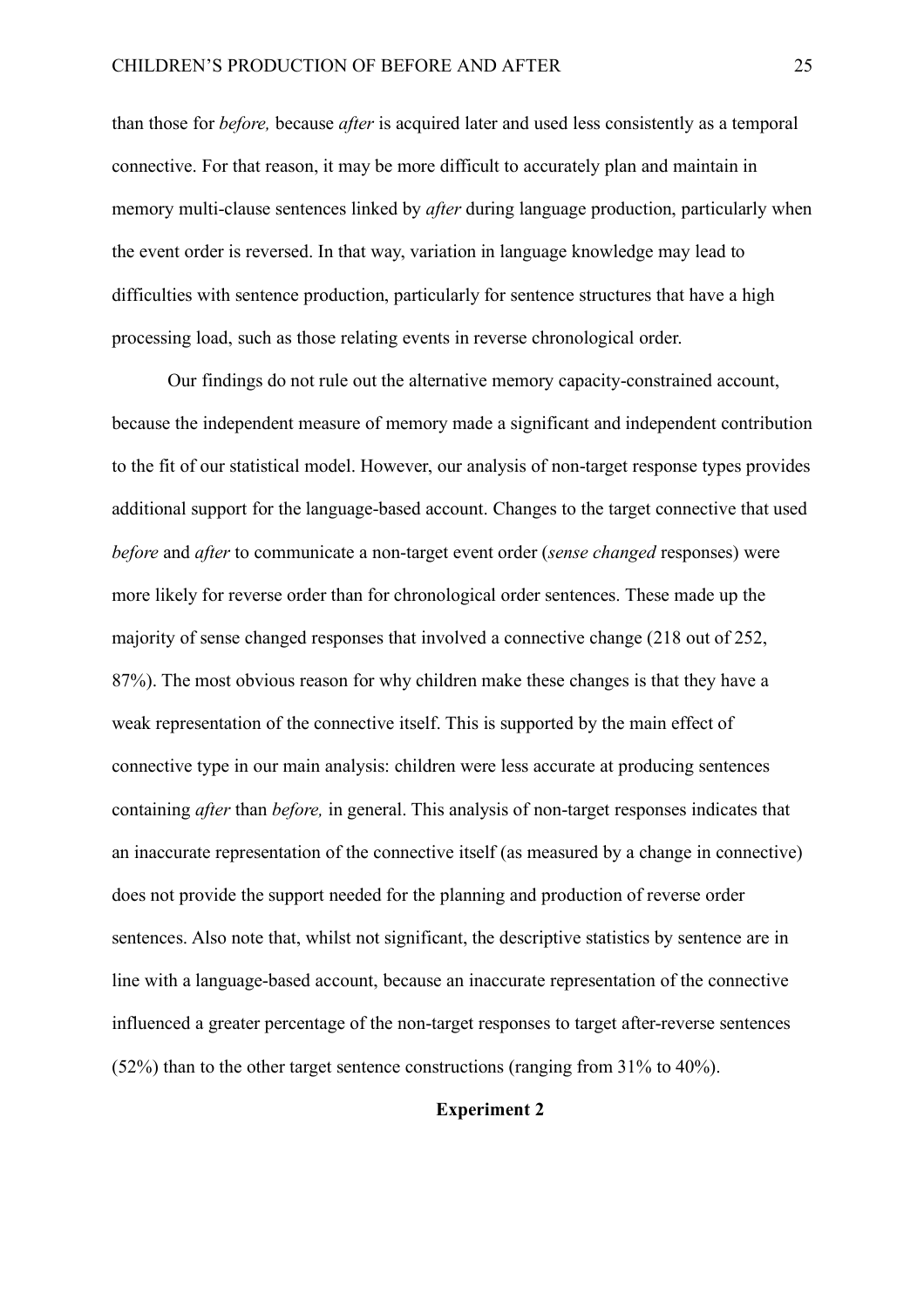A limitation with the sentence repetition paradigm used in Experiment 1 is that it places additional demands on memory compared with speech production, because the child has to store the just-heard sentence prior to production. For that reason, sentence repetition may not be the most sensitive task to differentiate the memory capacity and language-based accounts of children's and adults' sentence processing. Experiment 2 sought to test further these accounts using a different method to elicit sentence productions. We used a blocked design task comprising four blocked sets of items, each assessing the ability to produce one of the four target sentence constructions (e.g., Huttenlocher, Vasilyeva, & Shimpi, 2004). These blocked conditions were designed to complement Experiment 1 by minimising the contributions of sentence comprehension and memory associated with sentence repetition and maximising spontaneous production of sentences.

### **Method**

## **Participants**

A new sample of participants was recruited ( $N = 67$ ): 23 3- to 4-year-olds (aged 3;8 to 4;11, 10 boys), 23 4- to 5-year-olds (aged 4;9 to 5;9, 13 boys), and 21 5- to 6-year-olds (aged 5;10 to 6;9, 10 boys).

## **Materials, Procedure, and Design**

Children completed the same independent measures of memory and receptive vocabulary as in Experiment 1. Sentence production was assessed using an elicited production task with a blocked design over two separate sessions. Each session lasted no longer than twenty minutes. One session included the vocabulary assessment, the other the memory assessment.

**Elicited production: Blocked design.** The same stimuli from Experiment 1 were used. The 64 items (32 fillers) were split into four testing blocks, each preceded by a training phase in which children were instructed to use a specific target sentence structure. Depending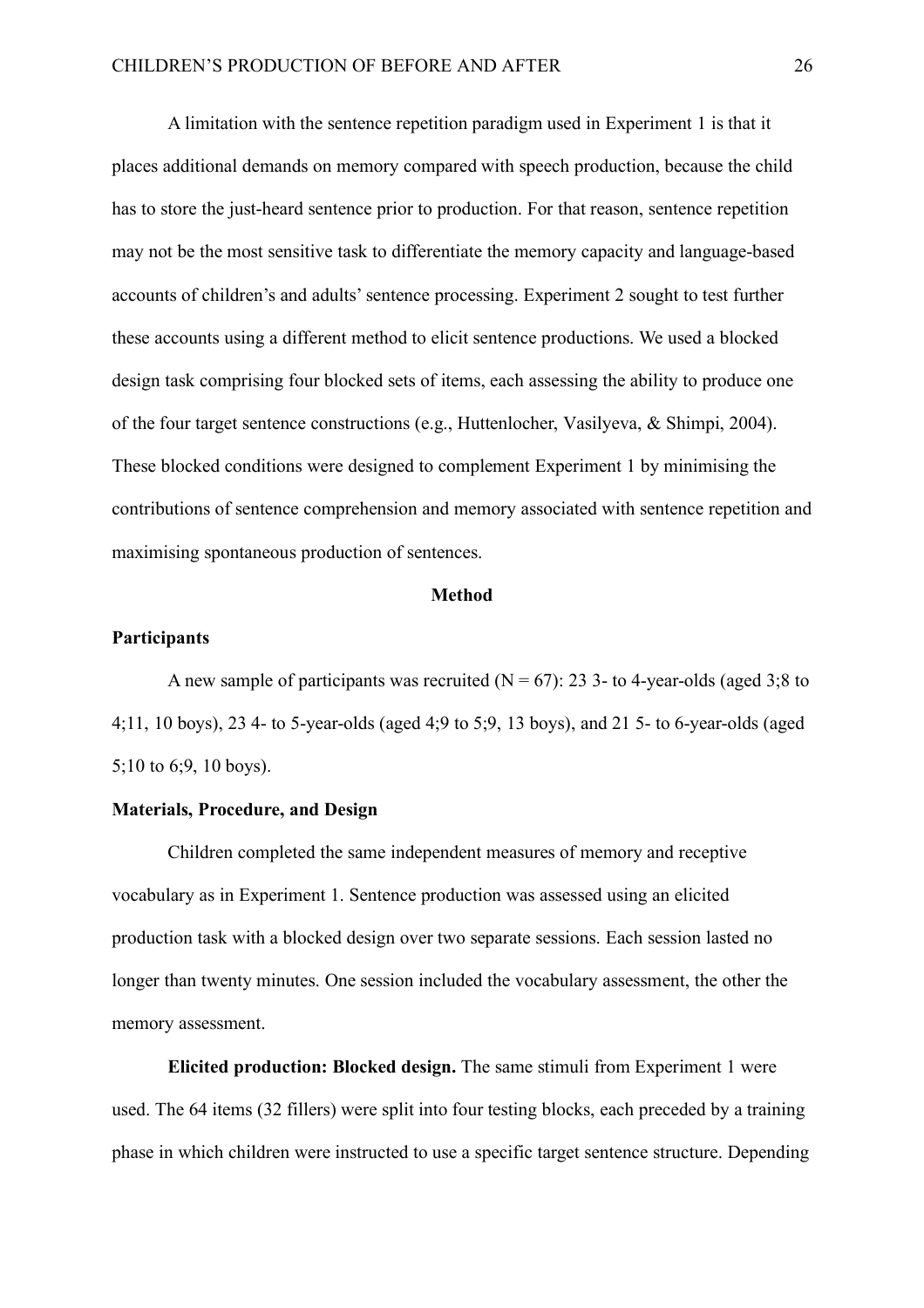on which block children performed first, the experimenter provided the instruction: '*In this game, I am going ask you to watch two videos and to say what happened using the word before/after. I want you to tell me the order that he/she did these things, and I want you to use before/after in the middle/at the start of your sentence*.' Corrective feedback was provided for all four practice items, and training was repeated if children failed to produce a single target sentence. Three 3- to 4-year-olds and one 5-to 6-year-old were excluded from testing after this phase because they each failed to accurately produce any of the target structures.

As in Experiment 1, the order in which the animations were presented corresponded to the order of events described by the target sentence. An instruction was narrated: '*Can you tell me the order that Tom did these things?*'. A response window was signalled by a short beep. The four blocked conditions were counterbalanced. Responses were recorded and were later transcribed and scored.

We used the same criteria for scoring accuracy of responses and for categorising nontarget responses as in Experiment 1. We did not analyse the time taken to start a response because this measure was found not to be sensitive in Experiment 1. Agreement between the coders was good for both scoring accuracy of responses (target vs non-target responses agreement = 99%; Cohen's  $\kappa$  = .97) and also for categorising non-target responses (Agreement =  $96\%$ ; Cohen's  $\kappa$  = .96).

### **Results**

#### **Memory**

The raw memory scores [mean (SD)] demonstrated age-related improvements: 3- to 4-year-olds = 21.15 (2.12); 4- to 5-year-olds = 22.57 (2.12); and 5- to 6-year-olds = 25.05 (4.95). In addition, the standardised scores of memory were within the normal range of 85- 115 for each age group: 4- to 5-year-olds =100.52 (14.85) and 5- to 6-year-olds = 105.9 (12.73). Standardised scores are not available for 3- to 4-year-olds.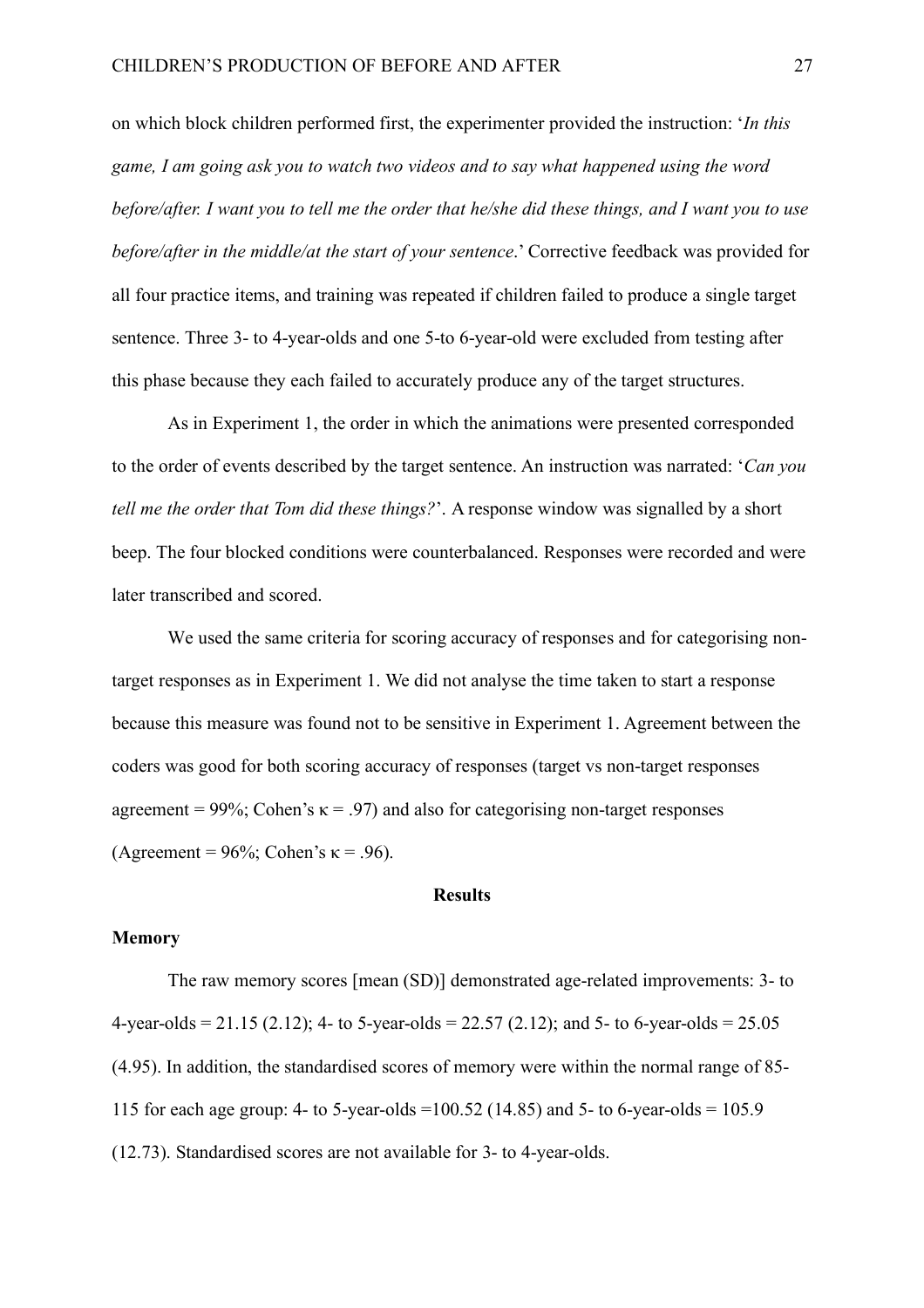#### **Vocabulary**

The raw memory scores [mean (SD)] demonstrated age-related improvements: 3- to 4-year-olds = 70.85 (7.78); 4- to 5-year-olds = 82.48 (12.02); and 5- to 6-year-olds = 90.95 (9.90). All children had a standardised score above 85 and the mean scores (SD) indicated that each age group was performing at an age-appropriate level:  $3$ - to  $4$ -year-olds = 111.75  $(7.07)$ ; 4- to 5-year-olds = 100.45 (14.85); 5- to 6-year-olds = 102.15 (16.26).

### **Analysis of accuracy data**

The main analysis of the number of target responses was completed using the same procedures of model fitting described for Experiment 1. A total of 45 responses (2%) were excluded because they were inaudible or interrupted, leaving 1345 responses. Figure 2 reports the mean accuracy scores for each experimental condition by age group. Of note, performance for each age group was poorer than in Experiment 1, with the most marked difference in scores for the youngest age group.

*Figure 2.* Mean percentage of target responses (with standard error bars) for each experimental condition in the blocked elicited production paradigm by age group.

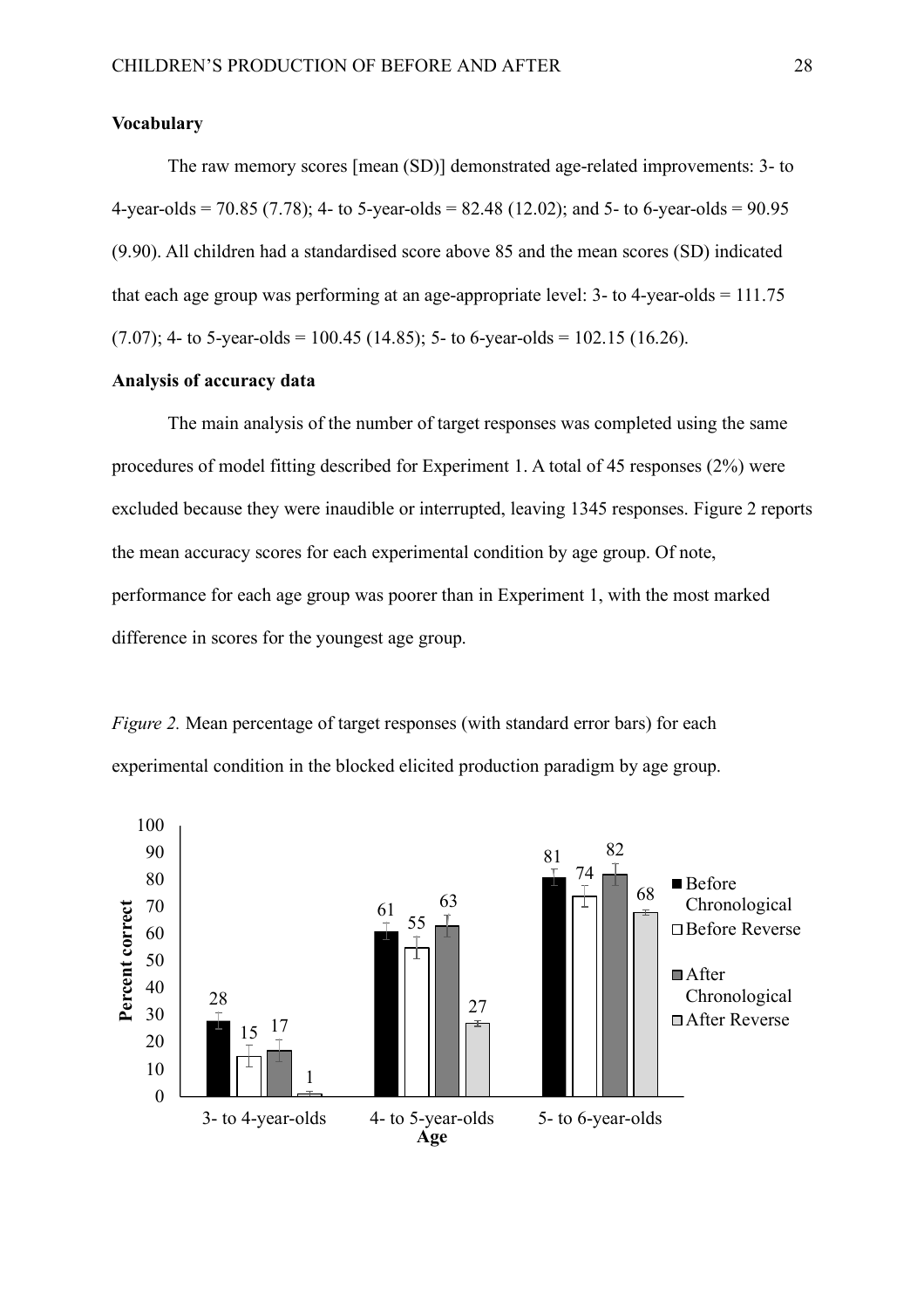We report the initial model with age, order, and connective entered as fixed effects in the Appendix (Table A.6). Table 3 shows the final model that incorporates memory and vocabulary as additional factors to age, order and connective. For the initial model we found the main effects of age, order, and connective that were reported in Experiment 1. As predicted, older children produced a greater proportion of accurate responses than younger children, chronological order sentences were, in general, easier than reverse order sentences, and sentences containing *before* were easier than those containing *after*. There were two significant two-way interactions. The first between age and order was also apparent in Experiment 1; the other between age and connective, was not found for the sentence repetition task. These effects were qualified by a significant three-way interaction between age, order, and connective.

We examined the significant 3-way interaction by conducting simple interaction analyses for the effects of age and order for each connective separately. For *before* sentences, only the main effect of age reached statistical significance (see Table A.6 for a full breakdown of results and Figure 2 for graphs of these effects by sentence construction): Accuracy was equivalent for before-chronological and before-reverse sentences. For *after* sentences, there were main effects of age and order and these were also involved in a significant two-way interaction. Children found it more difficult to produce after-reverse sentences accurately than after-chronological sentences, and this difficulty with after-reverse sentences was more pronounced for the younger children.

We tested three additional models. The addition of memory to the original model significantly improved the fit of the data,  $\chi$ 2(4) = 20.11, *p* = .01, and resulted in a significant three-way interaction between memory, order and connective. This suggests that memory modulated the interaction between connective and order. The memory alone model is reported in the Appendix (Table A.7). In another model, we added vocabulary to the original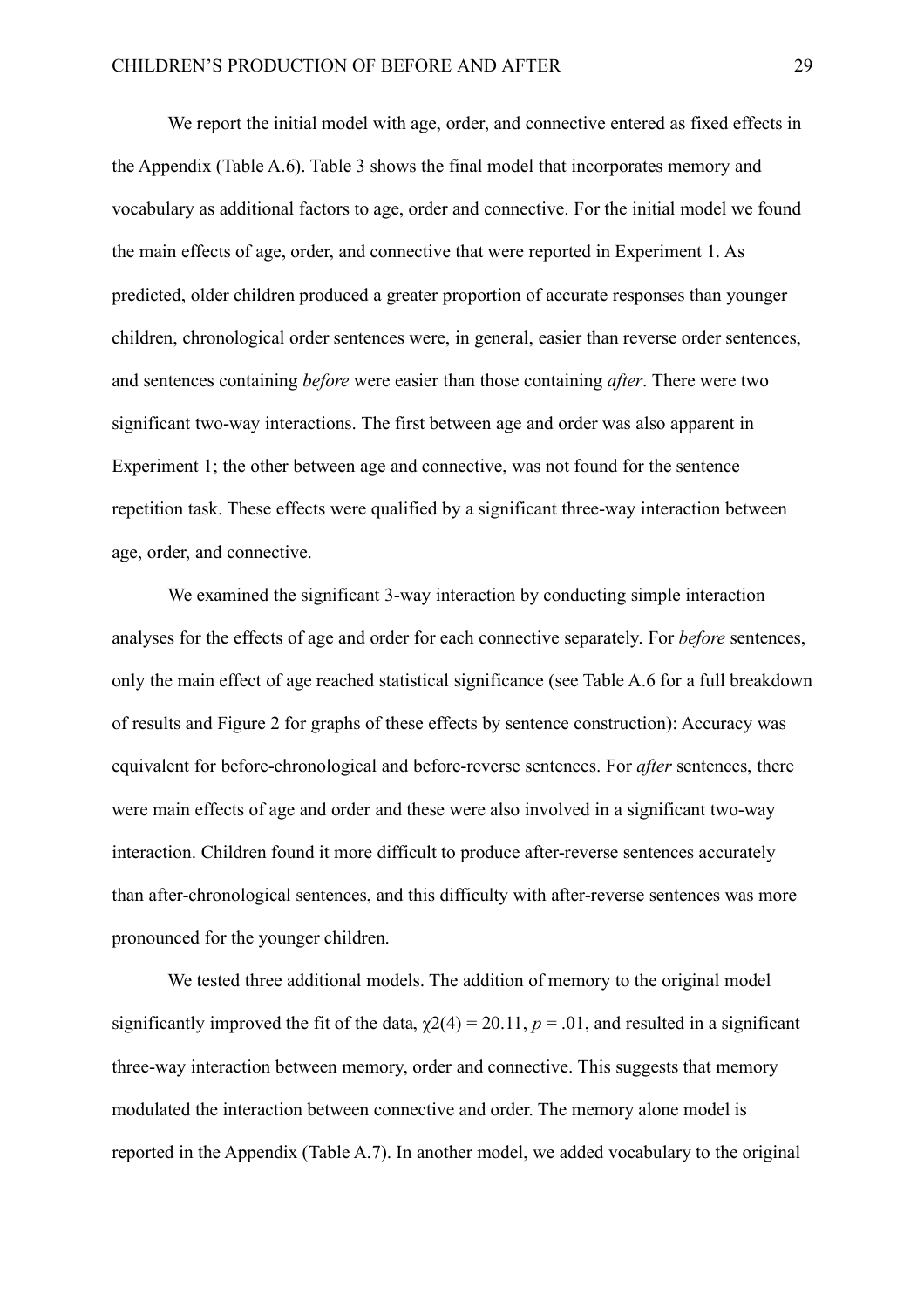model and also found improved fit compared with the original model,  $\gamma(28) = 33.57$ ,  $p = .01$ . In the final reported model (see Table 3), we included both vocabulary and memory. This resulted in improved fit compared with the memory alone model,  $\gamma(24) = 12.08$ ,  $p = .02$ , and there was a main effect of vocabulary, but not memory. In addition, the memory by order by connective interaction was not evident when vocabulary was also present.

#### **Analysis of non-target responses**

Responses by the 5- to 6-year-olds were excluded because their high accuracy scores resulted in too few non-target responses for meaningful analysis (15% of all non-target responses by the three age groups; 152 out of 1019). We analysed the 867 non-target responses made by 3- to 4-year-olds and 4- to 5-year-olds. The *sense maintained* responses made up the highest percentage of responses (410; 47%), followed by incomplete responses (305, 35%), and then *sense changed* responses (152; 18%). These findings contrast with Experiment 1, in which *sense changed* responses made up the highest percentage of nontarget responses. The different types of non-target responses did not vary significantly by experimental conditions, although 3- to 4-year-olds made a substantially greater number of incomplete responses than 4- to 5-year-olds (220; 42% vs 85; 25%, by age group respectively).

To further examine non-target response type, we calculated the percentage of *sense maintained* responses that involved a change to connective, order, or position. As noted in Experiment 1, these response types do not add up to 100% because more than one non-target change can be used in a single non-target response. Change in connective was the most common type of *sense maintained* response (313; 76% of *sense maintained* responses). In addition, position (237; 58%) and order (256; 62%) changes were also evident in over half of the total responses that maintained the sentence meaning. Of the 313 *sense maintained* responses involving a change of connective, only 129 were a change to the connective that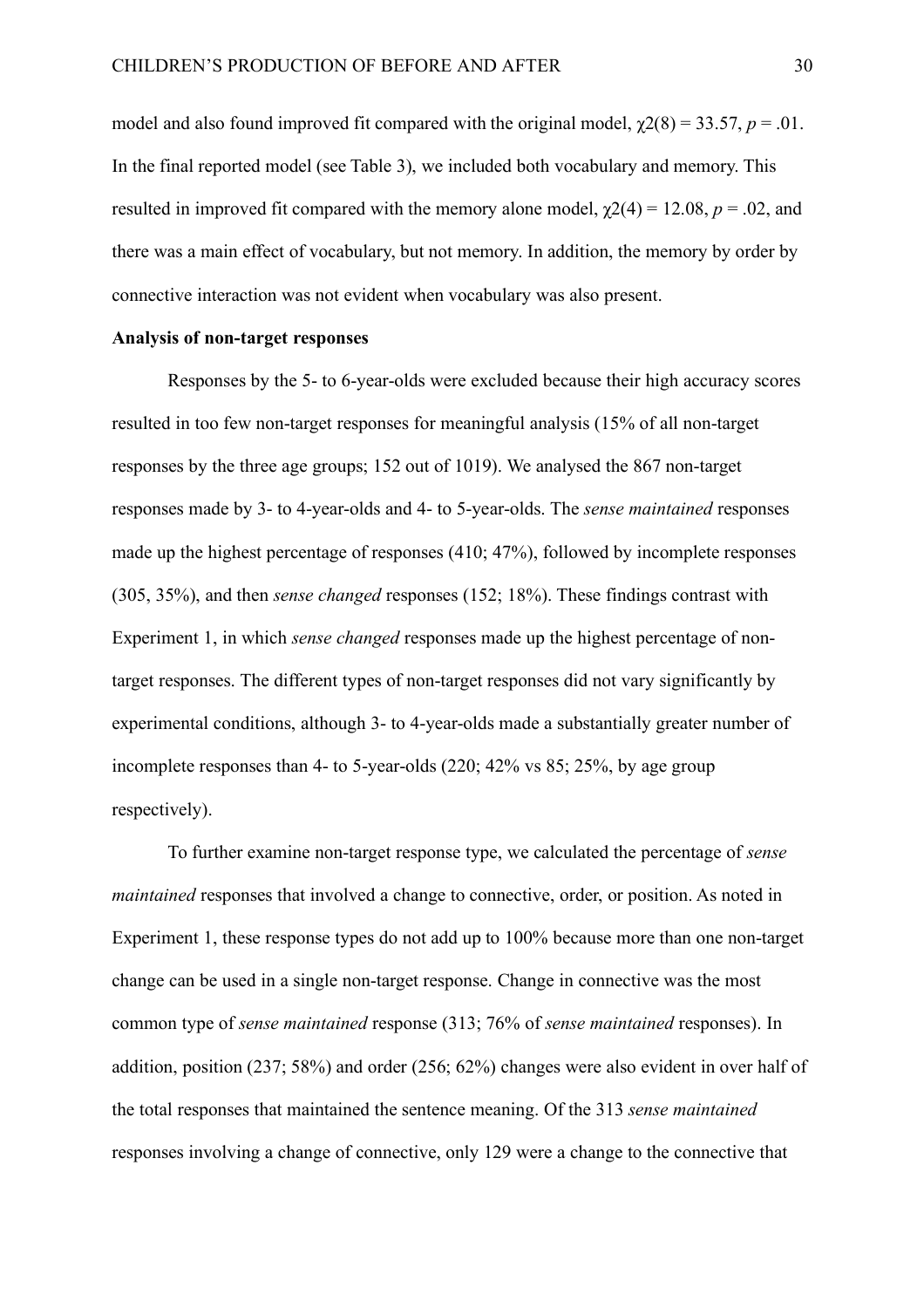involved the replacement of *before* for *after*, or *after* for *before*. Therefore, unlike Experiment 1, there were too few responses of this type for further analysis.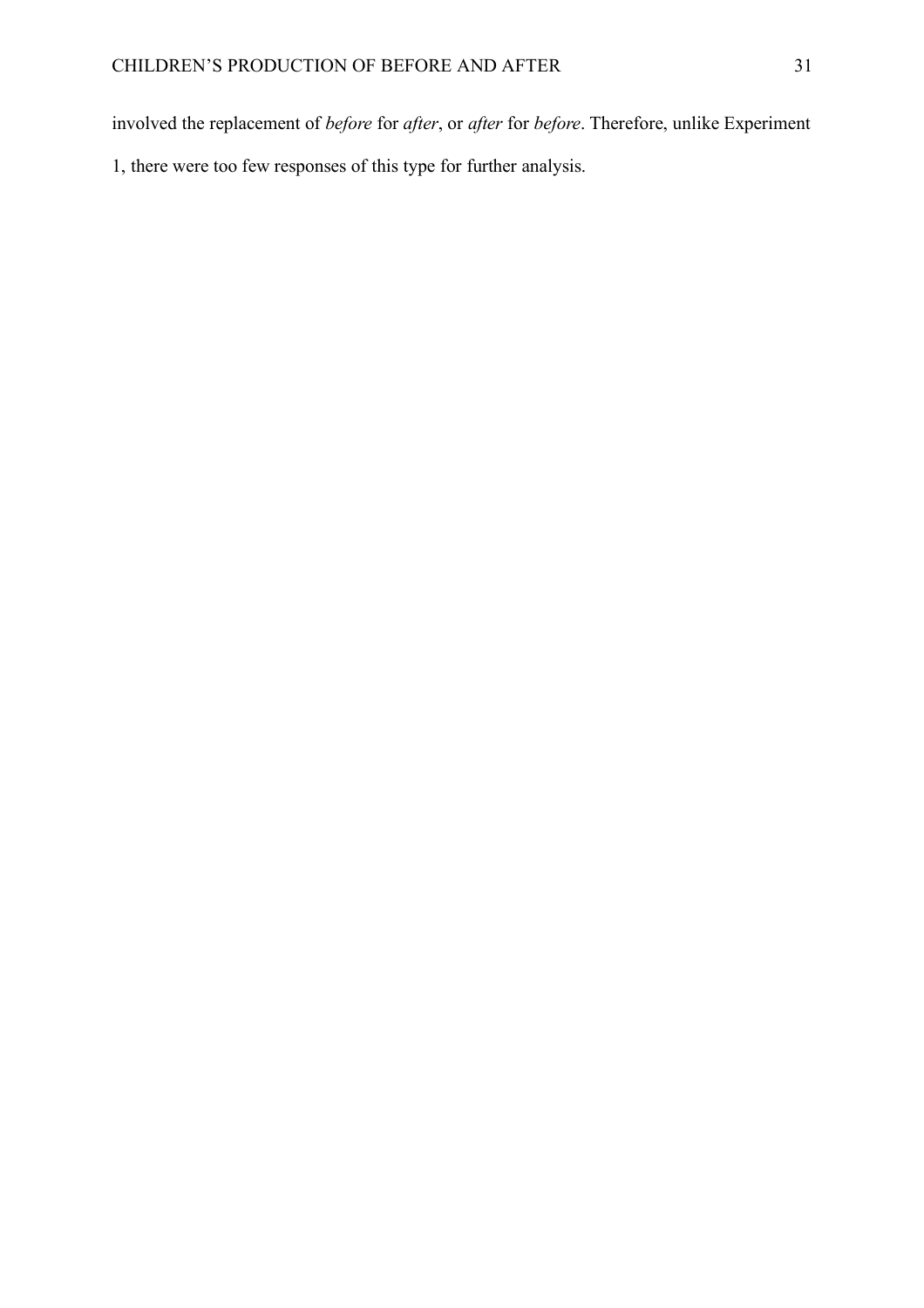## Table 3

*Summary of GLMM: Main effect and interactions of age, memory, vocabulary, order and connective on accuracy responses by 3- to 6- year olds in the elicited production task.*

| Main model                  | M(b)    | SE  | $\boldsymbol{t}$ | CI      | $\boldsymbol{p}$ |             |
|-----------------------------|---------|-----|------------------|---------|------------------|-------------|
|                             |         |     |                  | 2.5%    | 97.5%            |             |
| (Intercept)                 | $-3.49$ | .63 | $-5.58$          | $-4.72$ | $-2.27$          | < 01        |
| Age                         | 3.48    | .80 | 4.34             | 1.91    | 5.05             | $\leq 0.01$ |
| Memory                      | $-48$   | .66 | $-.73$           | $-1.78$ | .81              | .47         |
| <b>Vocabulary</b>           | 2.08    | .76 | 2.75             | .60     | 3.57             | < 01        |
| Order                       | 3.84    | .63 | 6.12             | 2.61    | 5.07             | < .01       |
| Connective                  | 2.80    | .38 | 7.34             | 2.05    | 3.55             | < 01        |
| <b>Order:Connective</b>     | $-2.48$ | .44 | $-5.65$          | $-3.34$ | $-1.62$          | < 01        |
| Age:Order                   | $-1.77$ | .81 | $-2.18$          | $-3.35$ | $-.18$           | .03         |
| <b>Age:Connective</b>       | $-2.63$ | .46 | $-5.70$          | $-3.54$ | $-1.73$          | < 01        |
| Memory: Order               | .47     | .67 | .70              | $-.84$  | 1.78             | .48         |
| <b>Memory:Connective</b>    | 1.40    | .38 | 3.71             | .66     | 2.14             | $\leq 0.01$ |
| Vocabulary:Order            | $-.76$  | .77 | $-.99$           | $-2.26$ | .74              | .32         |
| Vocabulary:Connective       | $-.26$  | .37 | $-.70$           | $-.99$  | .47              | .49         |
| <b>Age:Order:Connective</b> | 2.35    | .54 | 4.33             | 1.28    | 3.41             | < 01        |
| Memory:Order:Connective     | $-76$   | .47 | $-1.60$          | $-1.69$ | .17              | .11         |
| Vocabulary:Order:Connective | $-.40$  | .47 | $-.85$           | $-1.33$ | .52              | .39         |
|                             |         |     |                  |         |                  |             |
| Random effects              |         |     |                  |         | Variance         | SD          |

| Random effects         | Variance | SD   |
|------------------------|----------|------|
| Subject: (intercept)   | 10.73    | 3.28 |
| Subject: (slope) order | 10.00    | 3.16 |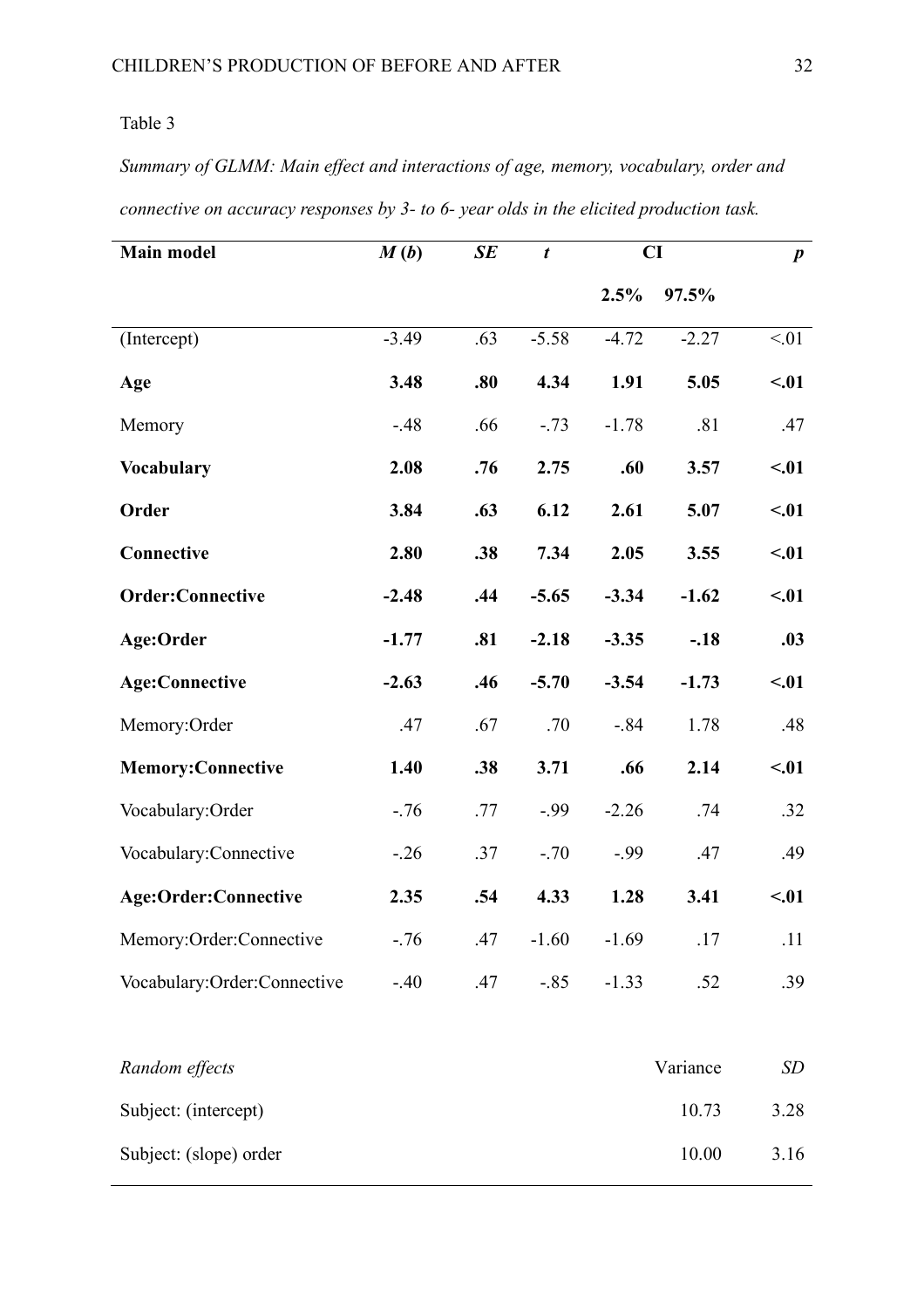Note: 1. Bold = predictor is significant at  $p$  < 05 or lower.

2. Number of observations = 1962; groups = 63 participants.

#### **Discussion**

The elicited production task complements the sentence repetition task used in Experiment 1, yielding complete two-clause sentences linked by an appropriate temporal connective from young children. As in Experiment 1, there was a main effect of connective, because *after* was more difficult than *before,* in general. In addition, there was a main effect of order because reverse order sentences were more difficult than chronological sentences. Also replicating Experiment 1 was the finding that children were least accurate when instructed to produce reverse order sentences linked by the connective *after*. That is, we again found that difficulty with reverse order sentences was modulated by connective: the effect was limited to after*-*reverse sentences. A critical difference between the two experiments was that production of after-reverse sentences was not modulated by children's working memory capacity in Experiment 2 when vocabulary was entered into our statistical model. Together, these findings suggest that language knowledge, rather than memory, is the stronger determiner of accurate sentence production.

Our analysis of non-target responses revealed a lower proportion of these involving a change of sense, compared with Experiment 1. It is important to note that there were few incomplete responses made by 5- to 6-year-olds (30; 5% of all responses) and 4- to 5-yearolds (85; 12% of all responses), although a third of 3- to 4-year-olds' responses were incomplete (220; 34% of all responses). This highlights the utility of the blocked elicitation paradigm to restrict speaker use to target sentence structures (Ambridge & Lieven, 2011).

## **General Discussion**

These two experiments demonstrate that young children have difficulties producing two-clause sentences containing *before* and *after* in the developmental period that follows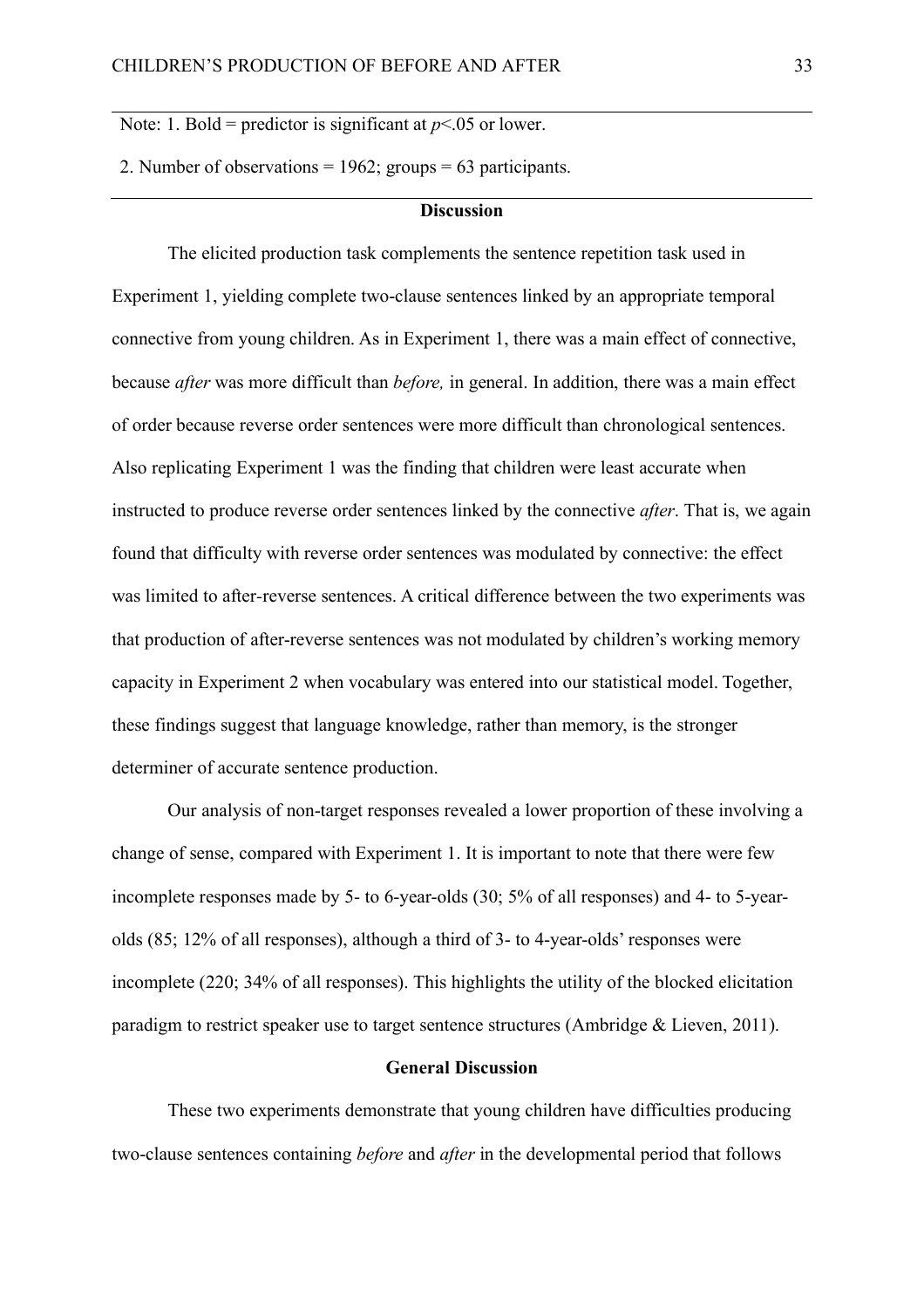their emergence in spontaneous speech. In both experiments, children up to 6 years of age had particular difficulties producing reverse order sentences linked by the connective *after*. Clear developmental improvements were evident within this age range. Our experiments advance our understanding of the factors that influence young children's sentence production, demonstrating that memory capacity-constrained accounts of sentence processing need to factor in the influence of language knowledge rather than attribute difficulties to limited working memory capacity per se. We have also demonstrated that investigations that include more than a single paradigm are important to yield robust conclusions in the study of children's language production.

We tested two memory-based accounts for why some sentence structures are more difficult than others: a traditional memory capacity-constrained account (e.g., Carpenter et al., 1994) versus a more nuanced language-based perspective of working memory (e.g., MacDonald, 2016). Both accounts predict that reverse order sentences would be produced less accurately than chronological order sentences, in general. Our findings support this prediction with main effects of order evident in both experiments. According to the memory capacity-constrained account (Carpenter et al., 1994), this effect arises because these sentences require more units of information to be held active in working memory. Additional support for this account was evident: higher working memory capacity predicted better overall performance in Experiment 1. However, other findings indicate that such an interpretation cannot fully explain our findings, for the reasons discussed below.

Our results are in line with the language-based account of sentence processing proposed by MacDonald (2016) and others, in which the effects of working memory are not direct, but rather the result of its relation with language knowledge. The ability to represent information accurately in short-term memory is a requirement for good performance on a sentence production task. The language-based account proposes that short-term memory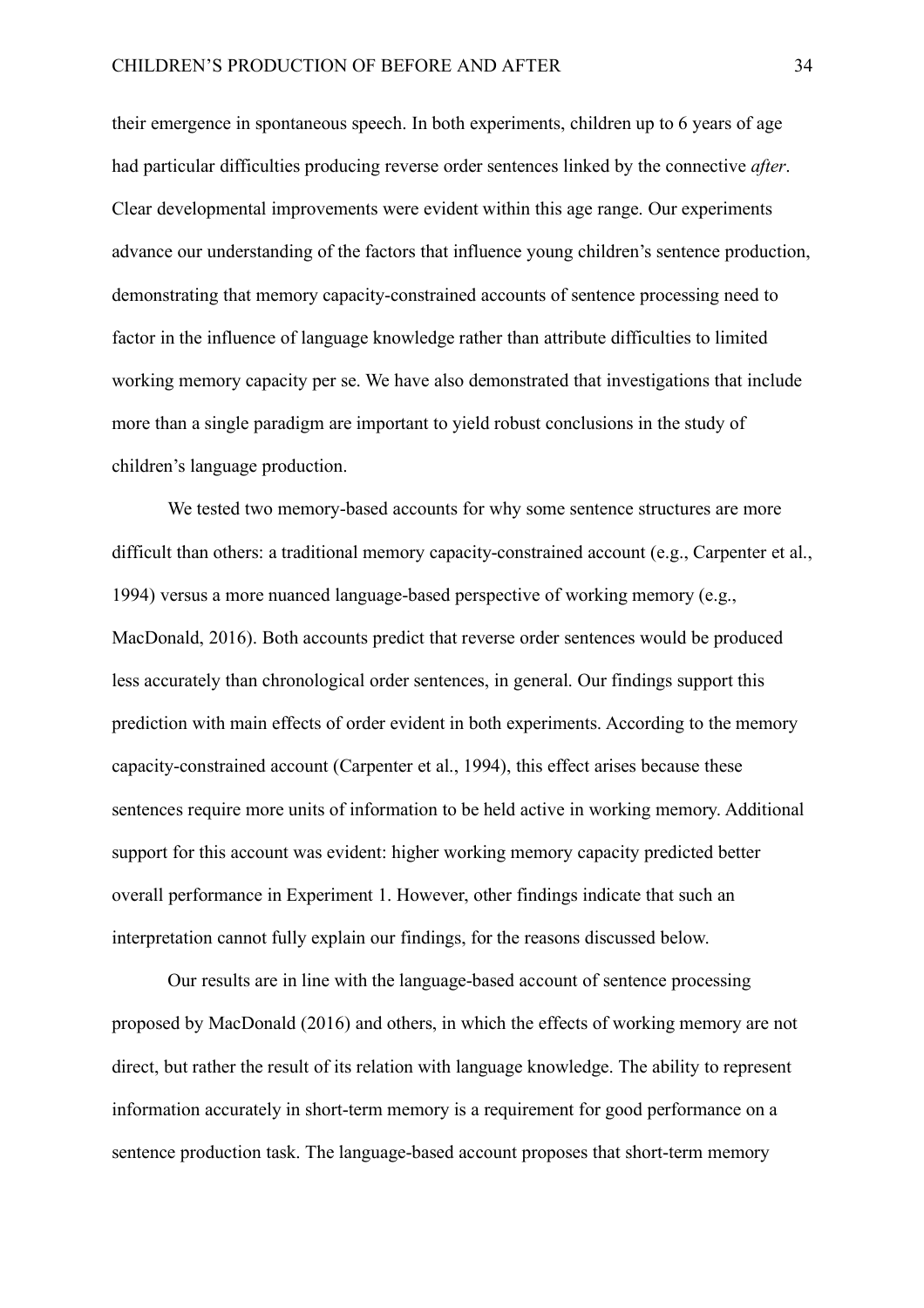performance is influenced by the quality of language knowledge. We found support for this account in several ways. First, the effect of order was not consistent across connective: in both experiments, there was a significant order by connective two-way interaction, which was further qualified by age in a three-way interaction in Experiment 2. Critically, in both experiments, sentences with the connective *after* were less likely to be produced accurately in the reverse condition than in the chronological condition; this effect was not found for sentences with the connective *before*. These findings indicate a role for language, over and above, any memory effects. In addition, an independent measure of language ability explained performance over and above our independent measure of memory. Third, an inferential analysis of non-target responses in Experiment 1 indicated that a weak representation of our target connectives (measured by connective change responses) does not provide the support needed for the planning and production of reverse sentences, and descriptive statistics for the sentence constructions showed that this influence was most pronounced with target reverse sentences linked by *after.* Note that these findings together indicate that the influence of the connective is not explained by features of the language unit placing additional load on working memory per se; rather, findings are in line with a language-based account proposal that more processing resources are required to retrieve the context relevant meaning of *after* compared with *before,* so there are fewer processing resources available to accurately represent reverse sentences in active memory.

It is also worth noting that if children had displayed a low accuracy for *before* sentences in the reverse condition relative to the chronological condition*,* such a finding would not necessarily have opposed the proposal by a language-based account that accurate production is influenced by the quality of language knowledge (e.g., MacDonald, 2016). Specifically, even if children have a robust representation of *before*, planning and production of reverse sentences linked by *before* can be disrupted by a weak lexical representation for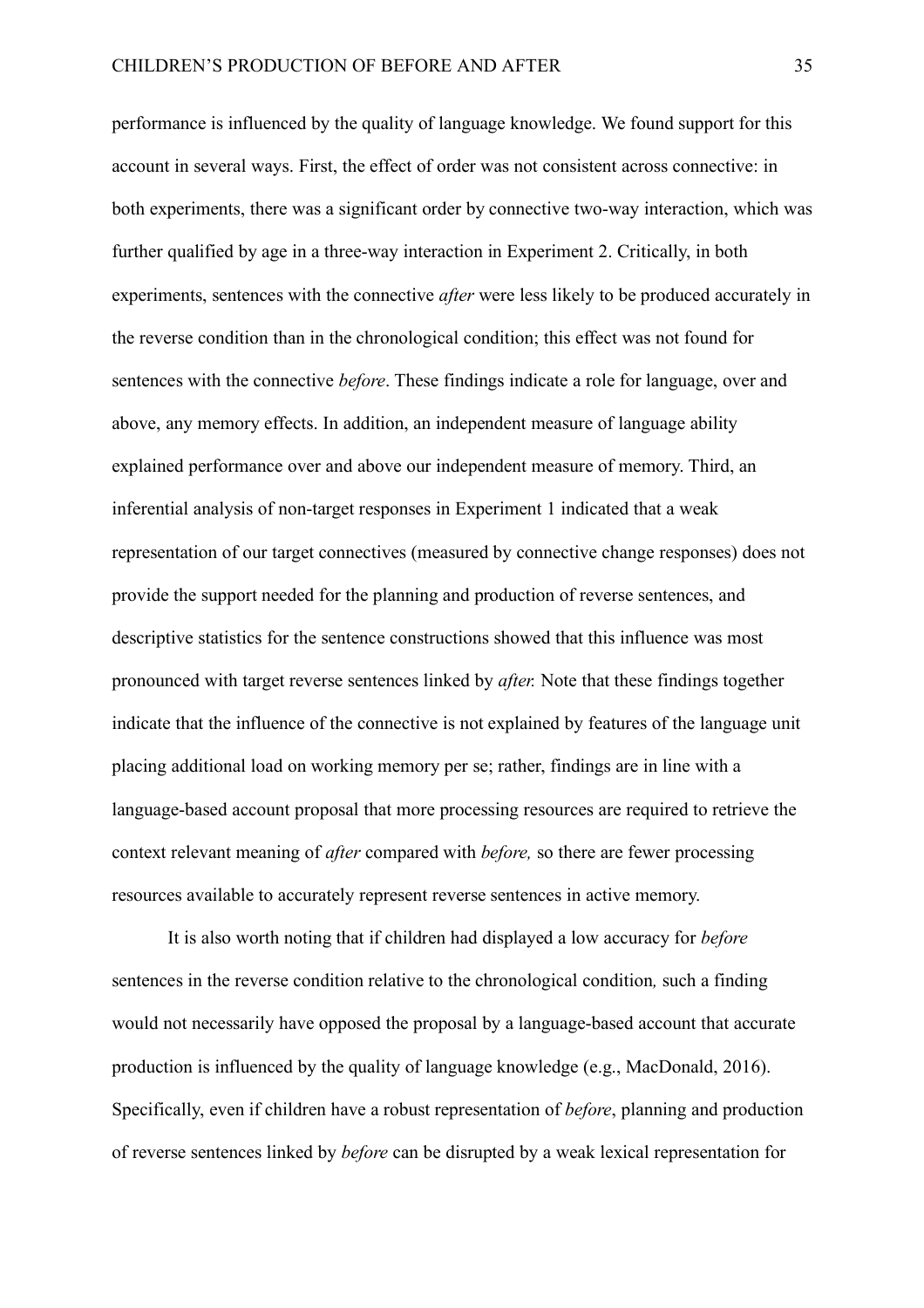other words in the sentence. Though not significant, descriptive statistics indicated that accuracy for chronological and reverse sentences linked by *before* was equivalent for Experiment 1, but not for Experiment 2 (lower accuracy for before-reverse). Unlike Experiment 1, Experiment 2 did not provide children with the target words prior to their task to produce a target sentence. Only Experiment 2 reported that vocabulary had a greater influence over memory, which suggests that before-reverse sentences could be more difficult to produce when the task provides less support for words in the sentence. This in line with the proposal that a robust representation of words in the sentence frees up processing resources for the accurate representation of reverse sentences in active memory. Our sentence constructions were counterbalanced across conditions, and the effects were specific to *after*, which has a less consistent form-meaning relationship relative to *before*. Thus, we conclude that the accurate production of reverse sentences linked by *after* is more likely to be influenced by a weak representation for the target connective, rather than representing more general language effects.

Although a difficulty for after-reverse sentences was replicated across both experiments, there are at least two reasons to remain cautious about accepting a languagebased explanation as the sole reason for young children's difficulties with multiple event sentence production. First, we must consider the possibility that order effects are modulated by a confounding variable, connective position, rather than connective. Second, we must address why the stronger influence of vocabulary over memory (determined by examining model fit) was apparent only in Experiment 2. These limitations are considered, in turn, below.

A natural consequence of our design was that the interaction between connective and order was influenced by connective position because this also differs across sentence structures. For example, *after* is used in a sentence initial position when the order of events is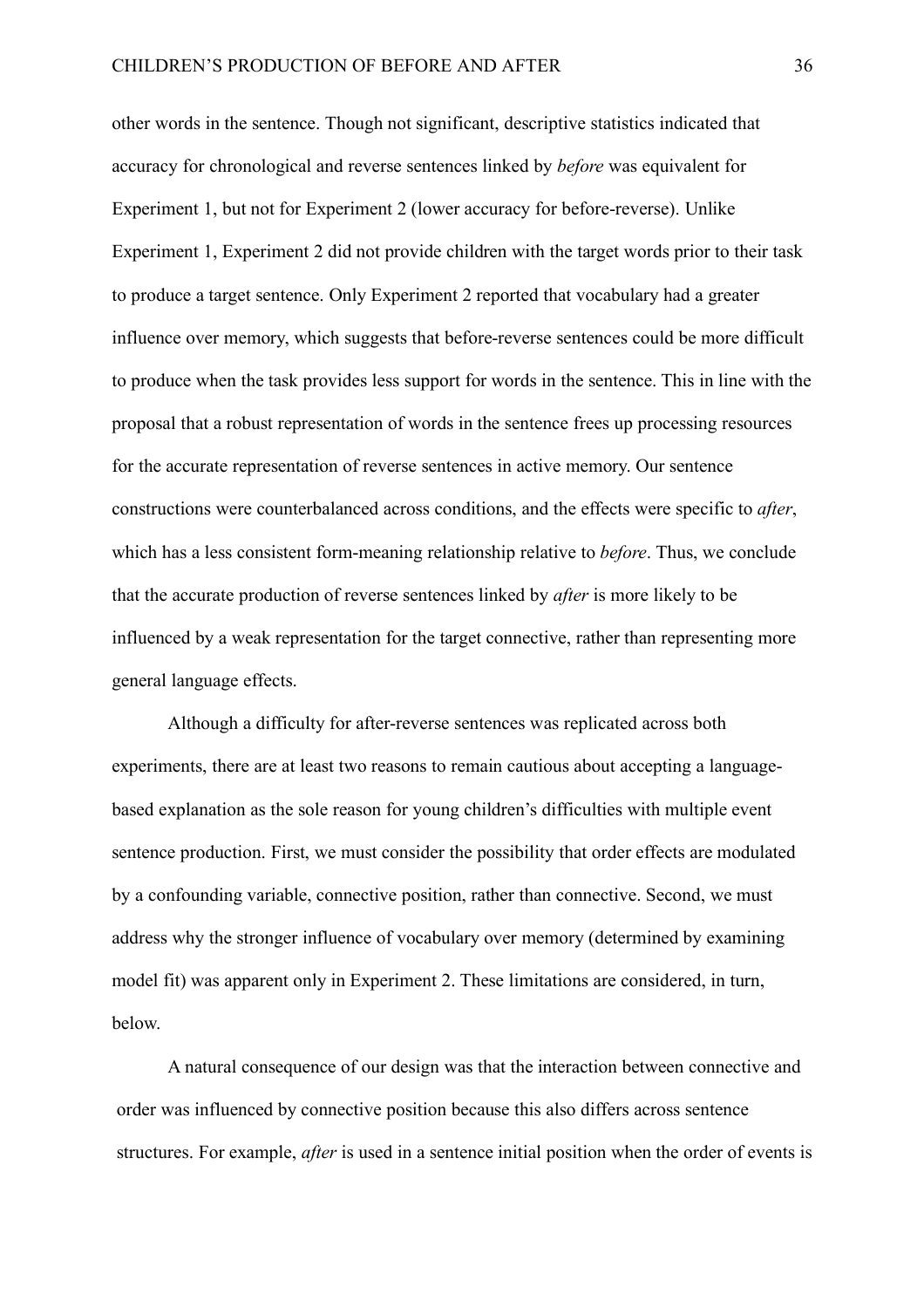presented chronologically (*After he put on the socks, he ate the burger*), but is used in a sentence medial position when events are presented in reverse order (*He ate the burger, after he put on the socks*). The reverse applies to *before* sentences. Thus, an alternative explanation for a specific difficulty with reverse order sentences is that the position of the connective modulates the effects of order. That is, a reverse order sentence in which the temporal sequence is cued by *before* may be easier to represent than its *after* counterpart, because the initial position of the connective signals from the beginning that events will be narrated in a reverse order. This viewpoint is supported by evidence that speakers have cognitive biases to highlight certain referents at the beginning of the sentence; in our case the temporal connective, that act as cues to reduce ambiguity for the listener (e.g., Chafe, 1984; Grice, 1975; Myachykov, Garrod, & Scheepers, 2012; Silva, 1991). Conversely, reverse sentences that contain *after* may be more difficult to plan and narrate because the critical information about event order is provided midway through the sentence, which may place greater demands on working memory.

We believe that this account (that connective position rather than connective itself modulates order effects) does not adequately explain our pattern of findings. If position accounts for our results, the difficulty for after-reverse sentences would arise because the late signalling of reverse order places greater demands on memory capacity than early signalling. However, our independent measure of memory was a weaker predictor of performance than our independent measure of vocabulary. Moreover, as cited in the Introduction, corpus work suggests that speakers have a preference for relating information using the connective in a medial position (Diessel, 2004, 2008). Clearly, more experimental work is needed to investigate the role of connective position on sentence production.

The second reason for caution in accepting a language-based account over a memory capacity-constrained account was that both memory and vocabulary improved model fit in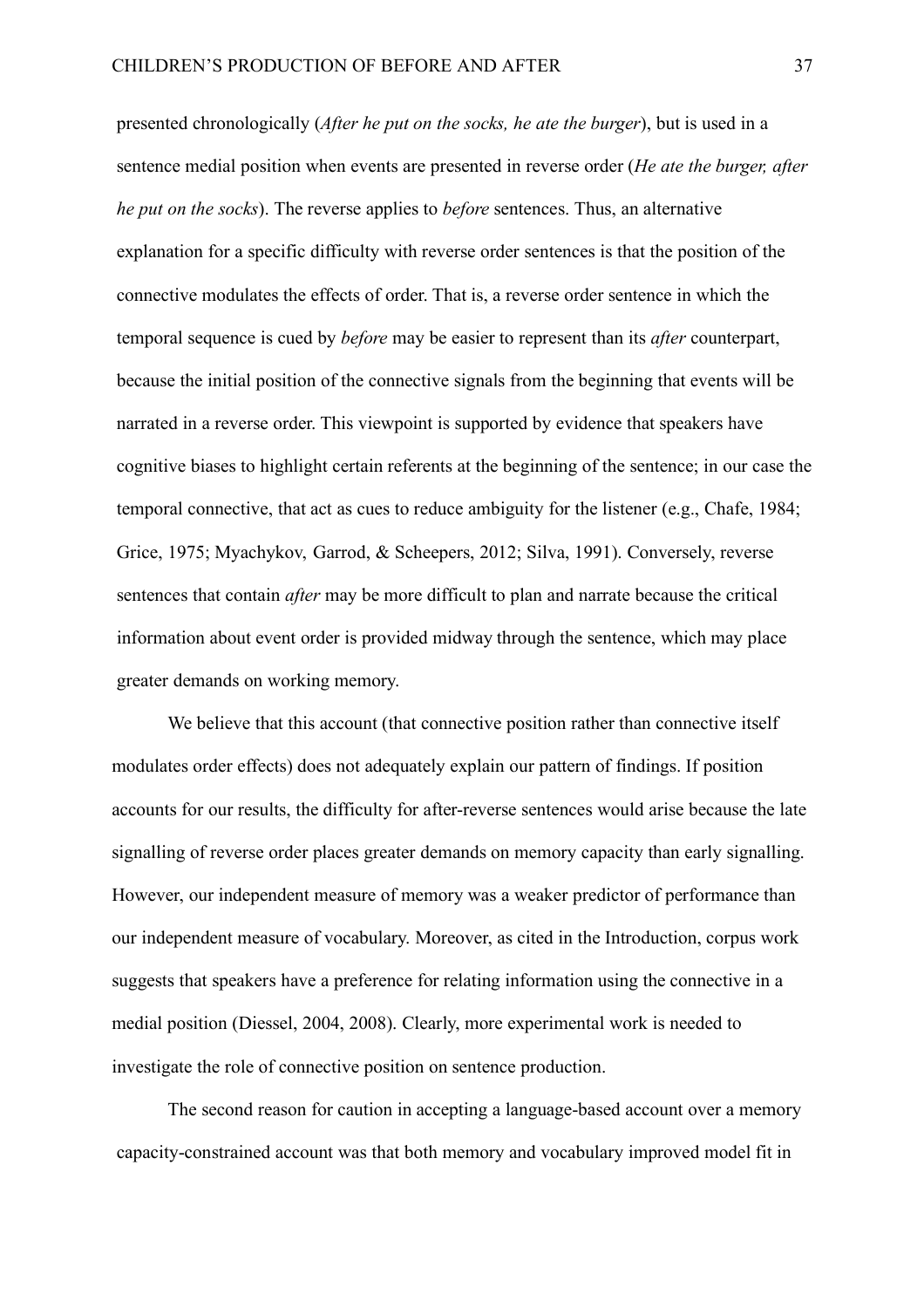Experiment 1. That is, stronger memory and vocabulary were both associated with more accurate performance, and our independent measure of vocabulary did not explain unique variance in children's specific difficulty with after-reverse sentences (Experiment 1). The greater influence of vocabulary over memory in Experiment 2 compared with Experiment 1 may have arisen due to the task demands. Participants in the sentence repetition task used in Experiment 1 were provided with the language form in their input, whereas participants in the elicited production task (Experiment 2) had to use their language knowledge to specify every level of detail of the form themselves (i.e., syntactic, morphological, phonological, and articulatory), so that it could be mapped onto the intended meaning (see Garrett, 1980; Gennari & MacDonald, 2009; Vigliocco & Hartsuiker, 2002). Therefore, there may be greater demands on language knowledge retrieval processes in the production task used in Experiment 2, in which children were not first provided with the input to repeat.

The above explanation may help to understand why the pattern of findings across sentence structures in these production experiments differs to that reported in recent work examining comprehension of the same sentences (Blything et al., 2015; Blything & Cain, 2016). Blything et al. found that reverse order sentences that contained *after* were the most difficult to comprehend, the same pattern reported here for production. However, in contrast to the findings of these production experiments, after-reverse sentences were not statistically more difficult to comprehend; instead an advantage for before*-*chronological sentences drove the effect. Further, in both of the previous comprehension studies, an independent measure of working memory accounted for significant variance in performance whereas an independent measure of vocabulary did not. This is in contrast to the present findings: our replication across two production studies of a difficulty with after-reverse sentences, in addition to stronger effects of an independent measure of vocabulary than of memory capacity, suggests a different explanation is required for production to that used for comprehension.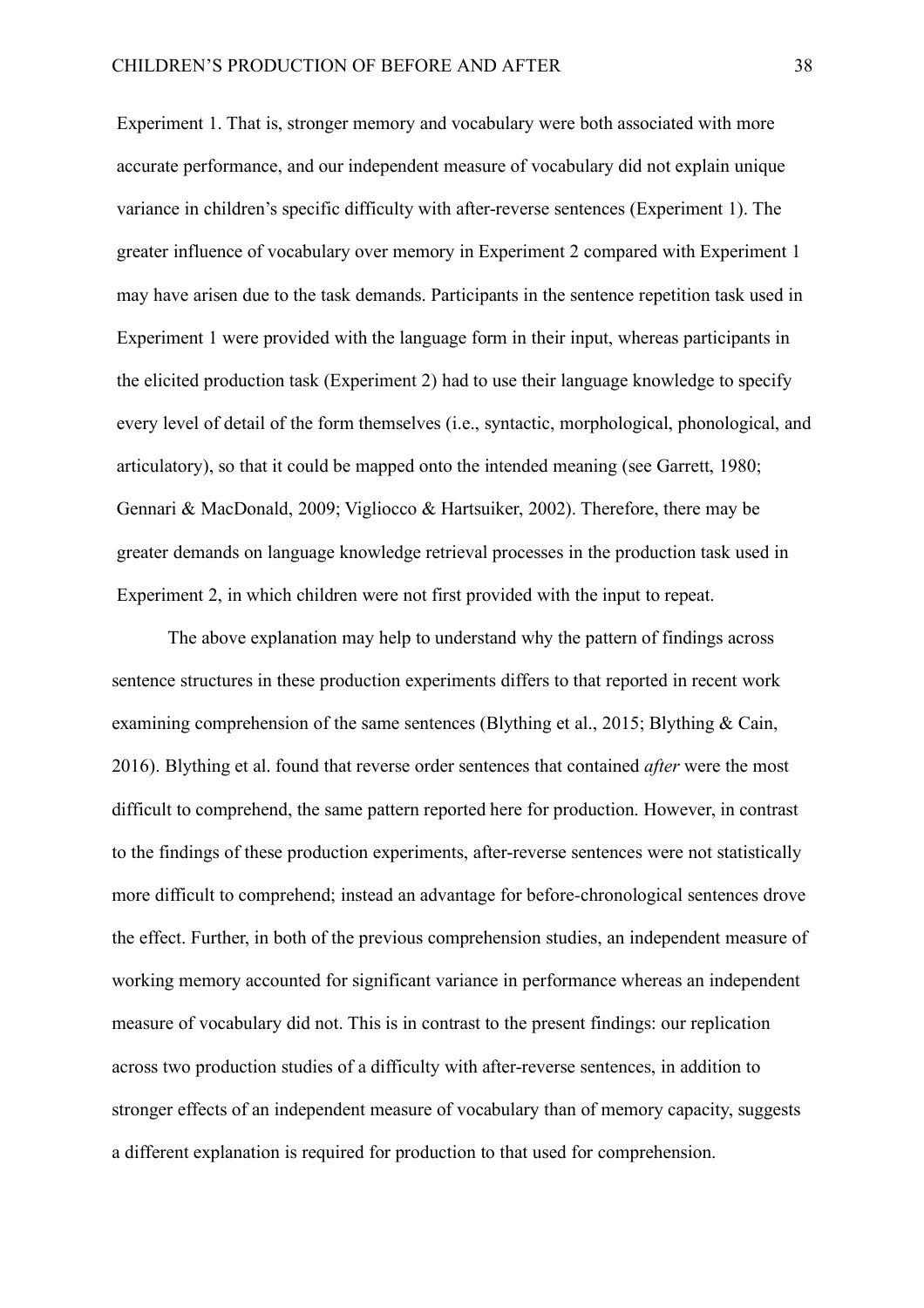The difference between the findings of the present production study and previous comprehension studies can be explained by how comprehension and production draw on memory and language. Comprehension tasks provide the participant with the language form in their input in the same way as described earlier for sentence repetition tasks. Therefore, differences across the domains might be explained in the same way that was proposed above for why the present study provides greater support for the language-based account in the more pure production task (Experiment 2) relative to the production task that carried a comprehension component (Experiment 1).

## **Limitations, implications, and future research**

A strength of this work was the replication of the main finding across two different tasks: children up to 6 years of age had difficulties producing two-clause reverse order sentences linked by the connective *after*. However, the analysis of non-target responses highlighted differences in the nature of our two experiments, which we believe is informative for researchers considering a marriage of the two paradigms. First, incomplete responses comprised 35% of the non-target responses in the elicited production task (Experiment 2), compared with only 16% in the sentence repetition task (Experiment 1). This may be due to the scaffolding provided by the initial input in a sentence repetition task, which supports the child to produce the target response. Another notable difference between the experiments was that *sense maintained* responses made up the largest percentage of non-target responses in elicited production (Experiment 2), whereas *sense changed* responses comprised a large percentage of non-target responses in the sentence repetition (Experiment 1). In *sensemaintained* responses, children produced a temporal connective as a linguistic device to successfully communicate order, but did not use the target structure. This indicates that the elicited production paradigm, which resulted in a high number of *sense maintained* responses, is more likely to result in children reverting back to a sentence structure that they are familiar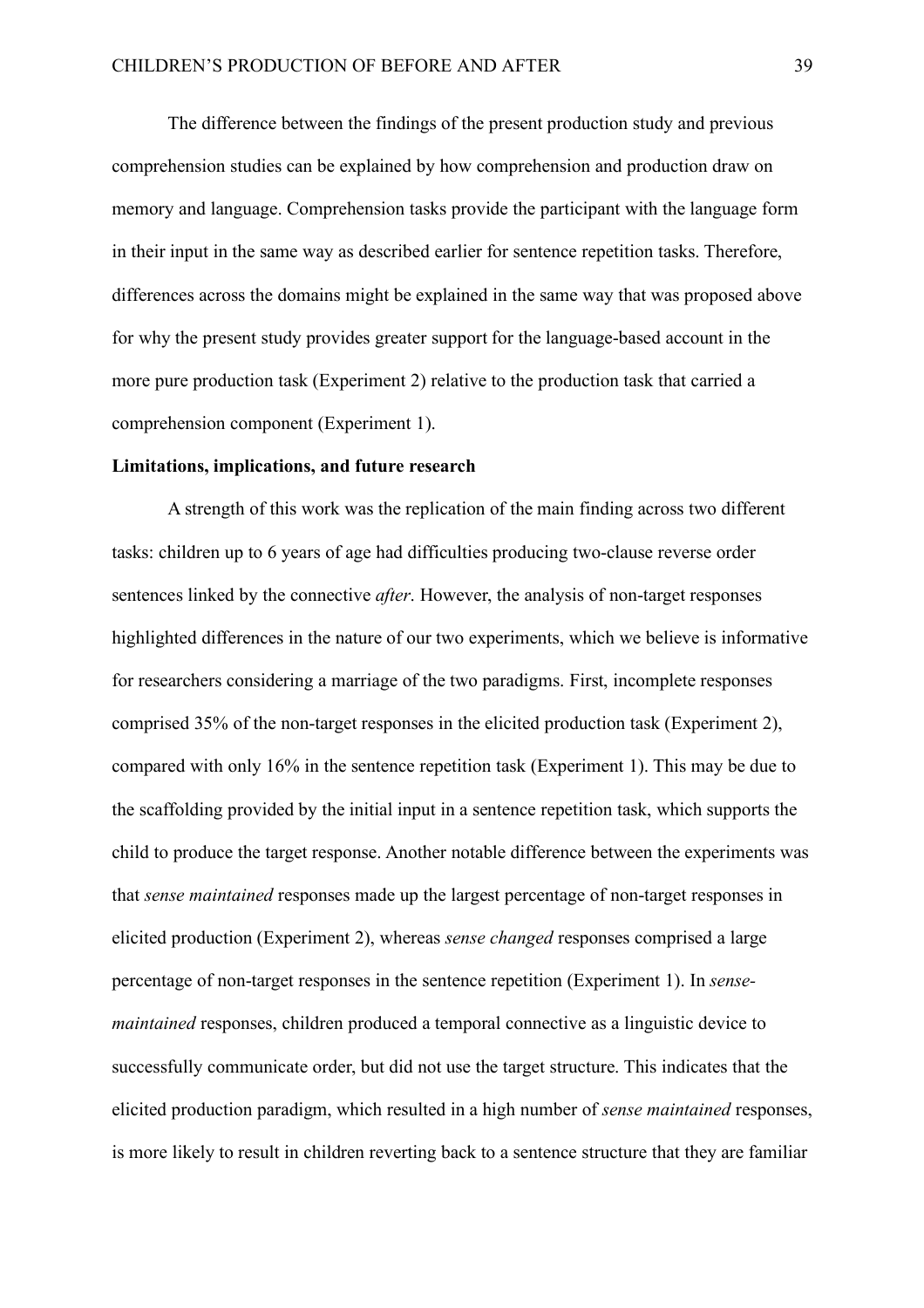with, when required to signal temporal order with a connective. Overall, the difference in non-target response types, along with the differences in the nature of the tasks themselves, illustrates that investigations which include more than a single paradigm are important to yield robust conclusions in the study of children's language production.

Age differences in Experiment 2 persisted when memory and vocabulary were incorporated in the model. Given the high accuracy by 5- to 6-year-olds in Experiment 1, other experimental methods are required to study and understand better developmental and individual differences in the planning and production of complex sentences such as these. Habets et al. (2008) have successfully used ERPs to study processing differences in the production of chronological and reverse order temporal sentences, in adults. Such techniques might be adapted for use with children.

In addition to using different experimental paradigms to assess the time course and difficulty of production, a more comprehensive battery of tasks could be used to measure the constructs of both working memory and language. Ideally, working memory tasks should measure the storage and manipulation of information to tap these two critical functions of working memory (Oberauer & Lewandowsky, 2010). However, as noted, 5-year-olds find such complex span tasks hard to perform (Gathercole et al., 2004). In addition, memory tasks with a low semantic load should be used to determine the relationship between sentence processing and working memory capacity, distinct from language knowledge (Kidd, 2013). Digit based tasks as used here (forward digit recall) can be advantageous in this respect because they have a lower semantic load and so are less strongly related to independent measures of language (Cain, 2006; Seigneuric, Ehrlich, Oakhill, & Yuill, 2000; but see Jones & Macken, 2015). Similarly, additional measures of vocabulary as well as tests of grammatical knowledge could be included to assess more fully the construct of language and children's knowledge of cohesive devices such as connectives (LARRC, 2015; see also Cain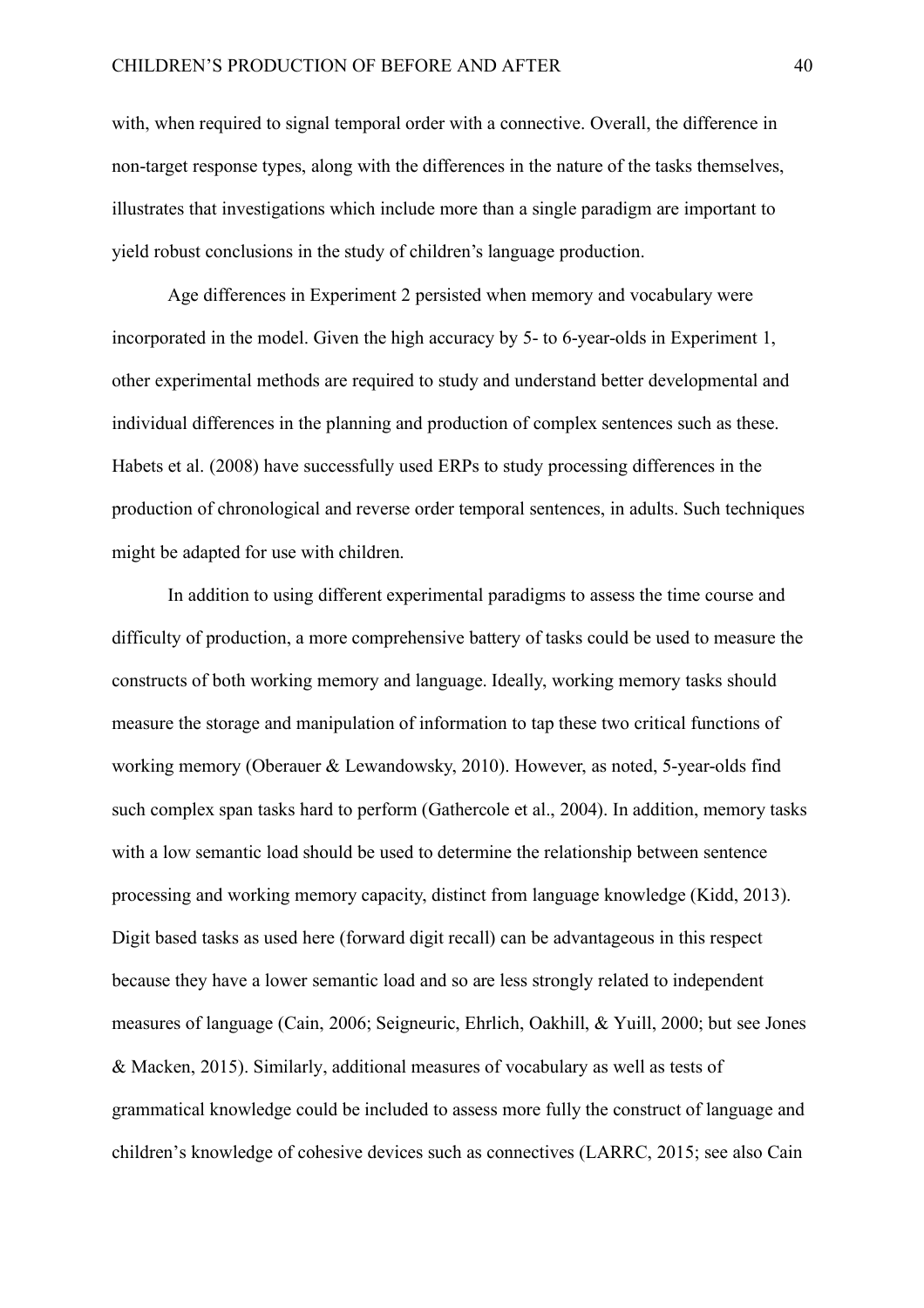& Nash, 2011, for work with older children demonstrating differences between connective knowledge and use to at least 10 years of age). Note, however, that the measures used in the present study were predictive of performance, and these suggestions do not undermine the current findings; rather they offer ways to develop a more fine-grained picture of the influence of memory and language knowledge on the production of complex sentences.

A critical implication is that a memory capacity-constrained account of sentence processing (Carpenter et al., 1994) is likely too simplistic on its own and we need to factor in the influence of the specificity or distinctness of retrieval cues (i.e., language knowledge). Converging evidence for this viewpoint is has been provided in studies of adult language production (Gennari et al., 2012; Montag & MacDonald, 2014, 2015; Smith & Wheeldon, 2004) and comprehension (for review see Van Dyke & Shankweiler, 2012).

A next question for the language-based account is how language knowledge becomes sufficiently consolidated (precise and robust) to support the comprehension of complex sentences. A straightforward assumption from a developmental perspective is that language representations become stronger through exposure to the language. Thus, differences between vocabulary items, such as *before* and *after* may be due to differences in the frequency of their occurrence in language (Wells, Christiansen, Race, Acheson, & MacDonald, 2009). To explore this possibility, we coded 100 randomly selected occurrences of *before* and *after* from the CHILDES Thomas corpus (age range = 2;07.02–4;11.20; Lieven, Salomo, Tomasello, 2009), which is a corpus of child directed speech. Only 47 (of the 100) instances of *before*  and *after* used these terms as a temporal connective within a multi-clause sentence. Of these, there was not a clear bias for either chronological or *before* sentences: there were 17 beforechronological, 4 before-reverse, 10 after-chronological, and 16 after-reverse sentences. This does not provide any evidence that children have less exposure to the more difficult (afterreverse) structure in this study. However, the corpus analysis did show that, of the other 53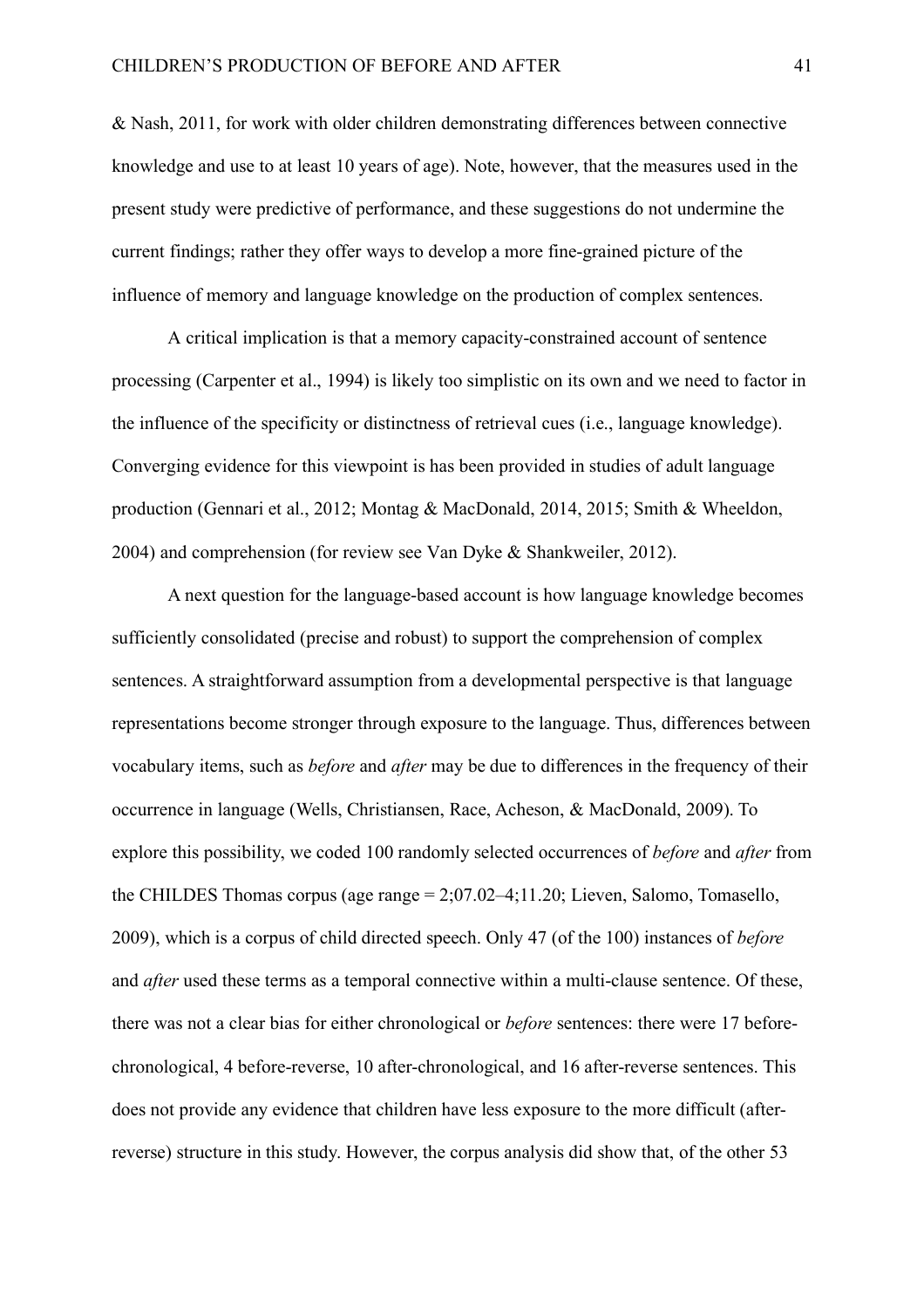occurrences of *before* and *after,* 47 were *after* used as a non-connective (e.g., *every now and then we look after the baby next door*). This finding supports an alternative account that the apparent difficulties with *after* sentences arises because *after* is used less consistently as a connective than *before.* This is consistent with the British National Corpus (Leech et al., 2001). Longitudinal work combining corpus and experimental methodologies could test this hypothesis further.

A final thought for future research is to what extent production accuracy might be enhanced when the sequence of events can be informed by world knowledge. Theoretical models of mental representations of text and discourse (e.g., Zwaan & Radvansky, 1998) suggest that it should be easier to plan and produce sentences when the events follow a typical sequence because world knowledge can inform the order that the events should be mentally represented, for example that *socks* are typically put on prior to putting on *shoes*. World knowledge-present sentences (e.g., *He put on the socks, before he put on the shoes*) served as fillers to scaffold the structure of the sentence, so were not part of our experimental design per se. Nevertheless, children's overall performance was consistent with previous findings in children's comprehension of two-clause sentences containing *before* and *after* (Blything et al., 2015): the filler world knowledge-present sentences were not performed significantly better than test sentences in which event order was arbitrary (e.g., *He put on the socks, before he ate the burger*). Thus, at least for these very simple two-clause sentences, world knowledge does not appear to play a significant role in language production. For more complex language, such as longer texts that require greater processing resources to integrate information across several sentences, world knowledge may have a more powerful influence on performance (Pratt, Tunmer, & Nesdale, 1989).

In conclusion, 3- to 6-year-olds demonstrated an ability to accurately use *before* and *after* as temporal connectives in the production of two-clause sentences, but notably found it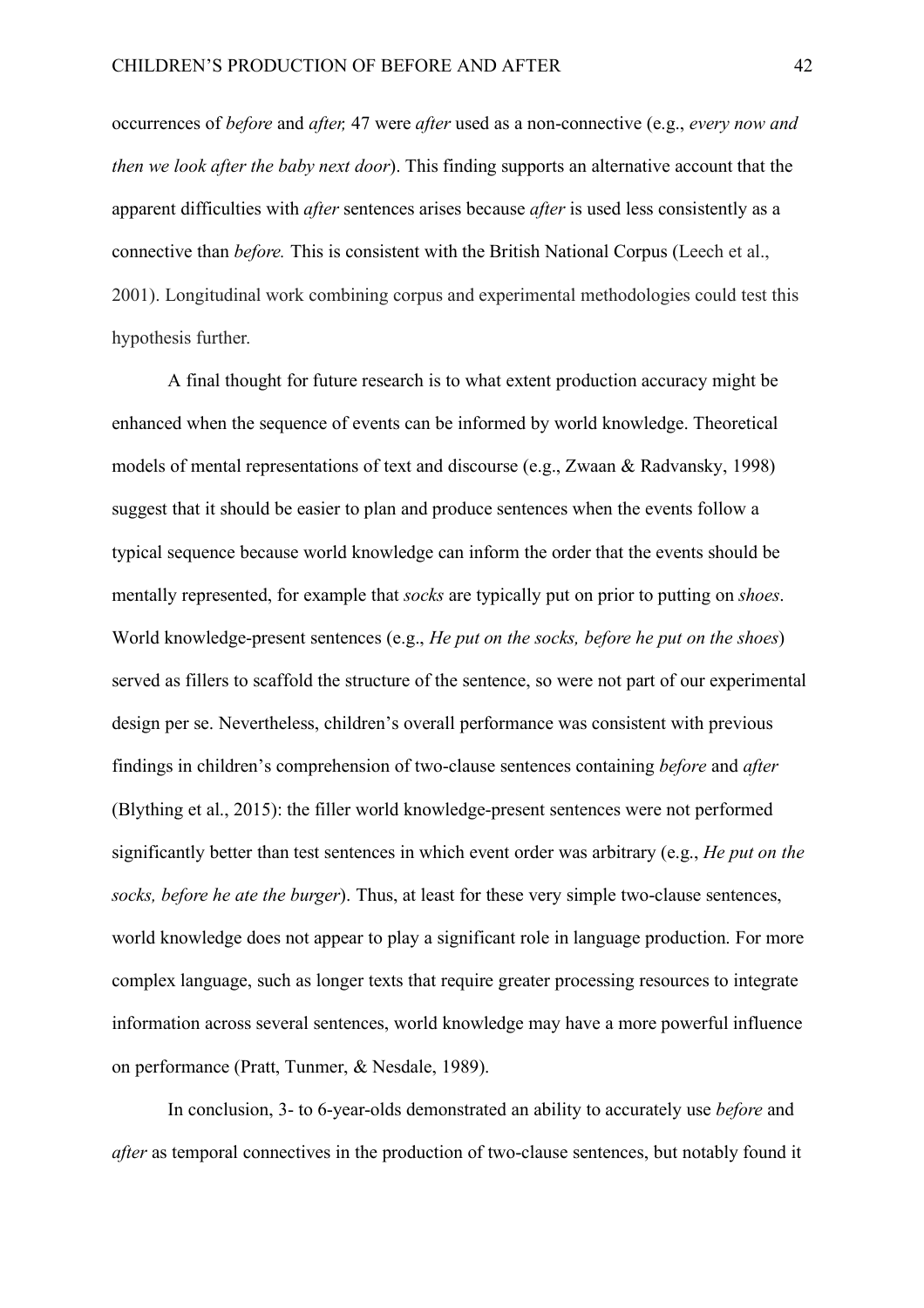difficult to produce reverse order sentences that were linked by *after.* We did not find unequivocal support for either the memory capacity-constrained account or the languagebased account, although our findings lend greater support to the latter. These two apparently contrasting accounts have a common core: they seek to explain why memory limitations effect sentence processing. Further experimental work is needed to understand how memory and language knowledge individually and together influence sentence planning and production, and to elucidate the commonalities and differences in their influence on performance in language production and comprehension tasks.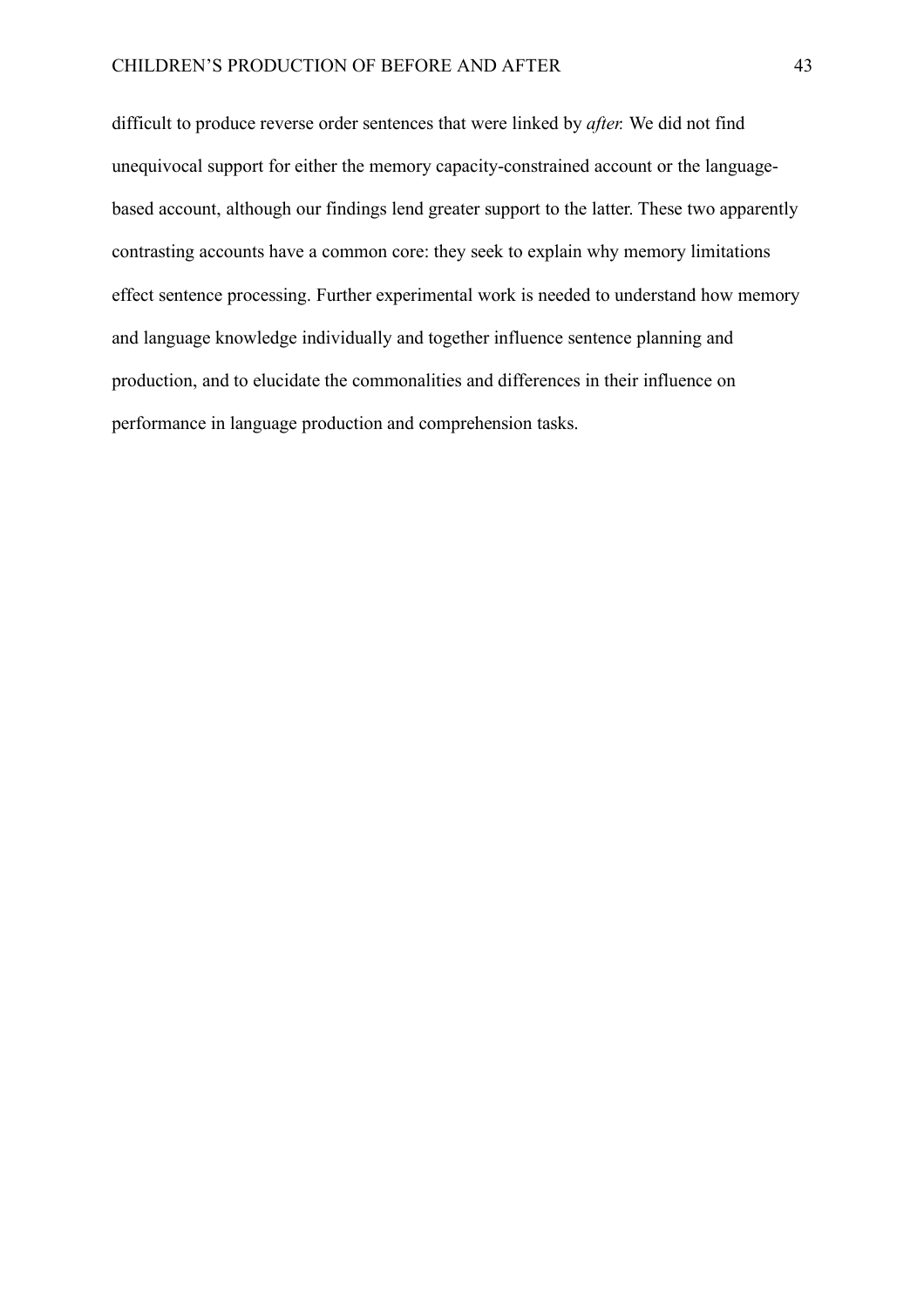#### **References**

- Ambridge, B. & Lieven, E.V.M. (2011). *Child language acquisition: Contrasting theoretical approaches*. Cambridge, UK: Cambridge University Press.
- Atassanova, M. (2001). On the acquisition of temporal conjunctions in Finnish. *Journal of Psycholinguistic Research, 30*, 115-134. doi: 10.1023/A:1010321611031
- Baayen, R. H., Davidson, D. J., & Bates, D. M. (2008). Mixed–effects modelling with crossed random effects for subjects and items. *Journal of Memory and Language, 59*, 390–412. doi:10.1016/j.jml.2007.12.005
- Baddeley, A. D. (2003). Working memory: Looking back and looking forward. *Nature Reviews Neuroscience, 4*, 829-839. doi:10.1038/nrn1201
- Baddeley, A. D., & Hitch, G. J. (1974). Working memory. In G. H. Bower (Ed.), *The psychology of learning and motivation Vol. 8* (pp. 47–89). New York: Academic Press.
- Barr, D. J., Levy, R., Scheepers, C., & Tilly, H. J. (2013). Random effects structure for confirmatory hypothesis testing: Keep it maximal. *Journal of Memory and Language*, *68*, 255–278. doi: 10.1016/j.jml.2012.11.001
- Bates, D. M., Maechler, M., & Bolker, B. (2014). *lme4: Linear mixed–effects models using S4 classes.* R package version 0.999999–0.
- Blything, L. P., & Cain, K. (2016). Children's processing and comprehension of complex sentences containing temporal connectives: the influence of memory on the time course of accurate responses. *Developmental Psychology, 52*, 1517-1529. doi: 10.1037/dev0000201
- Blything, L. P., Davies, R., & Cain, K. (2015). Young children's comprehension of temporal relations in complex sentences: the influence of memory on performance. *Child Development, 86,* 1922-1934. doi: 10.1111/cdev.12412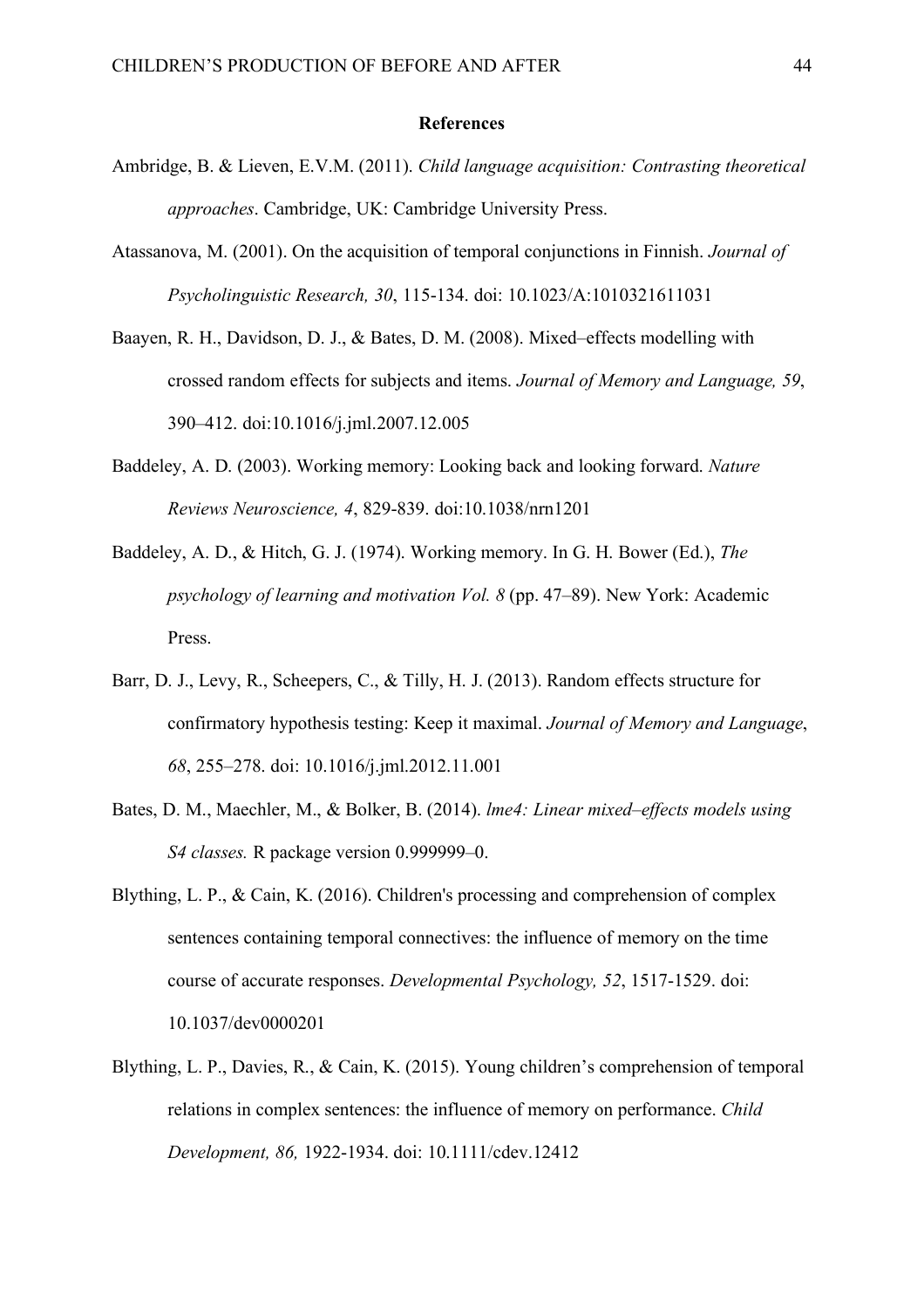- Bock, J. K. (1987). Coordinating words and syntax in speech plans. In A. Ellis (Ed.), *Progress in the psychology of language Vol. 3* (pp. 337–90). London: Erlbaum.
- Boyle, W., Lindell, A.K., & Kidd, E. (2013). Investigating the role of verbal working memory in young children's sentence comprehension. *Language Learning, 63,* 211- 242. doi: 10.1111/lang.12003
- Cain, K. (2006). Individual differences in children's memory and reading comprehension: an investigation of semantic and inhibitory deficits. *Memory, 14,* 553–569. doi: 10.1080/09658210600624481
- Cain, K. & Nash, H. (2011). The influence of connectives on young readers' processing and comprehension of text. *Journal of Educational Psychology, 103*, 429-441. doi: 10.1037/a0022824
- Carpenter, P. A., Miyake, A., & Just, M. A. (1994). *Working memory constraints in comprehension: Evidence from individual differences, aphasia, and aging*. San Diego, CA: Academic Press.
- Chafe, W. (1984). How people use adverbial clauses. *Berkeley Linguistics Society, 10,* 437- 449. doi: 10.3765/bls.v10i0.1936
- Clark, E. V. (1971). On the acquisition of the meaning of before and after. *Journal of Verbal Learning and Verbal Behavior, 10*, 266–75. doi: 10.1016/S0022-5371(71)80054-3
- De Ruiter, L. E., Theakston, A. L ., Brandt, S., & Lieven, E. V. M. (2018). Iconicity affects children's comprehension of complex sentences: The role of semantics, clause order, input and individual differences. *Cognition, 171*, 202-224. doi:

10.1016/j.cognition.2017.10.015

Diessel, H. (2004). *The acquisition of complex sentences in English*. Cambridge: Cambridge University Press.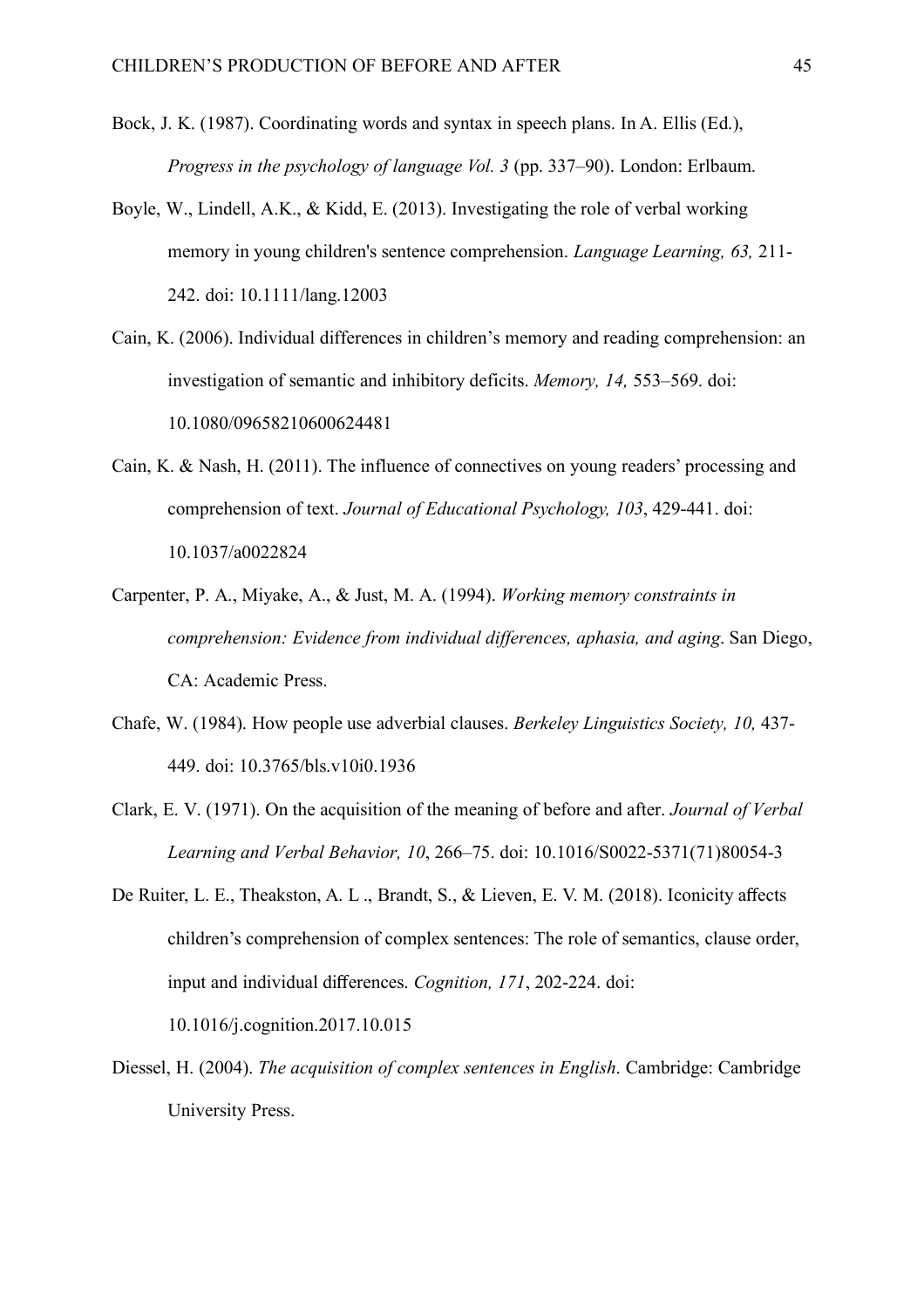- Diessel, H. (2008). Iconicity of sequence: A corpus-based analysis of the positioning of temporal adverbial clauses in English. *Cognitive Linguistics, 19*, 465–490. doi: 10.1515/COGL.2008.018
- Dunn, L. M., Dunn, D. M., Styles, B., & Sewell, J. (2009). *The British Picture Vocabulary Scale III – 3rd Edition*. London: GL Assessment.
- Ericsson, K. A., & Kintsch, W. (1995). Long-term working memory. *Psychological Review*, *102,* 211-245. doi: 10.1037/0033-295X.102.2.211

Garrett, M. F. (1980). Levels of processing in sentence production. In B. Butterworth (Ed.), *Language production: Vol. 1. Speech and talk* (pp. 177–220). London: Academic Press.

- Gathercole, S. E., Pickering, S. J., Ambridge, B., & Wearing, H. (2004). The structure of working memory from 4 to 15 years of age. *Developmental Psychology, 40,* 177–190. doi: 10.1037/0012-1649.40.2.177
- Gennari, S. P., & MacDonald, M. C. (2009). Linking production and comprehension processes: The case of relative clauses. *Cognition*, *111*, 1-23. doi: 10.1016/j.cognition.2008.12.006
- Gennari, S. P., Mirković, J., & MacDonald, M. C. (2012). Animacy and competition in relative clause production: A cross- linguistic investigation. *Cognitive Psychology, 65*, 141–176. doi: 10.1016/j.cogpsych.2012.03.002
- Grice, H. P. (1975). Logic and conversation. In P. Cole & J. Morgan (Eds), *Syntax and semantics*, *Vol. 3*, (pp. 41–58). New York: Academic Press.
- Habets, B., Jansma, B. M., & Münte, T. F. (2008). Neurophysiological correlates of linearization in language production. *BMC Neuroscience, 9*, 77. doi: 10.1186/1471- 2202-9-77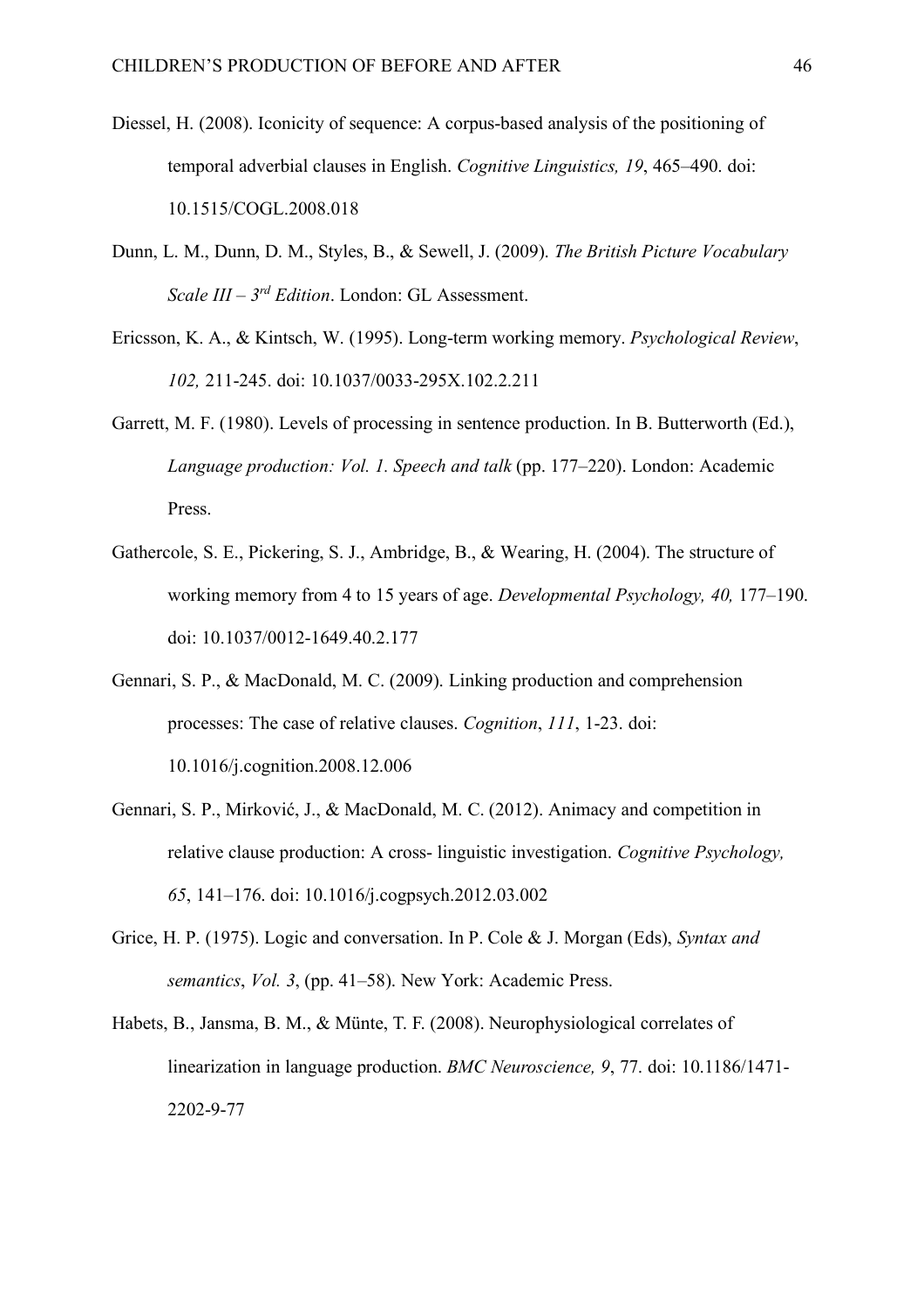- Huttenlocher, J., Vasilyeva, M., & Shimpi, P. (2004). Syntactic priming in young children. *Journal of Memory and Language, 50*, 182–195. doi: 10.1016/j.jml.2003.09.003
- Jones, G., & Macken, B. (2015). Questioning short-term memory and its measurement: Why digit span measures long-term associative learning. *Cognition, 144*, 1-13. doi: 10.1016/j.cognition.2015.07.009
- Keller-Cohen, D. (1981). Elicited imitation in lexical development: evidence from a study of temporal reference. *Journal of Psycholinguistic Research*, *10,* 273–88. doi: 10.1007/BF01067508
- Kidd, E. (2013). The role of verbal working memory in children's sentence comprehension. A critical review. *Topics in Language Disorders, 33*, 208-223. doi: 10.1097/TLD.0b013e31829d623e
- Language and Reading Research Consortium. (2015). The dimensionality of language ability in young children. *Child Development, 86*, 1948-1965. doi: 10.1111/cdev.12450
- Leech, G., Rayson, P., & Wilson, A. (2001). *Word frequencies in written and spoken English: Based on the British National Corpus*. London: Longman.
- Levelt, W. J. M. (1989). *Speaking. From intention to articulation*. Cambridge, MA: MIT.
- Lust, B., Flynn, S., & Foley, C. (1996). What children know about what they say: Elicited imitation as a research method for assessing children's syntax. In D. McDaniel, C. McKee, & H. Smith Cairns (Eds.), *Methods for assessing children's syntax*, (pp. 55- 76). Cambridge, MA: MIT Press.
- MacDonald, M. C. (2016). Speak, Act, Remember: The language production basis of serial order and maintenance in verbal memory. *Current Directions in Psychological Science, 25*, 47-53. doi: 10.1177/0963721415620776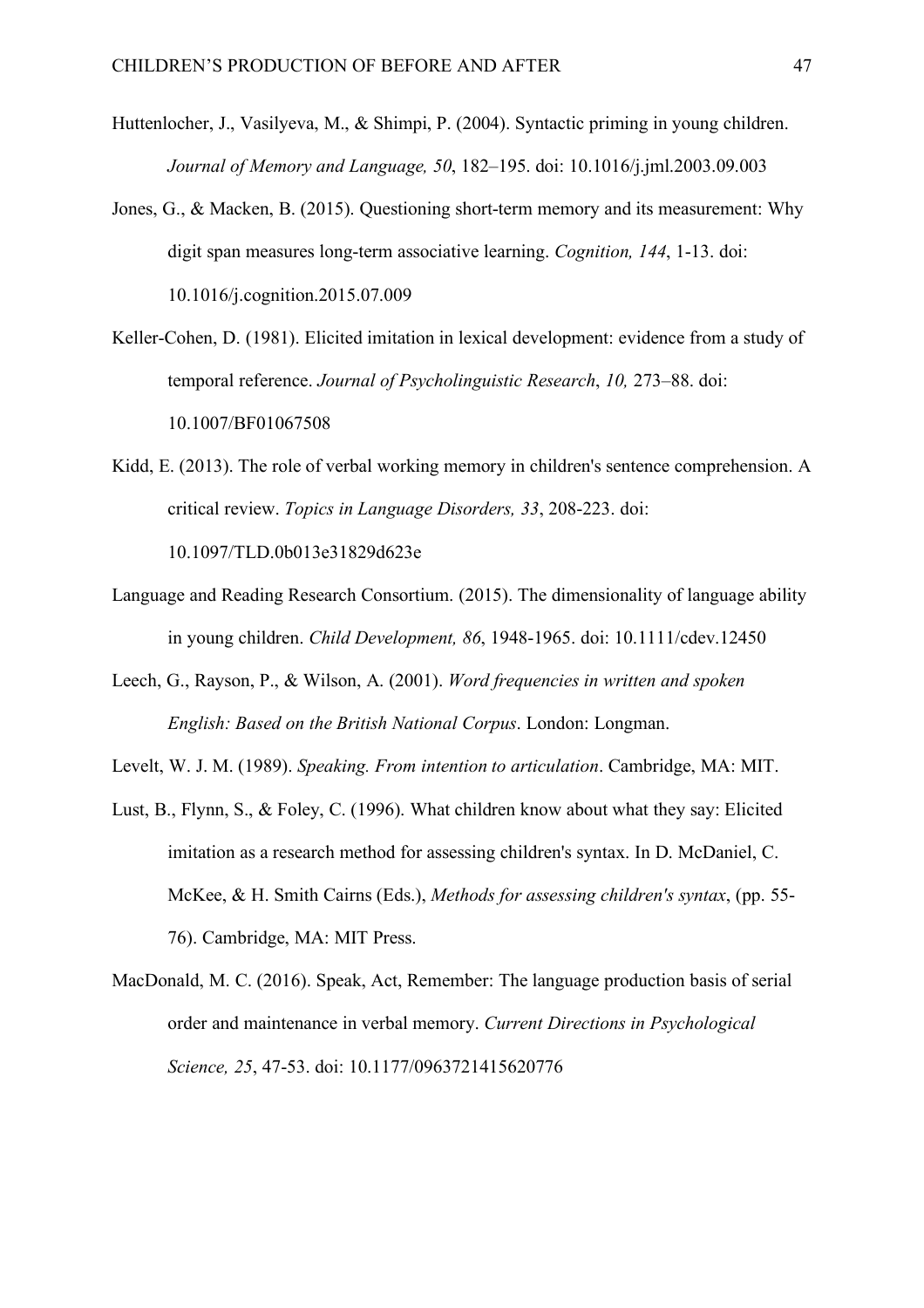- Martin, R. C., & Freedman, M. L. (2001). Short-term retention of lexical–semantic representations: Implications for speech production. *Memory, 9*, 261–280. doi: 10.1080/09658210143000173
- Martin, R. C., Miller, M., & Vu, H. (2004). Lexical–semantic retention and speech production: Further evidence from normal and brain-damaged subjects for a phrasal scope of planning. *Cognitive Neuropsychology, 21*, 625–644. doi: 10.1080/02643290342000302
- Mazzoni, D. (2014). Audacity (Version 2.0.5) [Computer software]. Retrieved June 10, 2014. Available from http://audacity.sourceforge.net
- McElree, B. (2006). Accessing recent events. In B. H. Ross (Ed.). *The psychology of learning and motivation Vol. 46*, (pp. 155-200). San Diego: Academic Press.
- Montag, J. L., & MacDonald, M. C. (2014). Visual salience modulates structure choice in relative clause production. *Language and Speech, 57*, 163–180. doi: 10.1177/0023830913495656
- Montag, J. L., & MacDonald, M. C. (2015). Text exposure predicts spoken production of complex sentences in 8- and 12-year-old children and adults. *Journal of Experimental Psychology: General, 144*, 447-468. doi: 10.1037/xge0000054
- Münte, T. F., Schiltz, K., & Kutas, M. (1998). When temporal terms belie conceptual order. *Nature, 395*, 71-73. doi: 10.1038/25731
- Myachykov, A., Garrod, S., & Scheepers, C. (2012). Determinants of structural choice in visually situated sentence production. *Acta Psychologica, 141*, 304-315. doi:10.1016/j.actpsy.2012.09.006
- Oberauer, K., & Lewandowsky, S. (2010). Modeling working memory: A computational implementation of the time-based resource sharing theory. *Psychonomic Bulletin & Review, 18*, 10–45. doi: 10.3758/s13423-010-0020-6.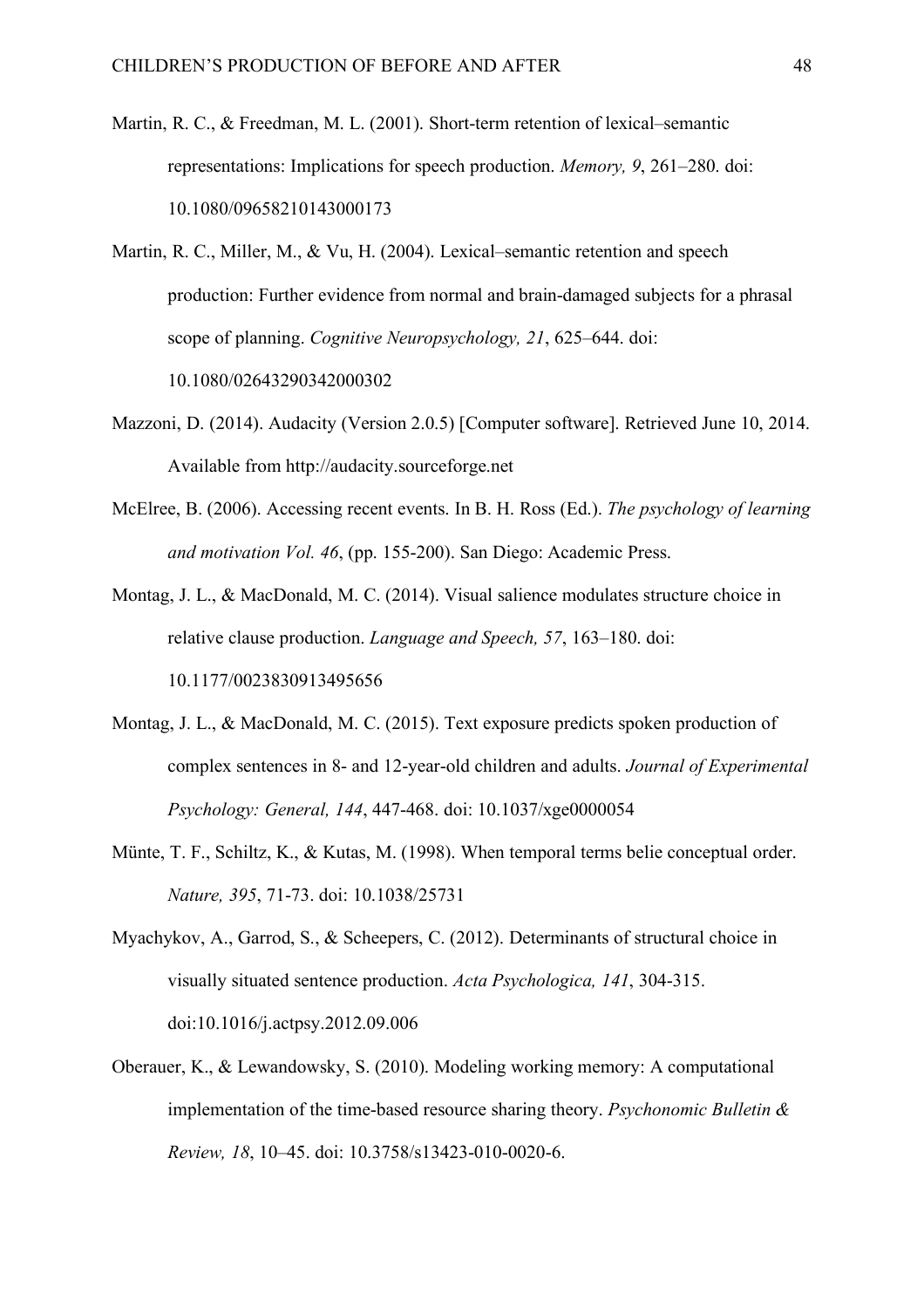- Peterson, C., & McCabe, A. (1987). The connective 'and': Do older children use it less as they learn other connectives? *Journal of Child Language, 14*, 375–381. doi: 10.1017/S0305000900012988
- Pickering, S. J., & Gathercole, S. E. (2001). *Working Memory Test Battery for Children*. Psychological Corporation UK.
- Pratt, C., Tunmer, W. E., & Nesdale, A. R. (1989). Young children's evaluations of experience- and non-experience-based oral communications. *British Journal of Developmental Psychology, 7,* 83-91. doi: 10.1111/j.2044-835X.1989.tb00790.x
- R Development Core Team (2014). *R: A language and environment for statistical computing.* Austria: R Foundation for Statistical Computing Vienna. ISBN 3-900051-07-0.
- Seigneuric, A., Ehrlich, M. F., Oakhill, J. V., & Yuill, N. M. (2000). Working memory resources and children's reading comprehension. *Reading and Writing, 13*, 81–103. doi: 10.1023/A:1008088230941
- Silva, M. N. (1991). Simultaneity in children's narratives: the case of *when, while* and as. *Journal of Child Language, 18*, 641-662. doi: 10.1017/S0305000900011296
- Slavin, S. (2013). PsyScript (Version 3.2.1) [Computer software]. Lancaster University. Retrieved March 15, 2013. Available from https://open.psych.lancs.ac.uk/software/PsyScript.html
- Slevc, L. R. (2011). Saying what's on your mind: Working memory effects on sentence production. *Journal of Experimental Psychology: Learning, Memory, and Cognition, 37*, 1503-1514. doi: 10.1037/a0024350
- Smith Micro Software (2012). Anime Studio Pro (Version 9.1) [Computer software]. Retrieved December 3, 2012. Available from http://anime.smithmicro.com/index.html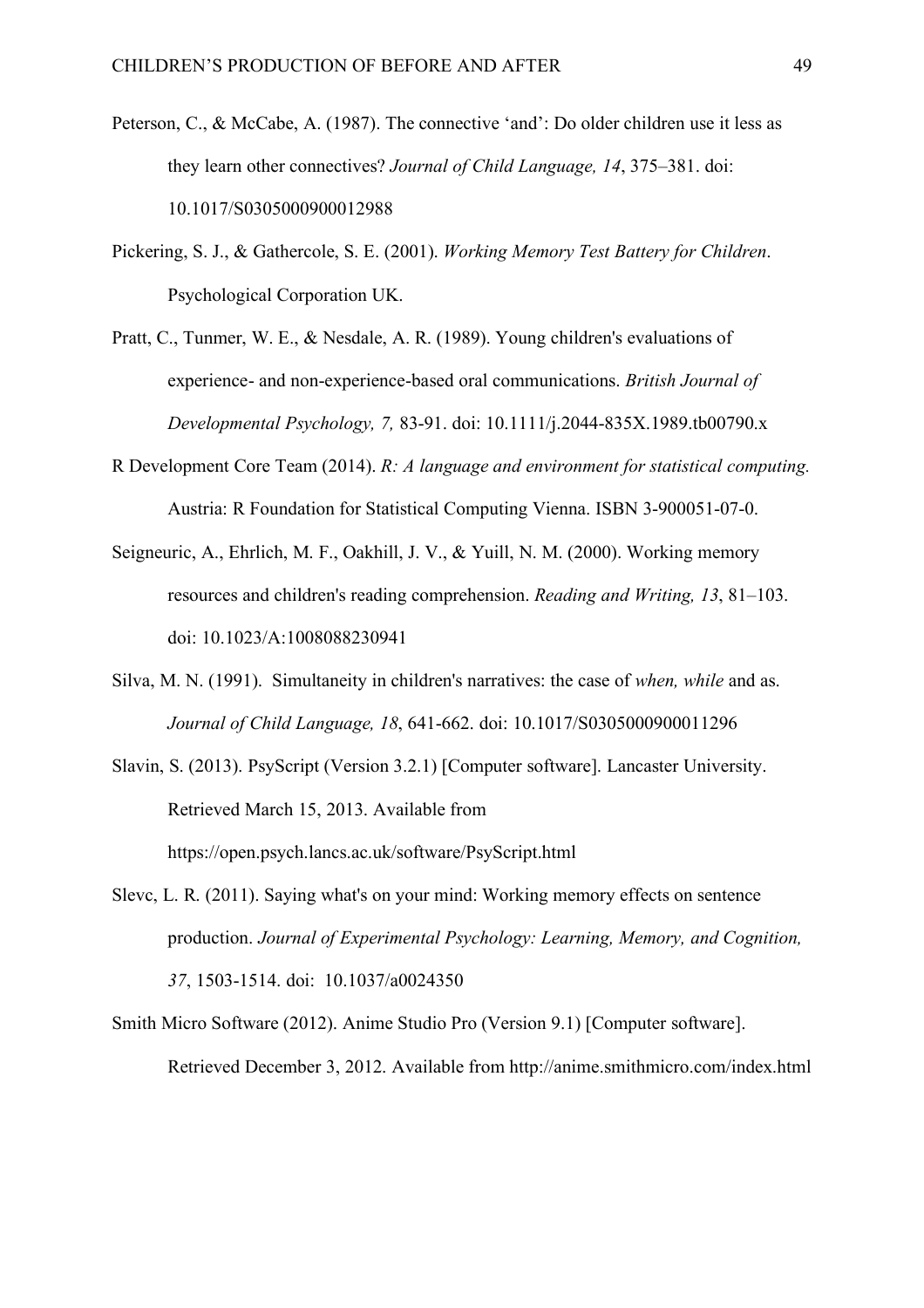- Smith, M. C., & Wheeldon, L. R. (2004). Horizontal information flow in spoken sentence production. *Journal of Experimental Psychology: Learning, Memory, and Cognition, 30*, 675-686. doi: 10.1037/0278-7393.30.3.675
- Van Dyke, J.A., & Shankweiler, D. (2012). From verbal efficiency theory to lexical quality: The role of memory processes in reading comprehension. In M. A. Britt, S. R. Goldman & J. F Rouet (Eds.), *Reading: From Words to Multiple Texts* (pp. 115-131). Routledge: Taylor & Francis Group.
- Vigliocco, G., & Hartsuiker, R. J. (2002). The interplay of meaning, sound, and syntax in sentence production. *Psychological Bulletin, 128*, 442-472. doi: 10.1037/0033- 2909.128.3.442.
- Weist, R. M., Lyytinen, P., Wysocka, J. & Atanassova, M. (1997). The interaction of language and thought in children's language acquisition: A crosslinguistic study. *Journal of Child Language, 24,* 81–121. doi: 10.1017/S0305000996003017
- Wells, J. B., Christiansen, M. H., Race, D. S., Acheson, D. J., & MacDonald, M. C. (2009). Experience and sentence comprehension: Statistical learning and relative clause comprehension. *Cognitive Psychology, 58*, 250-271.

doi:10.1016/j.cogpsych.2008.08.002

- Winskel, H. (2003). An investigation into the acquisition of temporal event sequencing: A cross-linguistic study using an elicited imitation task. *First Language, 23,* 65–95. doi: 10.1023/B:JOPR.0000035105.65440.b8
- Winskel, H. (2007). The expression of temporal relations in Thai children's narratives. *First Language, 27*, 133-158. doi: 10.1177/0142723706074794
- Ye, Z., Habets, B., Jansma, B. M., & Münte, T. F. (2011). Neural basis of linearization in speech production. *Journal of Cognitive Neuroscience, 23*, 3694-3702. doi: 10.1162/jocn\_a\_00037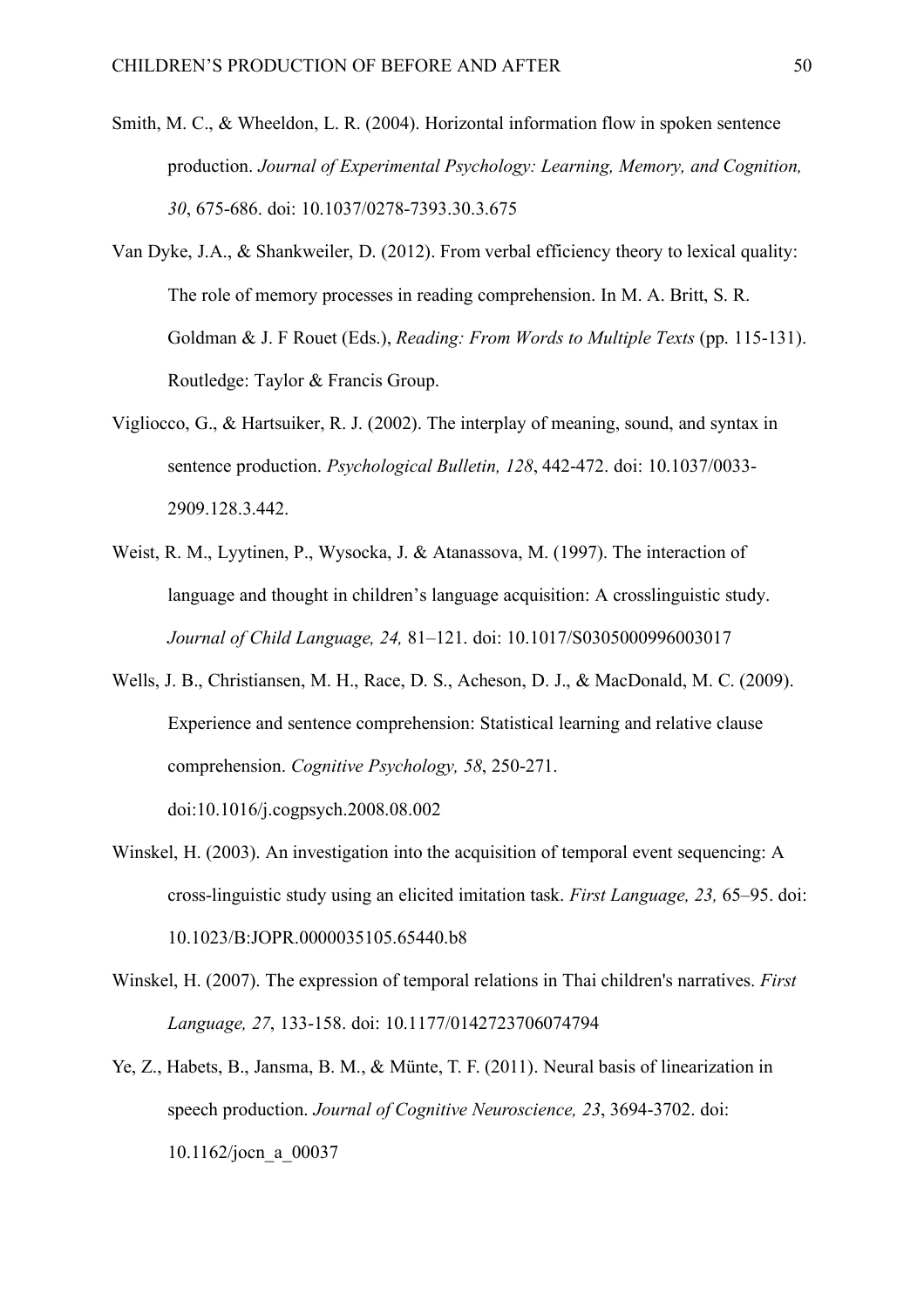Zwaan, R. A., & Radvansky, G. A. (1998). Situation models in language comprehension and memory. *Psychological Bulletin, 123,* 162–185. doi: 10.1037/0033-2909.123.2.16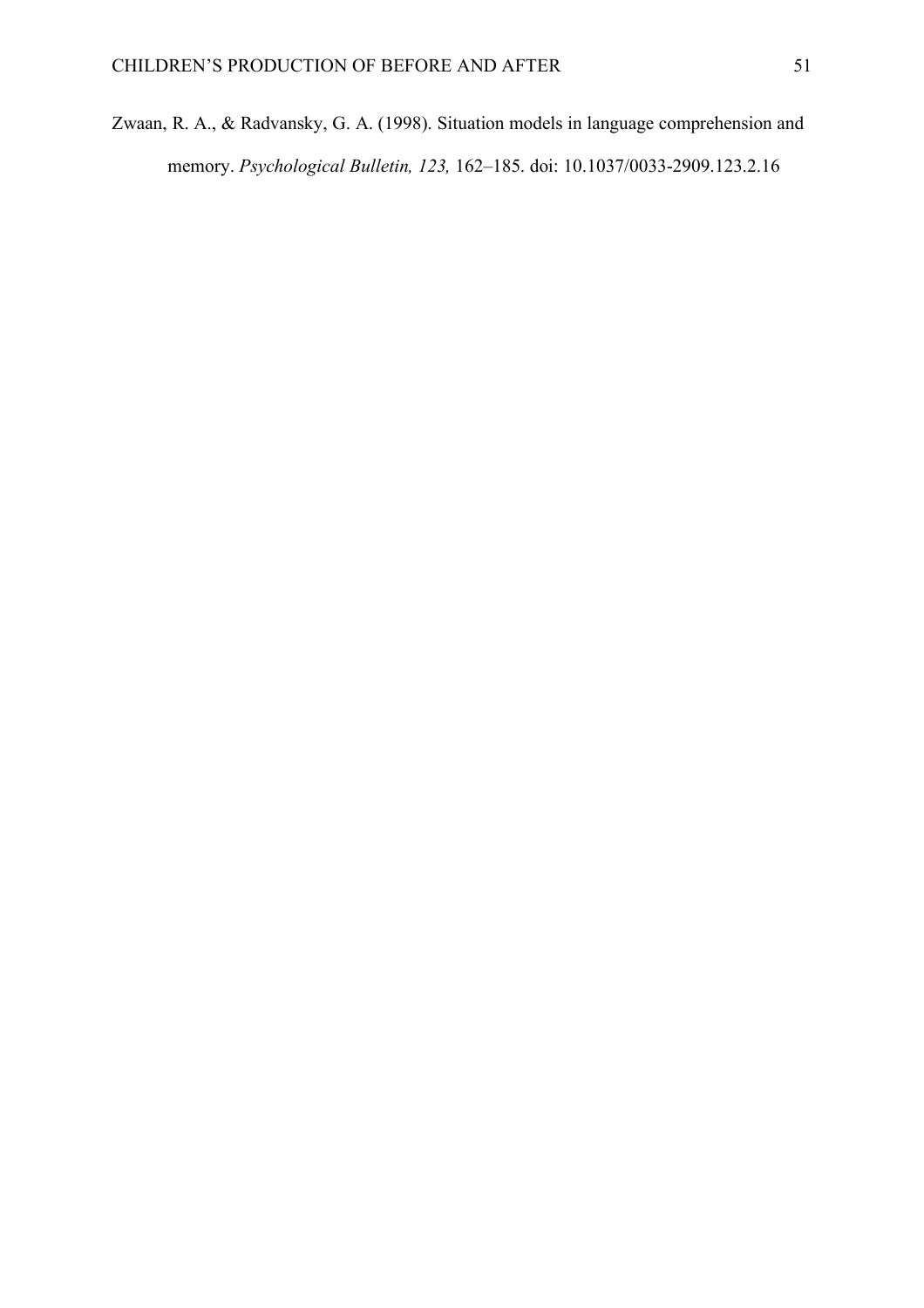*Mean (SD) proportion accuracy for filler sentences (world knowledge-present) each sentence type by 3- to 6-year-olds in (i) sentence repetition task and* 

# *(ii) elicited production task.*

|                      | Sentence repetition |           |            |            | Elicited production |            |  |  |
|----------------------|---------------------|-----------|------------|------------|---------------------|------------|--|--|
|                      | $3 -$ to 4          | 4- to $5$ | $5 -$ to 6 | $3 -$ to 4 | 4- to $5$           | $5 -$ to 6 |  |  |
| Before-chronological | .62(.49)            | .66(.48)  | .86(.34)   | .32(.47)   | .68(.47)            | .84(.37)   |  |  |
| Before-reverse       | .58(.50)            | .59(.49)  | .89(31)    | .13(.34)   | .54(.50)            | .73(.44)   |  |  |
| After-chronological  | .70(.46)            | .63(48)   | .89(.31)   | .21(.41)   | .64(.48)            | .82(.38)   |  |  |
| After-reverse        | .46(.50)            | .42(.50)  | .72(45)    | .00(.00)   | .30(.46)            | .70(.46)   |  |  |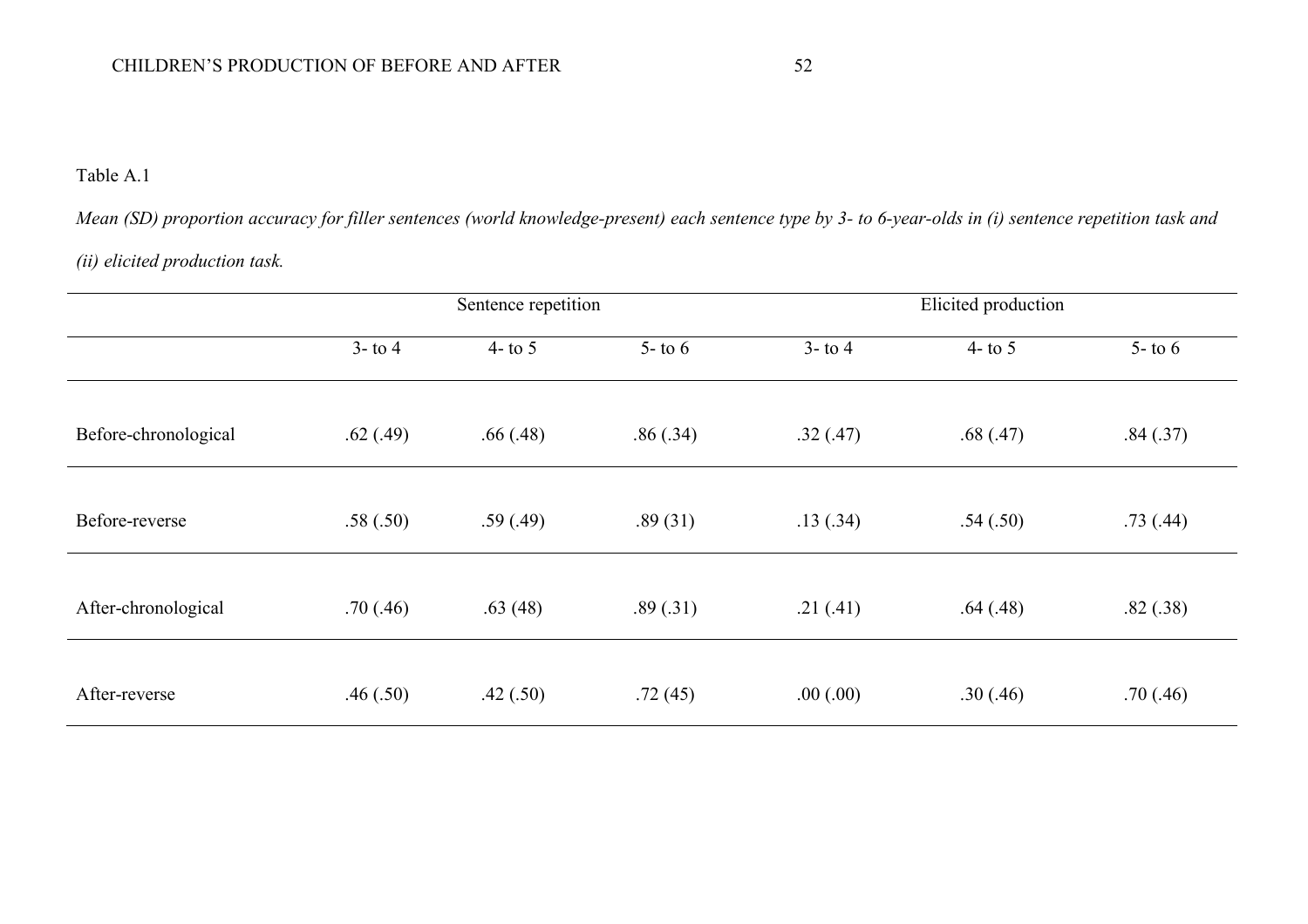*Frequency counts of each individual non-target response type made by 3- to 5-year-olds in the sentence repetition and blocked elicited production task.*

| Non-target response     | Example target:                                               | Sentence | Blocked    |
|-------------------------|---------------------------------------------------------------|----------|------------|
| type                    | Repetition<br>Tom ate the burger, after he poured the ketchup |          | Elicited   |
|                         |                                                               |          | Production |
| Sense maintained        |                                                               | 131      | 410        |
| Connective only         | Tom ate the burger, when he poured the ketchup.               | 22       | 69         |
| Connective and order    | Tom poured the ketchup, before he ate the burger.             | 41       | 104        |
| Connective and position | Before Tom ate the burger, he poured the ketchup.             | 22       | 88         |
| Connective, order and   | When Tom poured the ketchup, he ate the burger.               | 17       | 52         |
| position                |                                                               |          |            |
| Order and position      | After Tom poured the ketchup, he ate the burger.              | 29       | 97         |
| Sense changed           |                                                               | 358      | 152        |
| Connective only         | Tom ate the burger, before he poured the ketchup.             | 189      | 33         |
| Connective and order    | Tom poured the ketchup, when he ate the burger.               | 16       | 3          |
| Connective and position | When Tom ate the burger, he poured the ketchup.               | 29       | 4          |
| Connective, order and   | Before Tom poured the ketchup, he ate the burger.             | 18       | 11         |
| position                |                                                               |          |            |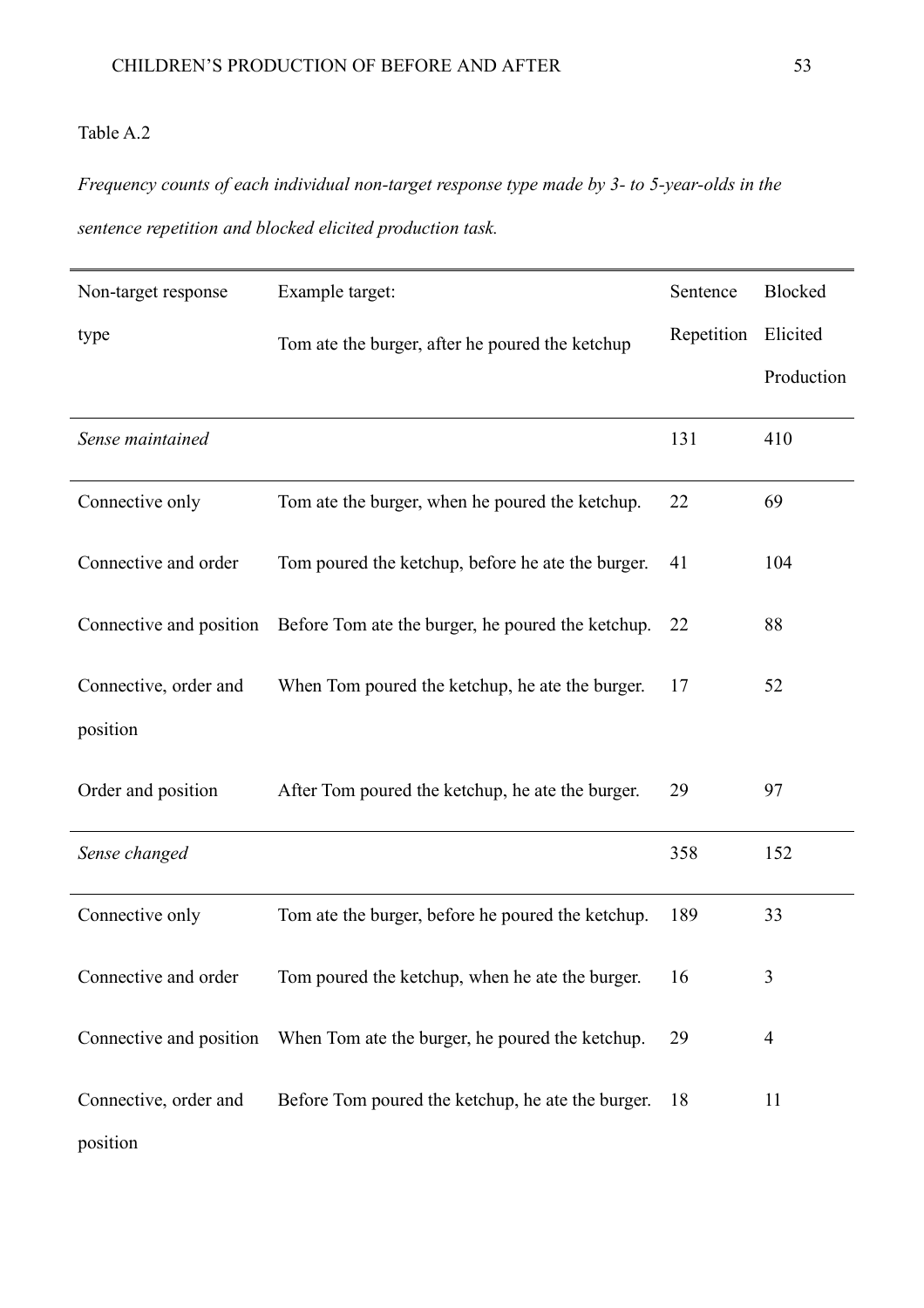| Order only                                     | Tom poured the ketchup, after he ate the burger. | 62             | 26  |
|------------------------------------------------|--------------------------------------------------|----------------|-----|
| Position only                                  | After Tom ate the burger, he poured the ketchup. | 44             | 69  |
| Incomplete                                     |                                                  | 93             | 305 |
| No response                                    | No response made or nonsensical.                 | 13             | 112 |
| Clause omission                                | Tom ate the burger after heI've forgotten.       | 36             | 24  |
| Juxtaposition of two<br>clauses, no connective | Tom ate the burger. He poured the ketchup.       | $\overline{2}$ | 75  |
| 'And' used as<br>connective                    | Tom ate the burger and he poured the ketchup.    | 42             | 95  |
| Total                                          |                                                  | 582            | 867 |

*Summary of GLMM: Main effect and interactions of age, order and connective on accuracy responses by 3- to 6- year-olds in the sentence repetition task.*

| <b>Main model</b> | M(b)   | <b>SE</b> | t      | CI     | $\boldsymbol{p}$ |      |
|-------------------|--------|-----------|--------|--------|------------------|------|
|                   |        |           |        | 2.5%   | 97.5%            |      |
| (Intercept)       | .39    | .25       | 1.55   | $-.10$ | .89              | .12  |
| Age               | 1.05   | .26       | 4.08   | .55    | 1.56             | < 01 |
| Order             | 1.18   | .22       | 5.47   | .76    | 1.61             | < 01 |
| Connective        | .76    | .23       | 3.26   | .31    | 1.22             | < 01 |
| Age:Order         | $-.05$ | .22       | $-.21$ | $-.47$ | .38              | .83  |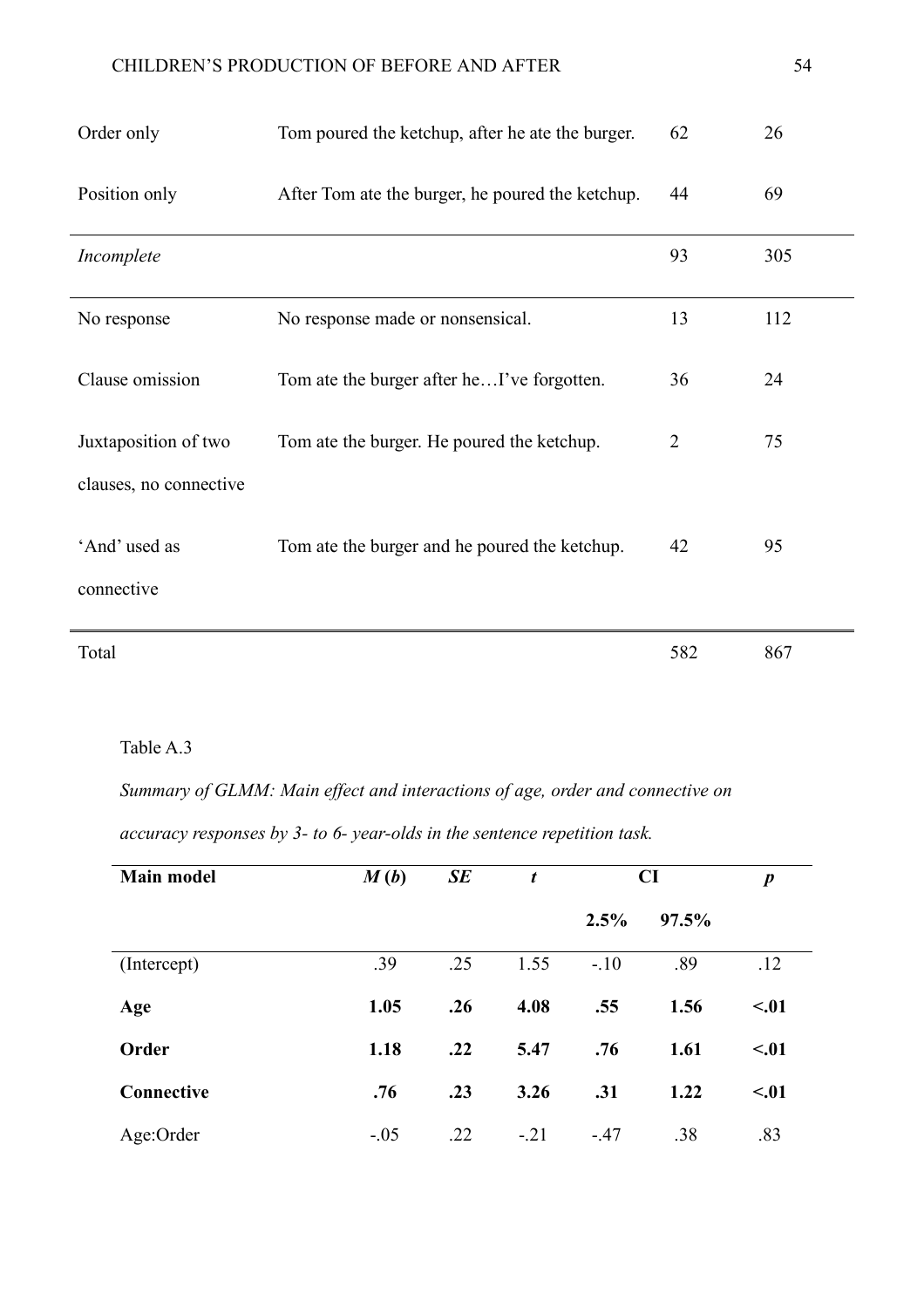# CHILDREN'S PRODUCTION OF BEFORE AND AFTER 55

| $-.27$  | .24 | $-1.15$ | $-74$   | .19      | .25       |
|---------|-----|---------|---------|----------|-----------|
| $-1.03$ | .25 | $-4.08$ | $-1.52$ | $-.53$   | $\leq 01$ |
| .47     | .26 | 1.85    | $-.03$  | .98      | .06       |
|         |     |         |         | Variance | SD        |
|         |     |         |         | 1.73     | 1.32      |
|         |     |         |         | .97      | .98       |
|         |     |         |         | .74      | .86       |
|         |     |         |         |          |           |

Note: 1. Bold = predictor is significant at  $p$  < 05 or lower.

2. Number of observations = 2124; groups = 67 participants.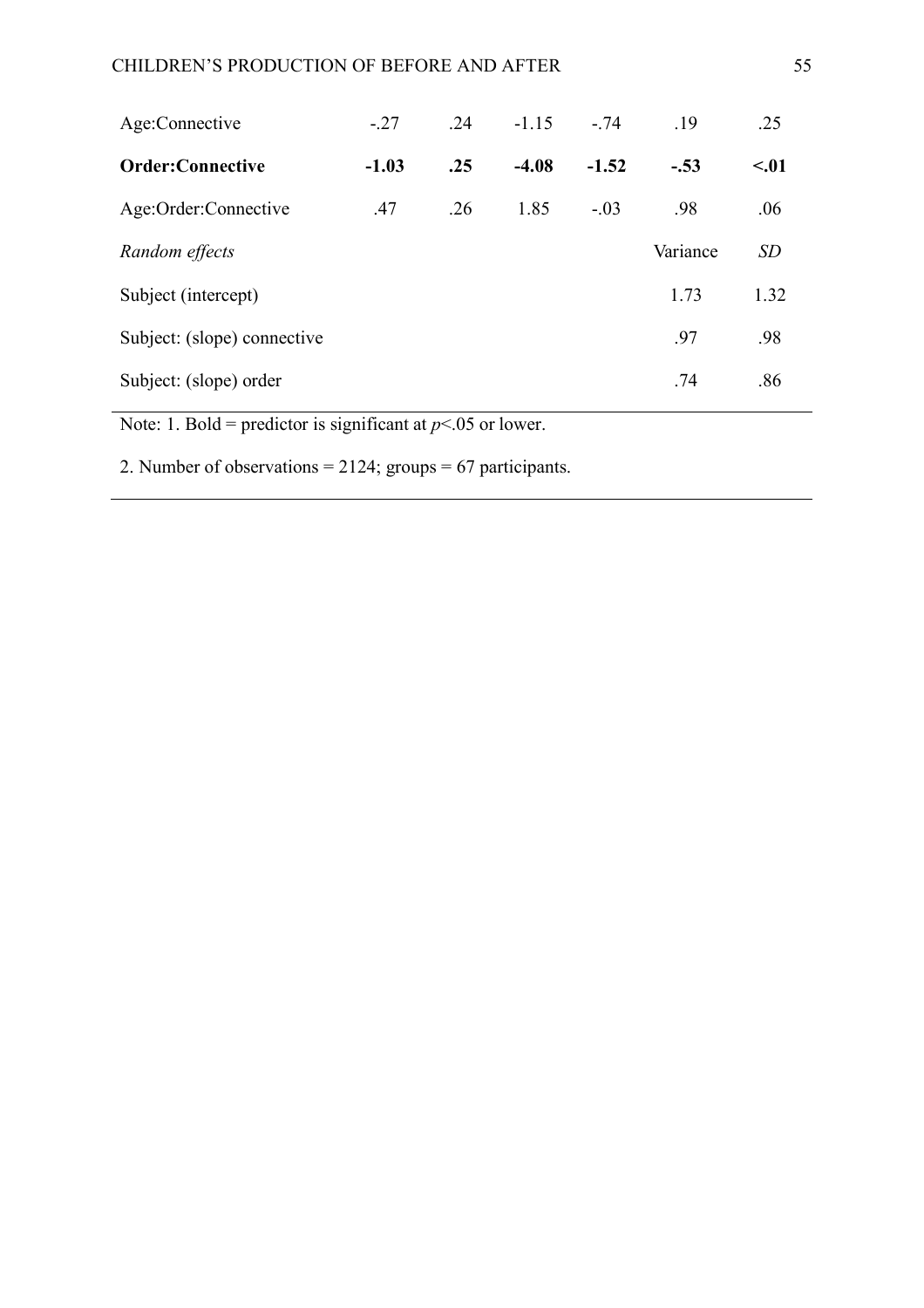Table A.4.

*Frequency counts (with % contribution to all non-target responses by condition) by age, connective, order and sentence construction for (i.)* 

*218 sense changed responses involving change of before instead of after or after instead of before, (ii.) all 354 changes of connective, (iii) all* 

*165 changes of order, and (iv) all 177 changes of position in the sentence repetition task.*

|                            |            | Age    | Order         |                | Connective    |       | <b>Sentence construction</b> |               |                |         |
|----------------------------|------------|--------|---------------|----------------|---------------|-------|------------------------------|---------------|----------------|---------|
|                            | $3$ to $4$ | 4 to 5 | Chronological | <b>Reverse</b> | <b>Before</b> | After | <b>Before-</b>               | After-        | <b>Before-</b> | After-  |
|                            |            |        |               |                |               |       | chronological                | chronological | reverse        | reverse |
| Sense changed              | 114        | 104    | 80            | 138            | 90            | 128   | 40                           | 40            | 50             | 88      |
| responses involving        | $(40\%)$   | (35%)  | $(30\%)$      | (44%)          | (33%)         | (41%) | (29%)                        | (31%)         | (37%)          | (48%)   |
| change of <i>before</i>    |            |        |               |                |               |       |                              |               |                |         |
| instead of <i>after</i> or |            |        |               |                |               |       |                              |               |                |         |
| <i>after</i> instead of    |            |        |               |                |               |       |                              |               |                |         |
| before*                    |            |        |               |                |               |       |                              |               |                |         |
| All changes of             | 186        | 168    | 149           | 205            | 156           | 198   | 76                           | 73            | 80             | 125     |
| connective**               | (65%)      | (56%)  | (56%)         | (65%)          | (57%)         | (64%) | (55%)                        | (57%)         | (60%)          | (69%)   |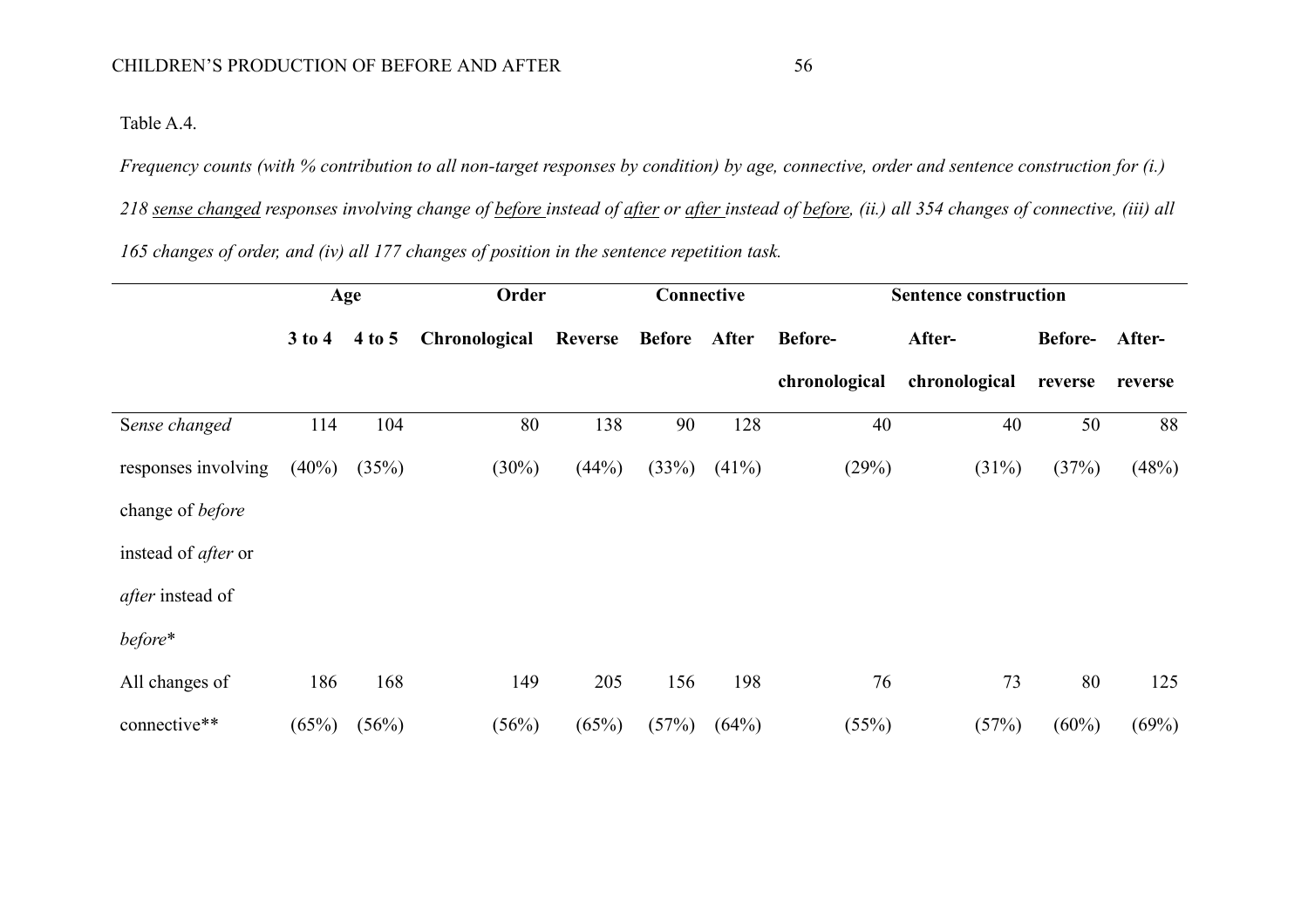| ×<br>I |  |
|--------|--|

| All changes of | 89       | 76    | 75    | 90    | 81       | 84    | 35    | 40    | 46    | 44       |
|----------------|----------|-------|-------|-------|----------|-------|-------|-------|-------|----------|
| order**        | $(31\%)$ | (26%) | (28%) | (28%) | $(30\%)$ | (27%) | (25%) | (31%) | (34%) | (24%)    |
| All changes of | 98       | 79    | 94    | 83    | 92       | 85    | 63    | 31    | 29    | 54       |
| position**     | (35%)    | (27%) | (35%) | (26%) | (34%)    | (28%) | (45%) | (24%) | (22%) | $(30\%)$ |
| All non-target | 284      | 298   | 266   | 316   | 273      | 309   | 139   | 127   | 134   | 182      |
| responses      |          |       |       |       |          |       |       |       |       |          |

*Notes. 1*. **\* =** Non-target response types as reported GLMM, see Table A.5.

*2. \*\* =* S*ense maintained* and *sense changed* responses involving the respective change type (either all changes of connective, all changes of order, or all changes of position).

*3*. Despite low frequency counts, the same pattern of data was present for non-target responses by 5- to 6-year-olds. For example, sense changed responses involving a change of *before* instead of *after* or *after* instead of *before* made up a greater percentage of their total nontarget responses for (i) reverse sentences (40/75= 53%) vs. chronological sentences (16/45 = 36%), and (ii) *after* sentences (36/52 = 53%) vs. *before* sentences (20/52 = 38%).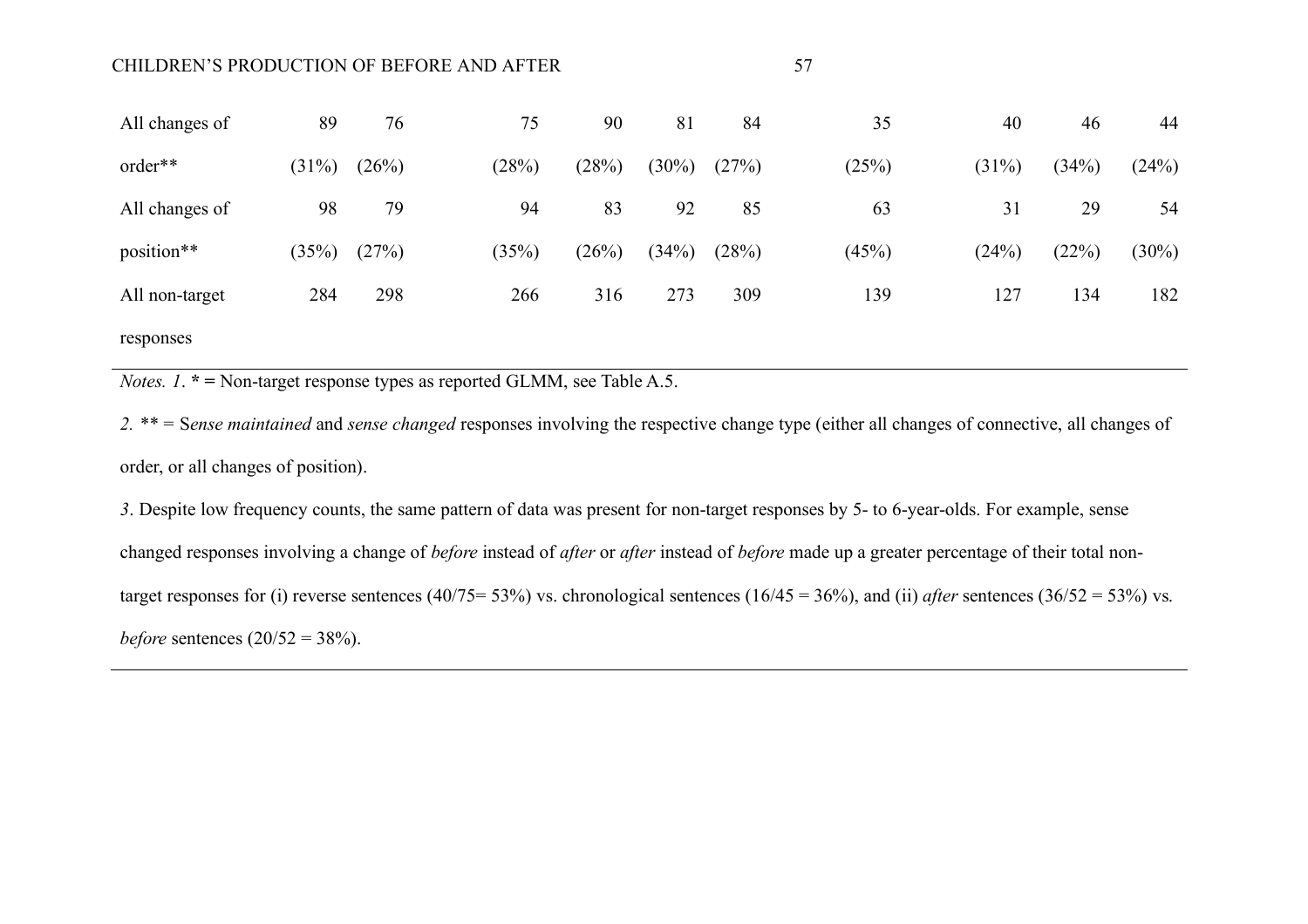*Summary of GLMM: Main effect and interactions of age, connective, and order on the percentage of changes of connective in relation to the total non-target responses by 3- to 4 and 4- to 5- year olds in the sentence repetition task*

| Main model             | M(b)   | SE  | $\boldsymbol{t}$ | CI      |          | $\boldsymbol{p}$ |
|------------------------|--------|-----|------------------|---------|----------|------------------|
|                        |        |     |                  | 2.5%    | 97.5%    |                  |
| (Intercept)            | .06    | .30 | .19              | $-.52$  | .64      | .85              |
| Age                    | .03    | .30 | .09              | $-.56$  | .62      | .93              |
| Order                  | $-.83$ | .36 | $-2.27$          | $-1.54$ | $-.11$   | .02              |
| Connective             | $-.33$ | .29 | $-1.14$          | $-.90$  | .24      | .25              |
| Age:Order              | $-.05$ | .35 | $-15$            | $-.74$  | .63      | .88              |
| Age:Connective         | .15    | .27 | .57              | $-.38$  | .69      | .57              |
| Order:Connective       | .16    | .45 | .36              | $-.72$  | 1.04     | .72              |
| Age:Order:Connective   | < 01   | .41 | $-.01$           | $-0.82$ | .81      | .99              |
| Random effects         |        |     |                  |         | Variance | SD               |
| Subject: (intercept)   |        |     |                  |         | 2.05     | 1.43             |
| Subject: (slope) order |        |     |                  |         | 1.09     | 1.12             |

Note: 1. Bold = predictor is significant at  $p$  < 05 or lower.

2. Number of observations = 582; groups = 43 participants.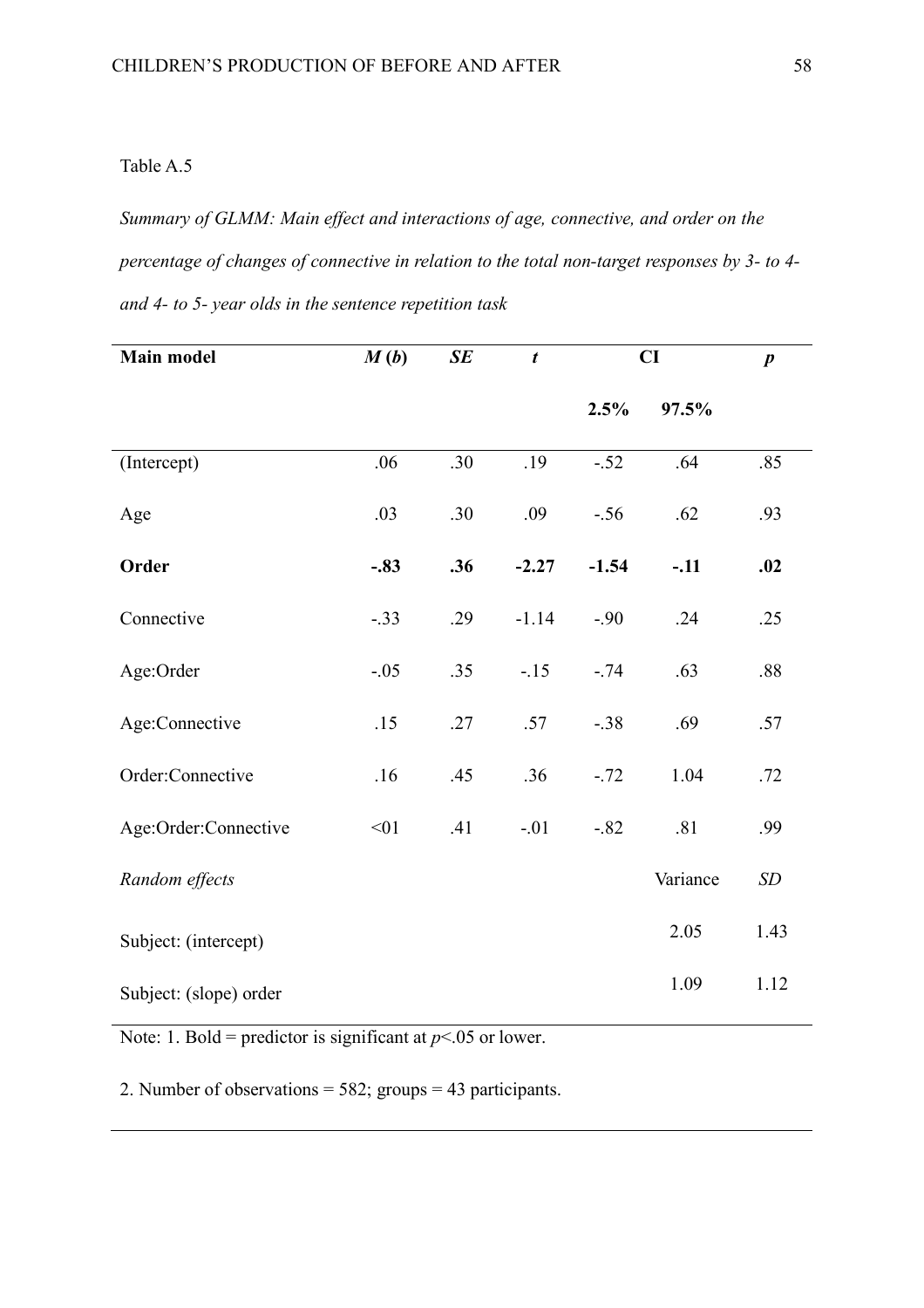**After only**

*Summary of GLMM: Main effect and interactions of age, order and connective on* 

| Main model                  | M(b)    | SE   | $\boldsymbol{t}$ | CI      |          | $\boldsymbol{p}$ |
|-----------------------------|---------|------|------------------|---------|----------|------------------|
|                             |         |      |                  | 2.5%    | 97.5%    |                  |
| (Intercept)                 | $-3.20$ | .60  | $-5.32$          | $-4.38$ | $-2.02$  | < 01             |
| Age                         | 4.21    | .68  | 6.19             | 2.88    | 5.55     | < .01            |
| Order                       | 3.51    | .58  | 6.05             | 2.37    | 4.64     | < 01             |
| Connective                  | 2.45    | .30  | 8.18             | 1.87    | 3.04     | < 01             |
| Age:Order                   | $-1.70$ | .70  | $-2.43$          | $-3.06$ | $-.33$   | .02              |
| <b>Age:Connective</b>       | $-1.73$ | .33  | $-5.33$          | $-2.37$ | $-1.10$  | < .01            |
| <b>Order:Connective</b>     | $-2.13$ | .37  | $-5.82$          | $-2.85$ | $-1.41$  | < 01             |
| <b>Age:Order:Connective</b> | 1.36    | .41  | 3.35             | .56     | 2.16     | < 01             |
| Random effects              |         |      |                  |         | Variance | <b>SD</b>        |
| Subject: (intercept)        |         |      |                  |         | 11.68    | 3.42             |
| Subject: (slope) order      |         |      |                  |         | 9.51     | 3.08             |
| <b>Before only</b>          |         |      |                  |         |          |                  |
| (Intercept)                 | $-.71$  | .89  | $-.79$           | $-2.45$ | 1.04     | .43              |
| Age                         | 4.62    | 1.20 | 3.85             | 2.27    | 6.98     | $-.01$           |
| Order                       | 1.99    | 1.38 | 1.44             | $-.72$  | 4.69     | .15              |
| Age:Order                   | $.88\,$ | 1.85 | .48              | $-2.74$ | 4.50     | .63              |

*accuracy responses by 3- to 6- year-olds in the elicited production task.*

(Intercept) -4.34 1.09 -3.99 -6.46 -2.21 <.01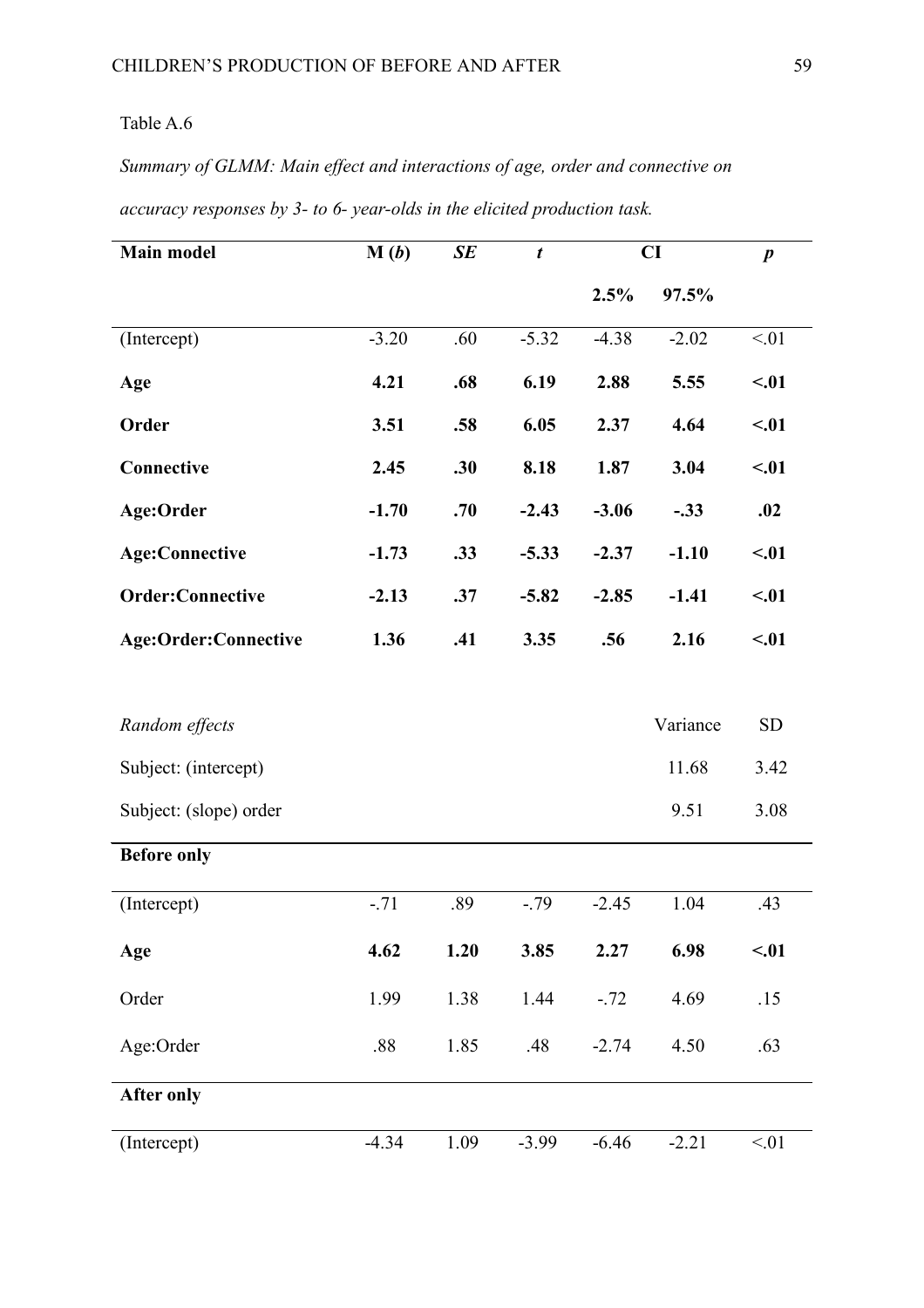| Age       | 4.38 | 1.04 | 4.22 | 2.34                                  | 6.41 | $\leq 0.01$ |
|-----------|------|------|------|---------------------------------------|------|-------------|
| Order     |      |      |      | 5.01 1.09 4.59 2.87 7.14              |      | < 01        |
| Age:Order |      |      |      | $-1.13$ $1.10$ $-1.03$ $-3.27$ $1.02$ |      | .30         |

*Note*: 1. Bold = predictor is significant at  $p$  < 05 or lower.

2. Number of observations = 1962; groups = 63 participants.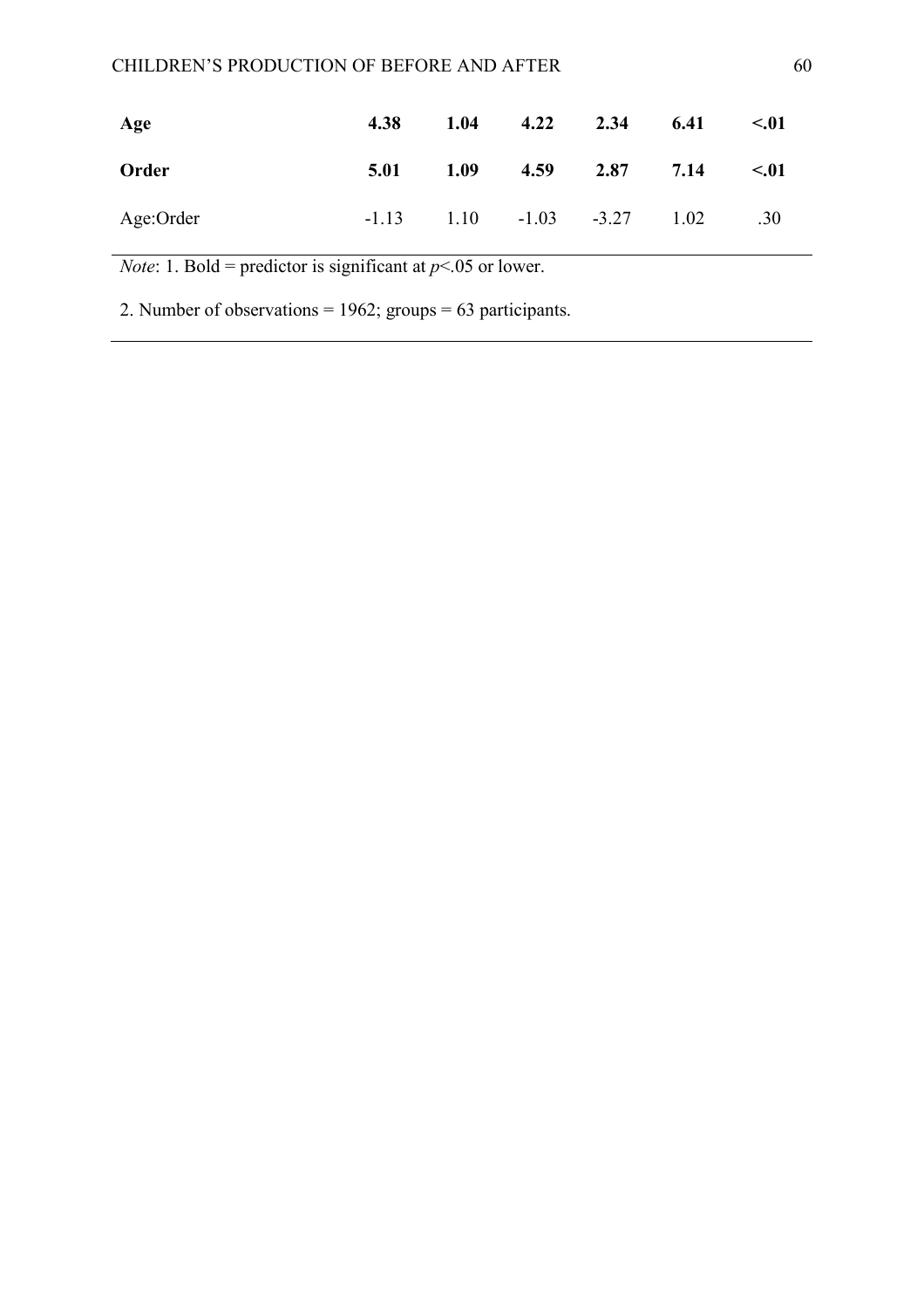*Summary of GLMM: Main effect and interactions of age, memory, order and connective on accuracy responses by 3- to 6- year olds in the elicited production task.*

|                                | M(b)    | SE  | $\boldsymbol{t}$ | CI      |          | $\boldsymbol{p}$ |
|--------------------------------|---------|-----|------------------|---------|----------|------------------|
|                                |         |     |                  | 2.5%    | 97.5%    |                  |
| (Intercept)                    | $-3.45$ | .65 | $-5.35$          | $-4.72$ | $-2.19$  | < 01             |
| Age                            | 4.58    | .82 | 5.59             | 2.97    | 6.18     | < 01             |
| Memory                         | .01     | .69 | .01              | $-1.35$ | 1.35     | .99              |
| Order                          | 3.75    | .62 | 6.08             | 2.54    | 4.96     | < 01             |
| Connective                     | 2.72    | .34 | 7.89             | 2.04    | 3.40     | < 01             |
| <b>Order:Connective</b>        | $-2.34$ | .41 | $-5.77$          | $-3.14$ | $-1.55$  | < 01             |
| Age:Order                      | $-2.27$ | .81 | $-2.80$          | $-3.86$ | $-.68$   | .01              |
| <b>Age:Connective</b>          | $-2.70$ | .46 | $-5.85$          | $-3.61$ | $-1.80$  | < 01             |
| Memory: Order                  | .38     | .66 | .58              | $-91$   | 1.68     | .56              |
| <b>Memory:Connective</b>       | 1.38    | .37 | 3.74             | .66     | 2.11     | < 01             |
| Age:Order:Connective           | 2.20    | .53 | 4.14             | 1.16    | 3.24     | < 01             |
| <b>Memory:Order:Connective</b> | -.99    | .45 | $-2.21$          | $-1.88$ | $-.11$   | .03              |
|                                |         |     |                  |         |          |                  |
| Random effects                 |         |     |                  |         | Variance | <b>SD</b>        |
| Subject: (intercept)           |         |     |                  |         | 12.18    | 3.49             |
| Subject: (slope) order         |         |     |                  |         | 10.32    | 3.21             |